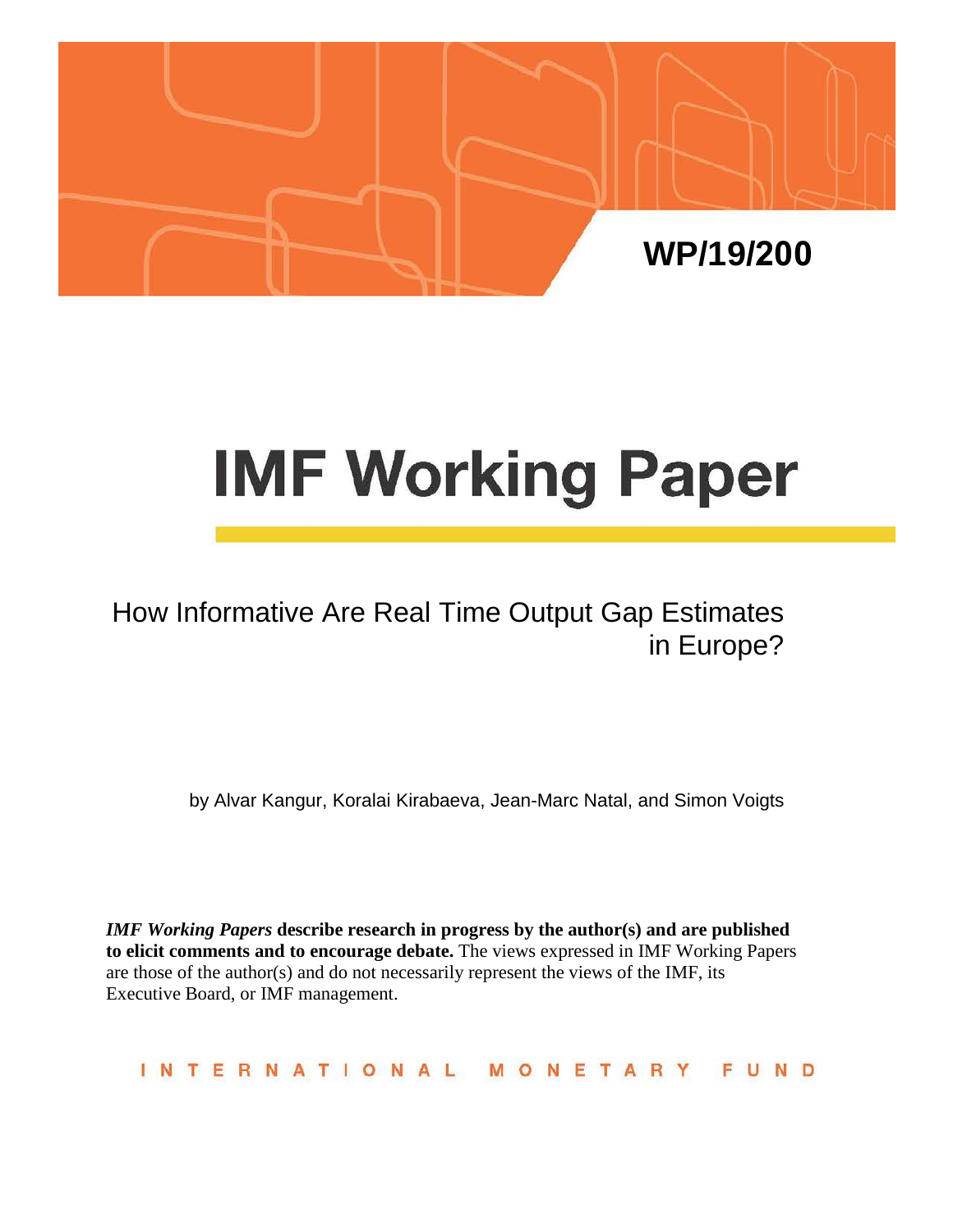## **IMF Working Paper**

## European Department

## **How Informative Are Real Time Output Gap Estimates in Europe?**

## **Prepared by Alvar Kangur, Koralai Kirabaeva, Jean-Marc Natal, and Simon Voigts[1](#page-1-0)**

Authorized for distribution by Jörg Decressin and Enrica Detragiache

September 2019

*IMF Working Papers* **describe research in progress by the author(s) and are published to elicit comments and to encourage debate.** The views expressed in IMF Working Papers are those of the author(s) and do not necessarily represent the views of the IMF, its Executive Board, or IMF management.

## **Abstract**

We study the properties of the IMF-WEO estimates of real-time output gaps for countries in the euro area as well as the determinants of their revisions over 1994-2017. The analysis shows that staff typically saw economies as operating below their potential. In real time, output gaps tend to have large and negative averages that are largely revised away in later vintages. Most of the mis-measurement in real time can be explained by the difficulty in predicting recessions and by overestimation of the economy's potential capacity. We also find, in line with earlier literature, that real-time output gaps are not useful for predicting inflation. In addition, countries where slack (and potential growth) is overestimated to a larger extent primary fiscal balances tend to be lower and public debt ratios are higher and increase faster than projected. Previous research suggests that national authorities' real-time output gaps suffer from a similar bias. To the extent these estimates play a role in calibrating fiscal policy, over-optimism about long-term growth could contribute to excessive deficits and debt buildup.

JEL Classification Numbers: E01, E31, E32, E37, H68

Keywords: Business Cycles, Potential Output, Fiscal Policy, Monetary Policy

Author's E-Mail Address: [AKangur@imf.org,](mailto:AKangur@imf.org) [KKirabaeva@imf.org,](mailto:KKirabaeva@imf.org) [JNatal@imf.org,](mailto:JNatal@imf.org) [SVoigts@imf.org](mailto:SVoigts@imf.org)

<span id="page-1-0"></span><sup>&</sup>lt;sup>1</sup> The authors are grateful to participants in IMF seminars and in 2018 Annual Meetings' presentation for useful comments. Morgan Maneely provided outstanding research assistance.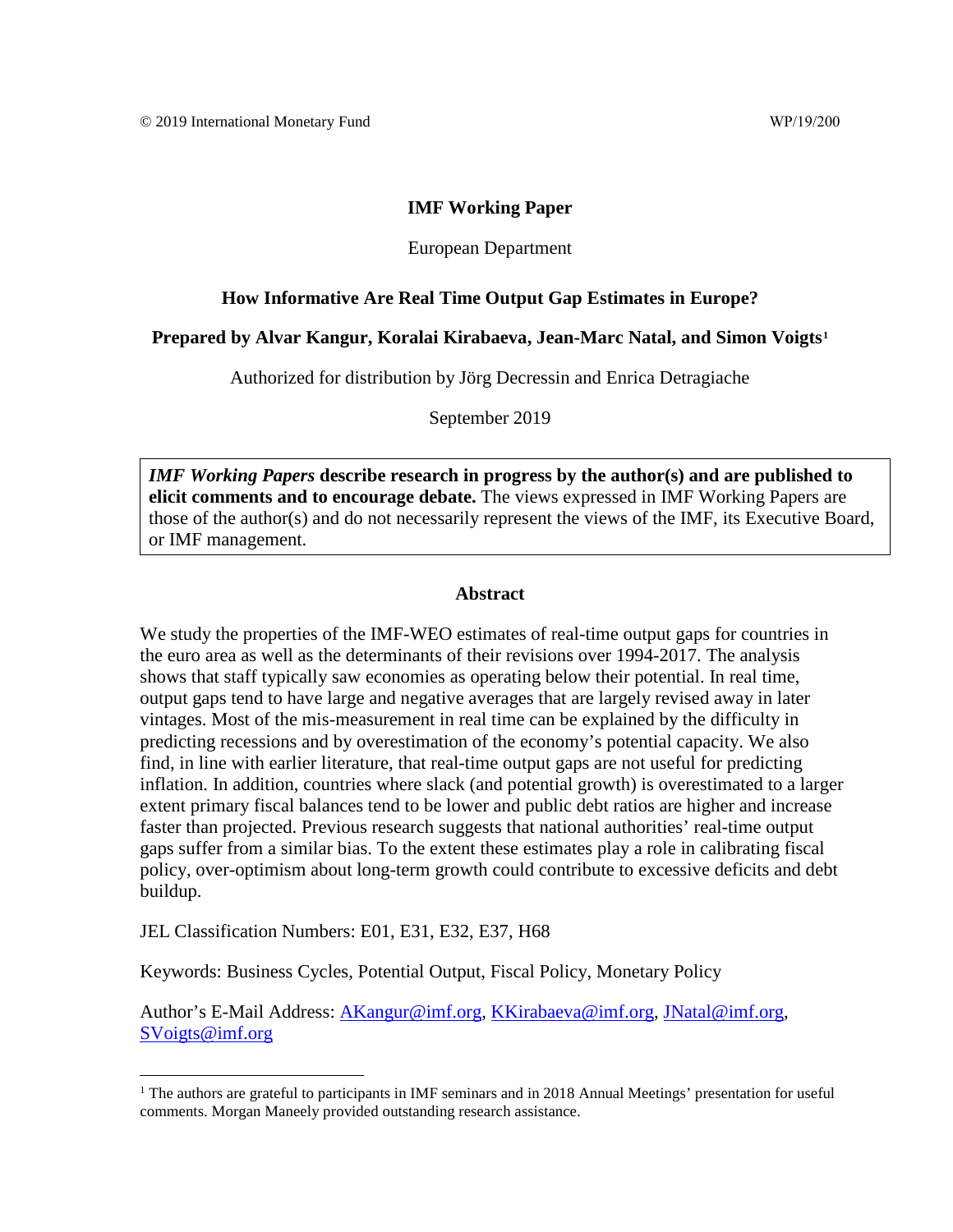## **TABLE OF CONTENTS**

|                                                                                                              | $\overline{3}$        |
|--------------------------------------------------------------------------------------------------------------|-----------------------|
| II. ESTIMATION METHODS AND DESIRABLE PROPERTIES ________________________5                                    |                       |
|                                                                                                              |                       |
|                                                                                                              | 6                     |
| III. OUTPUT GAP ESTIMATES THROUGH WEO VINTAGES ________________________________9                             |                       |
| $\overline{\phantom{a}9}$<br>A. Definitions                                                                  |                       |
| B. Properties of WEO Real-Time Output Gap Estimates______________________________10                          |                       |
| C. Real-Time Estimates for Other Advanced Economies _____________________________15                          |                       |
| IV. EXPLAINING THE NEGATIVE BIAS IN REAL-TIME OUTPUT GAPS _______________________ 16                         |                       |
|                                                                                                              |                       |
|                                                                                                              |                       |
|                                                                                                              |                       |
|                                                                                                              |                       |
| V. RELEVANCE TO MONETARY POLICY AND INFLATION FORECAST 21                                                    |                       |
|                                                                                                              |                       |
|                                                                                                              |                       |
|                                                                                                              | 30                    |
| <b>BOXES</b>                                                                                                 |                       |
| 1. Nominal Wage Rigidities, Hysteresis, and Output Gap Estimates                                             |                       |
| 2. Real-Time Output Gap Assessments in International Organizations _____________________15                   |                       |
| 3. GDP Growth Forecast Errors Across WEO Vintages _______________________________18                          |                       |
|                                                                                                              |                       |
| <b>FIGURES</b>                                                                                               |                       |
| 1. Real-Time Output Gaps Through WEO Vintages ___________________________________10                          |                       |
| 2. Inflation and Real-Time Output Gaps                                                                       | 14                    |
| <b>TABLES</b>                                                                                                |                       |
| 1. Descriptive Statistics of Revisions to WEO Real-Time Output Gaps (EA11) __________11                      |                       |
| 2. Real-Time Output Gaps: Mean Estimates and Significance (1994–2017)___________                             | 12                    |
| 3. Real-Time WEO Output Gaps in Major Non-Euro Area Economies: Mean Estimates and                            |                       |
| Significance (1994–2017)<br>4. MVF Estimates of Real Time Output Gap Biases ________________________________ | 15<br>$\overline{20}$ |
|                                                                                                              |                       |
|                                                                                                              |                       |
|                                                                                                              | 27                    |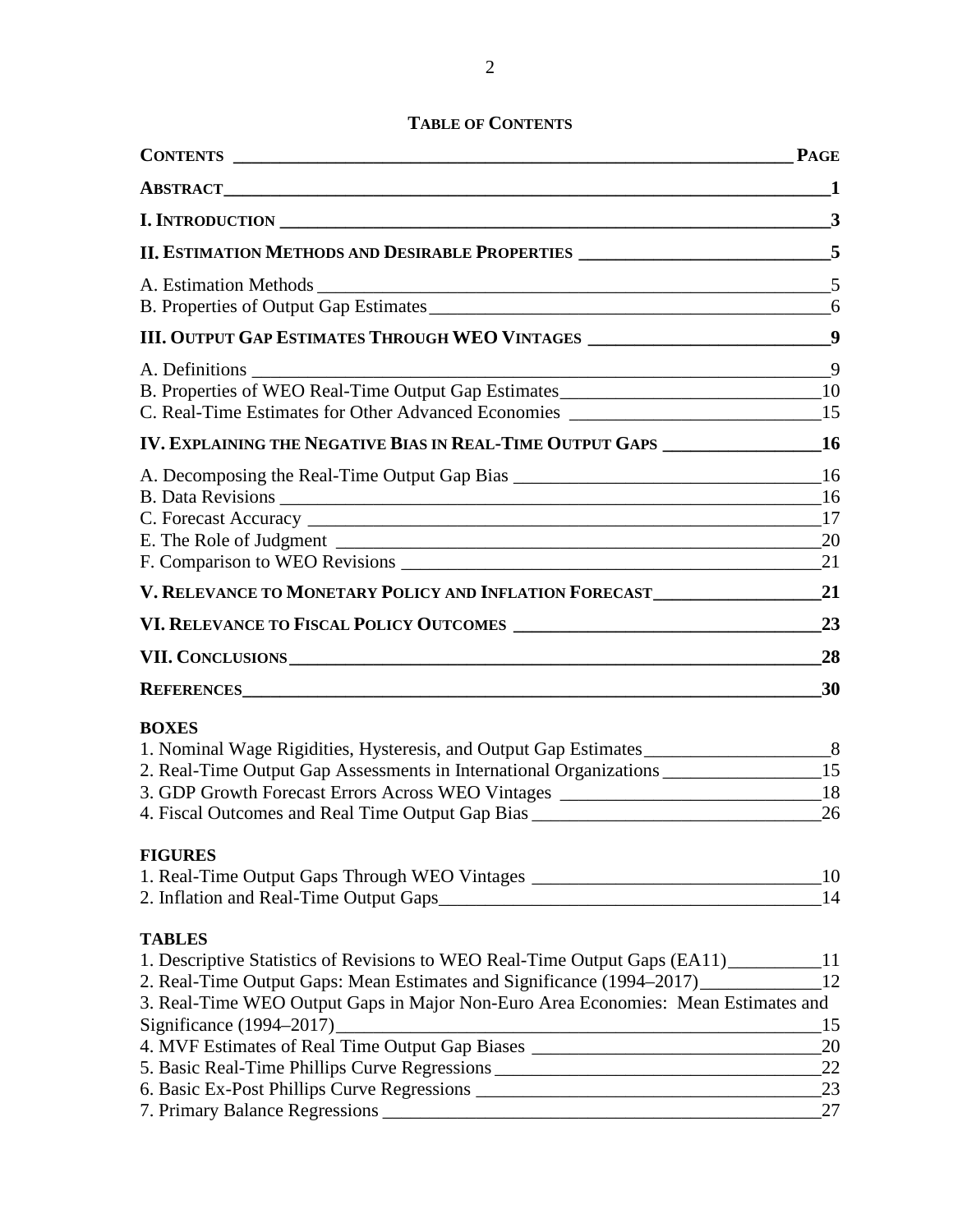## **I. INTRODUCTION**

How informative are IMF-World Economic Outlook (IMF-WEO) output gap estimates for countries in the euro area? This is an important question since the output gap—the deviation of output from its potential—is often considered a key input to stabilization policy. The output gap (a summary measure of slack) typically informs central banks and fiscal authorities about the appropriateness of their policy stance, with larger slack calling for more stimulus. And yet, the output gap is notoriously hard to measure since potential output commonly defined as the maximal level of output attainable without stoking inflationary pressures (Okun, 1962)—is unobservable.

Given its importance for policymaking, vast efforts have been put into estimating the output gap, with methodologies ranging from simple univariate and purely data-driven statistical filters to complex, micro-founded structural models. While some methodologies may perform better along specific dimensions, they all face limitations when it comes to estimating output gaps in real time. Real-time estimates are the relevant measures—since policy decisions about macroeconomic stabilization cannot wait—but they are always subject to considerable uncertainty and are revised *ex post* once more information becomes available.

This paper provides an analysis of the IMF's real-time output gap estimates for countries in the euro area. We observe that real-time output gap estimates drawn from the WEO database tend to have large and persistently negative means. For several large euro area countries the average real-time output gap is close to -2 percent of potential output over the period 1994–2017. The negative real-time gaps are even larger before the Great Financial Crisis (GFC) and tend to be systematically "revised away" in later WEO vintages, pointing to persistent negative bias in real time. Such patterns are qualitatively in line with experiences of real-time estimates by other institutions as well as with earlier research on revisions of real-time output gap estimates for the euro area, the U.S. and OECD countries.[2](#page-3-0) Earlier research at the IMF suggests that the country authorities' estimates of real time output gaps suffer from similar bias (see Eyraud and others, 2018). To the extent that fiscal authorities rely on output gap estimates to assess the cyclical position of the economy, a large and persistent negative real-time bias could lead to systematic over-optimism about future output and fiscal revenues and thus to a larger-than-planned accumulation of public debt. Large and persistent negative real-time bias could also lead to unwarranted monetary stimulus. All in all, our paper cautions against an excessive focus on output gap estimates in real time when calibrating counter-cyclical policy.

But how do large and persistent negative real-time output gap estimates come about? To shed light on this question, we use the IMF multivariate filter (MVF, developed by Benes and others, 2010) to construct time series of artificial real-time output gap estimates based on all information available to staff in real time (data as well as forecasts). These artificial output gap estimates show what staff estimates would have been in real time if they had used the MVF filter in the past. This natural benchmark allows to isolate the respective roles of data

<span id="page-3-0"></span> $2$  ECB Monthly Bulletins (Feb 2005, Nov 2011), Tosetto (2008), Marcellino and Musso (2011), and Kempkes (2014) cover the euro area. Orphanides and van Norden (2002), Edge and Rudd (2016) focus on the U.S., whereas Tosetto (2008) and Turner and others (2016) on the OECD countries. For example, Kempkes (2014) documents considerable upward ex-post revisions in output gap estimates by the EC, the IMF and the OECD.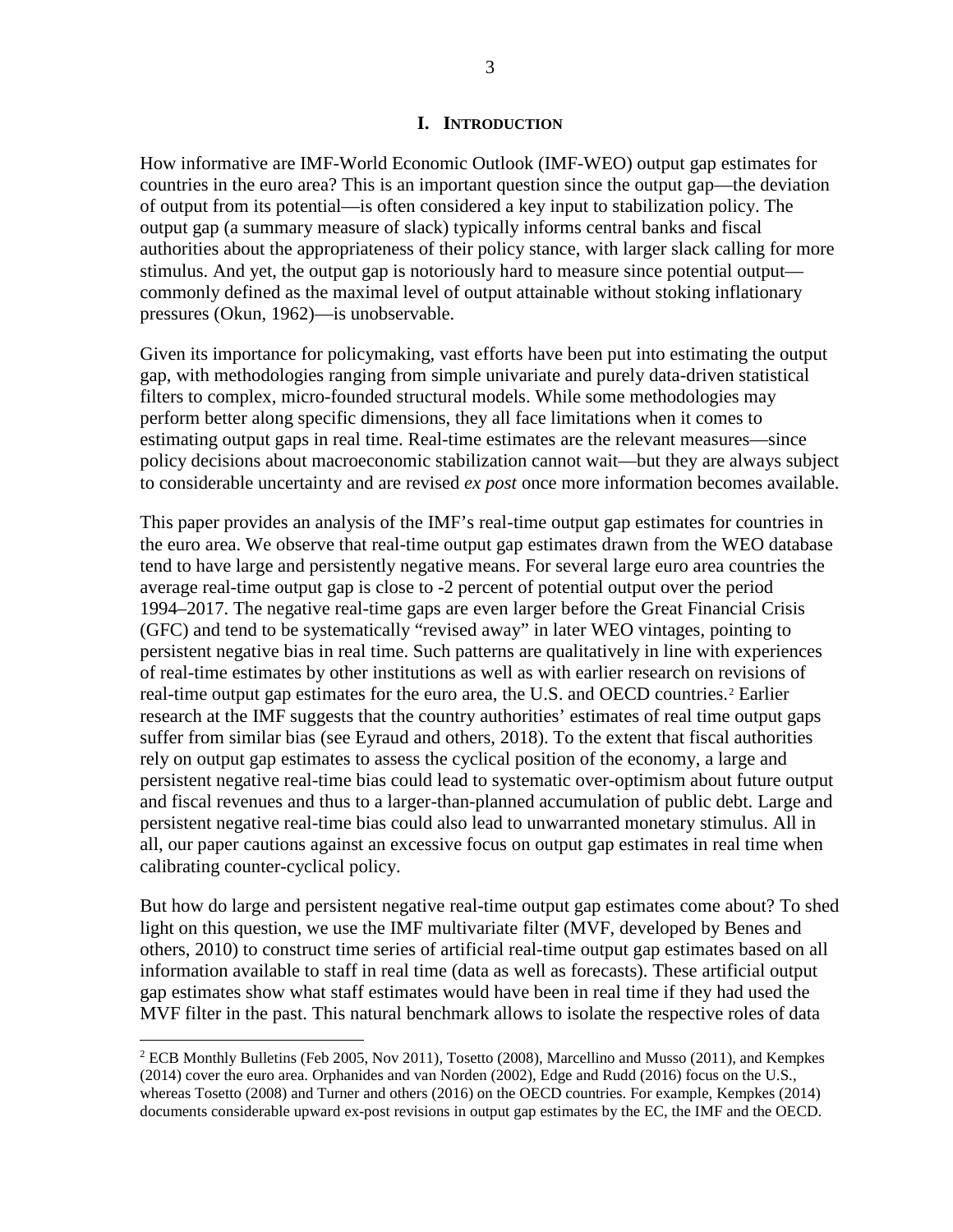revisions, forecast uncertainty, and judgment in explaining the negative bias in real time output gap estimates.

- *Data revisions.* Following Orphanides and others (2000, 2005) we compare output gap estimates based on data available in real time against "quasi-real-time" estimates that are based on the final data vintage truncated at the year at which the gap is estimated. We corroborate the long-established result that data revisions play only a minor role in explaining large and persistent negative real time output gap estimates.
- *Forecast errors.* WEO growth forecasts tend to be too optimistic on average because staff baseline forecast is a modal forecast that typically fails to predict recessions and other tail events: a result established in earlier literature (see Box 3 for details). This has important implications for the estimation of potential output since overly optimistic forecasts tend to pull up the estimates of potential output. We estimate that based on our MVF benchmark, forecast errors lowered the real-time output gap estimates by about 0.7 percentage points on average in the euro area.
- *Judgment*. When estimating output gaps, economists typically incorporate specialized knowledge that is not directly captured by the benchmark modelling framework. To analyze the role of judgment we compare actual WEO real-time output gap estimates to MVF estimates based on WEO data and forecasts that were actually available in real time. Because we rely on a particular benchmark (MVF), what we call "judgment" may reflect staff's reliance on a different methodology in the past as well as any additional off-model information that could inform the assessment of potential output. The results reveal that judgment typically increased potential output by almost 1.0 percentage point of potential GDP in our sample, accounting for just above onehalf of the overall tendency towards negative output gap estimates in real time.

Drawing from the IMF-WEO database, we show that systematic upward revisions to realtime output gaps are positively correlated with both public debt levels and public debt WEO forecast errors in the main countries of the euro area. Similarly, there is a robust, and negative, empirical association between primary fiscal balances and revisions to the WEO output gap estimates, controlling for a variety of other relevant variables.

We also establish that real time output gap estimates are generally not robust predictors of inflation, even though the Phillips curve relationship is clearly established using final estimates of the output gap (see also Abdih and others, 2018). Unlike real time output gap estimates, real time WEO inflation forecasts are not significantly revised and therefore are informative for monetary policy purposes. Real-time output gaps at best contain information on directional changes in business cycles and inflation, while final or real time inflation is the best predictor of future inflation.

The rest of the paper is structured as follows. Section 2 reviews the most common methods to estimate the output gap and their key properties. Section 3 presents key stylized facts showing the persistent and often large negative bias in WEO real time output gap estimates for the countries in the euro area, while section 4 decomposes the output gap bias, attributing most of it to judgment and forecast errors. Section 5 looks at the role of real time output gap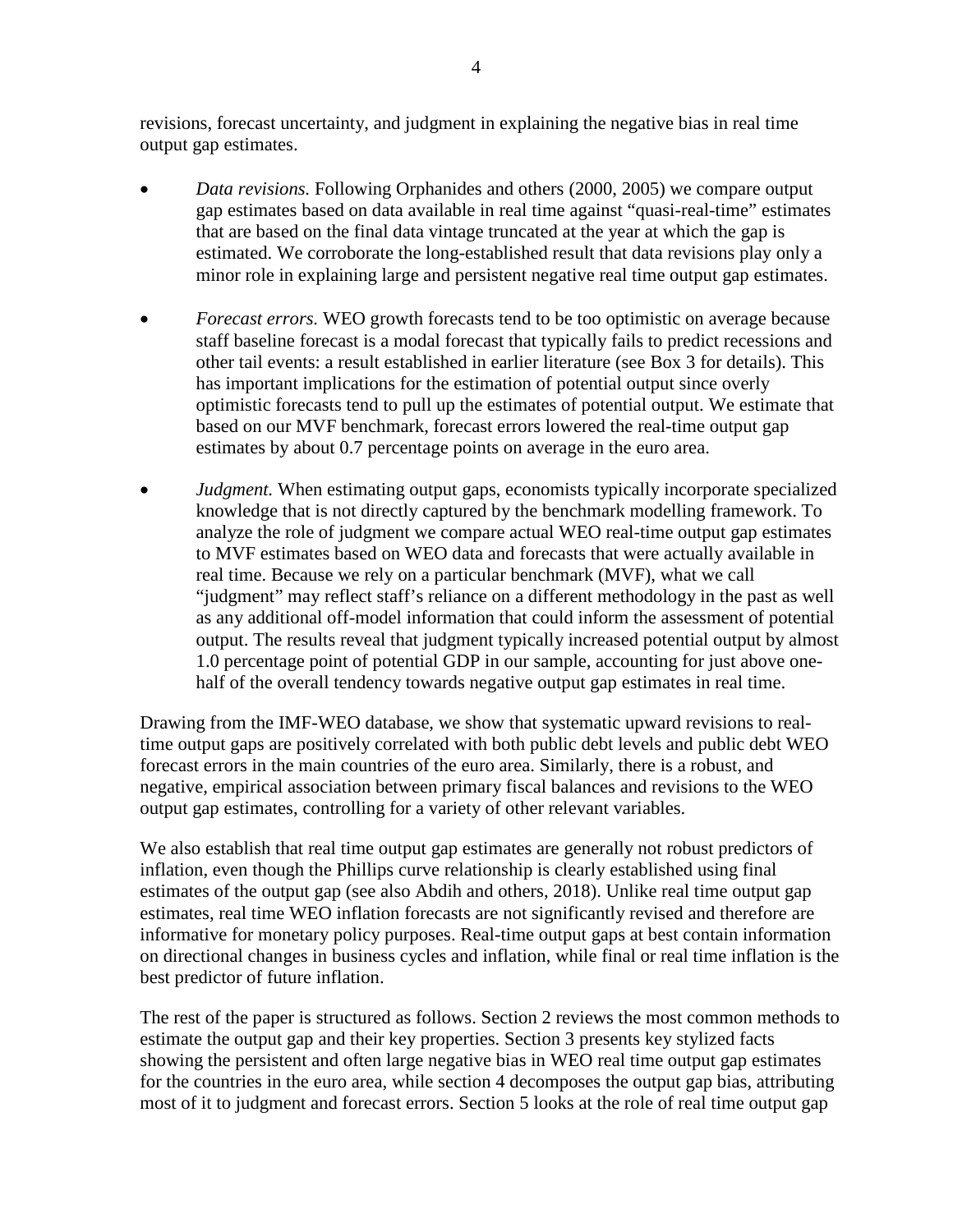in predicting inflation in real time and related implications for monetary policy. Section 6 analyses the correlation between the upward revisions in real-time output gap estimates and debt buildup. Section 7 concludes and maps out possible avenues to minimize the real-time output gap bias and associated policy errors.

## **II. ESTIMATION METHODS AND DESIRABLE PROPERTIES**

## **A. Estimation Methods**

Different approaches to measuring the output gap largely reflect variations in the concept of potential output. From a purely statistical perspective, potential output can be seen as the trend component of actual output. In economic terms, potential output may be characterized by the level of utilization of the production factors consistent with stable inflation. The concept of "sustainable" output (IMF, 2015), on the other hand, refers to a level of GDP that the economy can sustainably produce over the medium term without stoking imbalances. Reflecting these variations, the most commonly used methods to estimate potential output and the output gap range from purely statistical univariate filters to fully structural Bayesian estimation of large Dynamic Stochastic General Equilibrium (DSGE) models. All these methods have conceptual or practical strengths and weaknesses (see Blagrave and others, 2015; Álvarez and Gómez-Loscos, 2018).

*Univariate filters* rely on purely statistical methods to extract a trend component from GDP time series. The most popular univariate filters are the *Hodrick and Prescott* (HP) filter (Hodrick and Prescott, 1997) and the *band pass* filters by Baxter and King (1999) and Christiano and Fitzgerald (2003). The filtered output is a smoothed GDP series that is interpreted as potential GDP. The appeal of univariate filters is in their simplicity and transparency; they do not require assumptions about the structure of the economy and instead rely on exogenous parameters to determine the degree of smoothness of a time varying trend. However, the filtered "trend" may not be consistent with the above-mentioned economic interpretation of potential output and may be of little relevance for policy purposes. Univariate filters also suffer from the well-known end-point problem that typically results in large revisions of recent years' estimates of potential output (Blagrave and others, 2015).

The *production function* estimation is a supply-side approach that decomposes output into its structural and cyclical components. The production factors include labor, capital, and total factor productivity (TFP), which is calculated as a residual. Potential output is derived by individually filtering labor supply and TFP. While this approach allows to decompose potential growth into its input contributions, thus providing an economic interpretation of potential, the estimates can suffer from the same end-point problem as univariate filtering. Moreover, as is the case with univariate filters, the production function technique ignores important information on labor market and inflation that is central to an economic definition of slack (measured as the gap between output and potential output).

*Multivariate filters* are typically built around economic relationships such as the Okun's Law and the Phillips curve, and may incorporate financial or other variables. The *multivariate filter (MVF)* presented in Benes and others (2010) and Blagrave and others (2015) embodies basic economic theory principles, in that it features a Phillips Curve which relates inflation to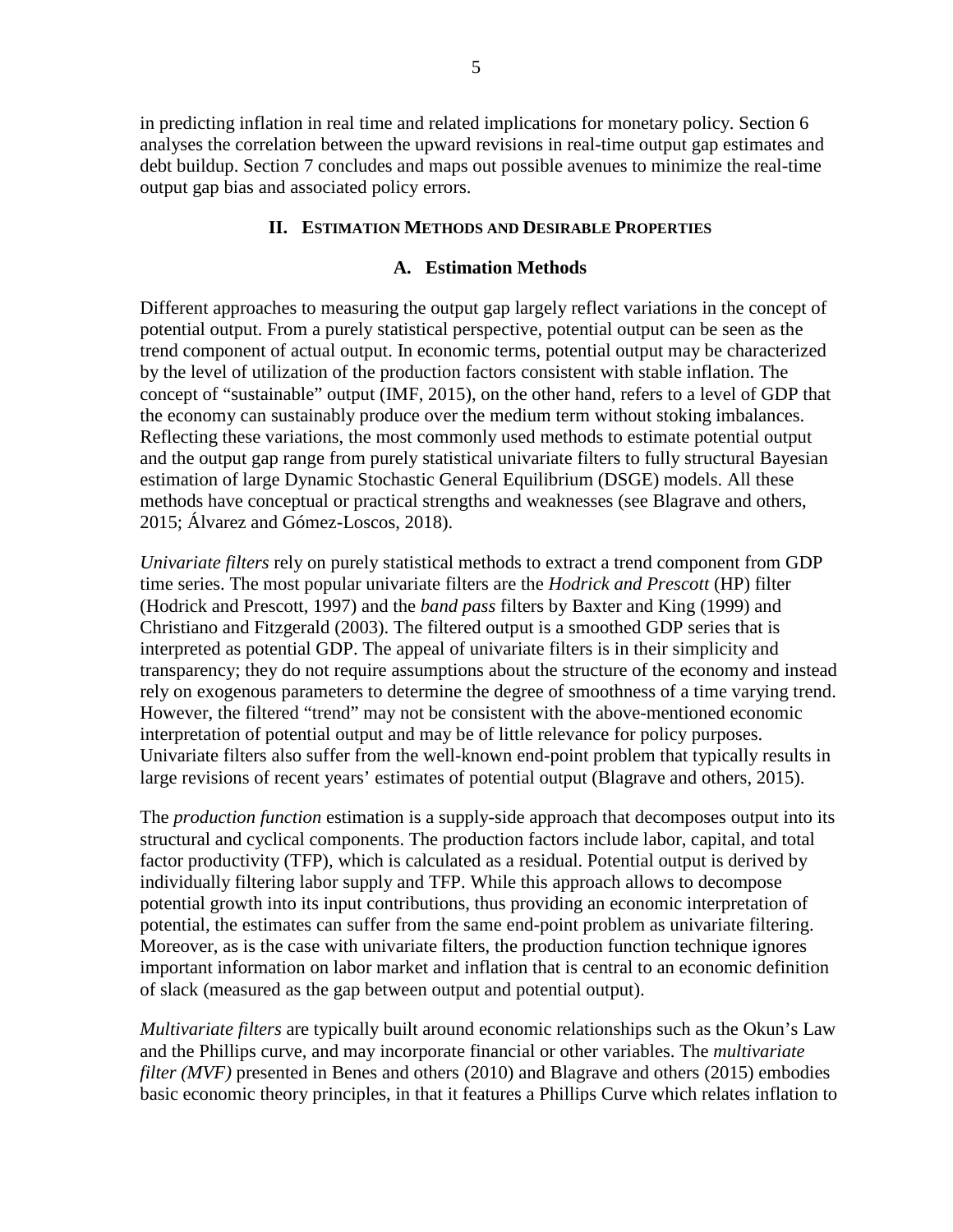the output gap, as well as an Okun's law linking the output gap to the unemployment gap. Potential output and NAIRU are estimated simultaneously, in line with Okun's (1962) concept of the output gap, and are therefore readily interpretable for the calibration of countercyclical policies.

Multivariate filters are very flexible and can in principle incorporate variables that are only loosely related to the concept of business cycle in the conventional sense. In this vein, Borio and others (2014) augment the multivariate filter with real credit and real house price growth—variables directly related to the housing cycle—in an attempt to capture macroeconomic stability more broadly. The resulting trend is then closer to a concept of *sustainable* level of output—attainable without stoking imbalances—than to the traditional, business cycle concept of potential output. Results (reported in IMF, 2015) show that at times of credit and housing booms, the sustainable level of output tends to be below potential output, leading to higher than conventional output gaps and suggesting that estimated potential output may not be sustained. IMF (2015) also caution that real-time identification of sustainable output is very difficult, and in practice the concept of sustainable output is best used as a "fire alarm" to complement the conventional output gap estimates.

*Structural model-based approaches* include estimated DSGE models that allow for joint estimation of structural shocks and potential output (see Vetlov and others, 2011). The output gap is typically closed in the steady state and consistent with stable inflation. As potential output is derived under flexible wages and prices, output can deviate from potential due to nominal rigidities. While theoretically the soundest approach, the results can be highly sensitive to specific modelling structure and parametrization.

## **B. Properties of Output Gap Estimates**

As potential output and output gap are unobservable, their reliability and usefulness for policymaking can typically be assessed against the following statistical properties.

## **Stability (Size of Ex-Post Revisions)**

Forecasts of observable variables are usually assessed ex-post by their *accuracy*, i.e. by their distance to actual realizations. Since output gaps are unobservable, another criterion needs to be introduced. We substitute *stability*—which we interpret as the average size and variation of ex-post revisions of real-time output gaps—for *accuracy*. The literature, documents that real-time output gap estimates tend to be too negative and substantially revised upwards over time. The ex-post revisions to real-time output gap estimates for the euro area, the U.S. and OECD countries are often at least as large as the estimates themselves and are characterized by a high degree of persistence (see Box 2). Stability is thus a key property for output gap estimates. The more stable the output gap, the smaller the policy error associated with its misestimation. For example, in the EU output gap estimates are used in structural fiscal balance rules within the stability and growth pact mechanism (SGP). Since past fiscal policy actions cannot be "revised" in hindsight, unstable and downward biased output gap estimates may result in involuntary buildups of debt and/or costly adjustments.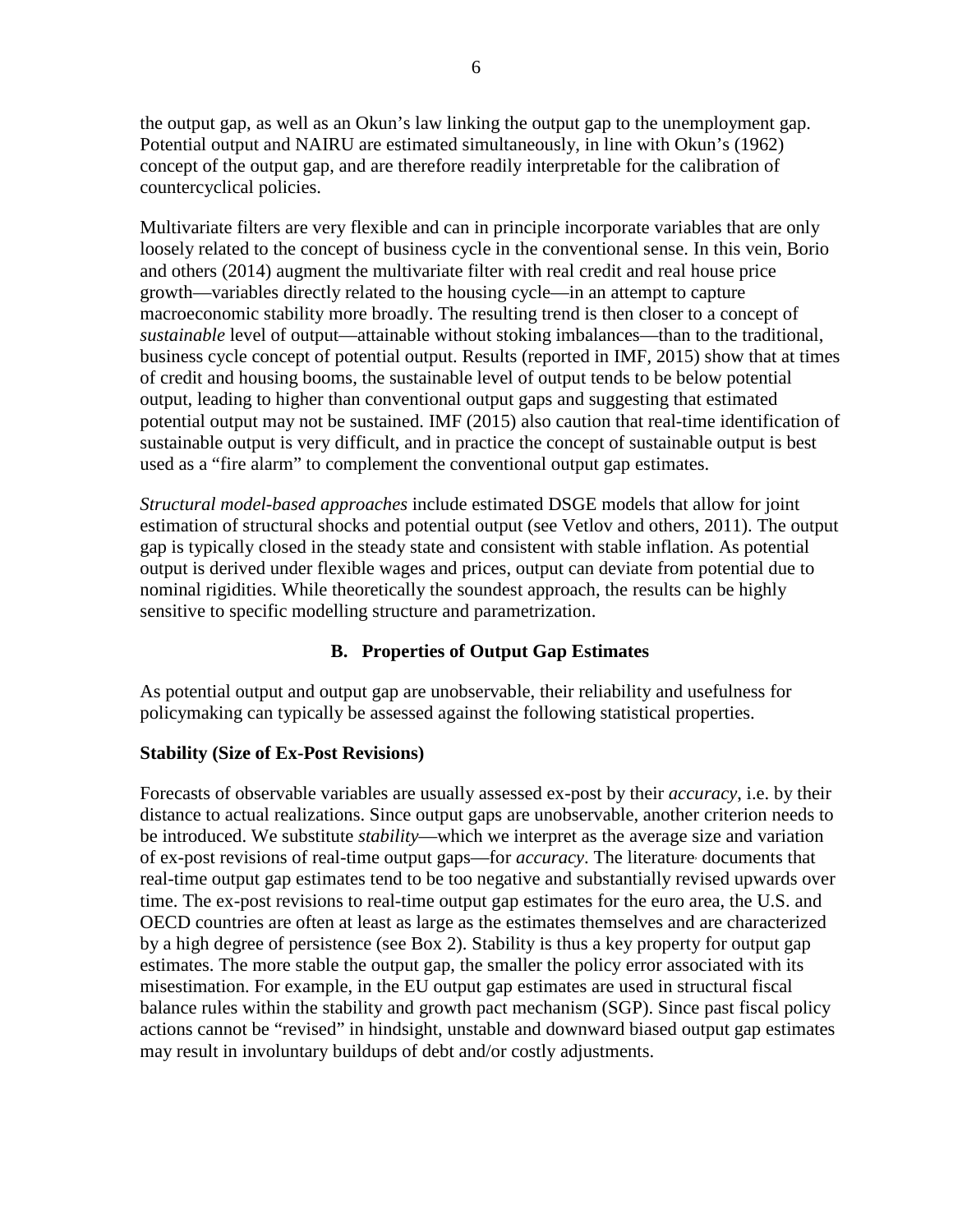## **Efficiency**

Output gap estimates are *efficient* if they utilize all information available at the time of estimation—in line with the concept of forecast efficiency (Nordhaus, 1987). If an estimate is efficient, future revisions should not be predictable and past revisions should not help explain subsequent revisions, i.e. revisions should not be serially correlated. This property also contributes to *stability* as efficient estimates should undergo smaller ex-post revisions.

## **Asymptotic Zero-Mean**

All filter-based methods, e.g. the HP filter or the MVF, imply that the estimated output gap has zero-mean asymptotically. This is to reflect the notion that gaps are temporary and should sum to zero, consistent with an economy growing along a balanced growth path in the long term. Similarly, ex-post revisions should be distributed around a mean of zero. Onesided revisions reflect a *systemic bias* in the real-time output gap estimates. If the bias is negative, for example (one-sided positive revisions), structural fiscal deficits may be underestimated in real time, potentially leading to higher than desired debt buildup, which would increase the risk of procyclical adjustment in the future. Several studies document systematic negative biases in real-time output gap estimates, with some noting potential negative consequences in terms of fiscal sustainability (see Section III.C).

The zero mean output gap property is a general condition traditionally associated with the steady-state of the economy (e.g. in the Phillips curve) and is consistent with traditional business cycle analysis in which cycles are broadly symmetric. It is also embedded in output gap estimates that feed into standard policy reaction functions, highlighting that the long run zero mean is a desirable property in practice as it serves as an anchor in particular for fiscal policies.[3](#page-7-0) A long-run zero mean is also reflected in the empirical assessments of output gaps by international institutions (see Section III.B). It is only under a zero mean that the average structural fiscal balance (i.e. the fiscal balance adjusted for the output gap) is in line with the average fiscal position over the cycle: if the cycle is symmetric, the structural balance gives the average fiscal position over the cycle, and fiscal rules can be anchored around the structural balance.

In contrast, if output gap estimates are on average negative, fiscal rules based on structural balances would result in excessive deficits. Indeed, separate strands of business cycle literature have recently questioned the symmetry of the business cycle, pointing out that there may be good reasons why countries may occasionally spend more time below potential. This could occur, for example, in case of downward nominal wage rigidities leading to asymmetric business cycle responses that have to be assessed in conjunction with potential effects of hysteresis (see Box 1). Also, stabilization policies can suffer from asymmetric limitations—e.g. ZLB on monetary policy (that going forward can be magnified by low neutral real interest rates, see Rachel and Summers, 2019) or constraints on fiscal policies imposed by high debt—which makes managing overheating easier than providing stimulus during recessions.

<span id="page-7-0"></span> $3$  To the extent monetary policy seeks to stabilize output, output gap properties serve as an anchor also for monetary policy. This is less relevant in the euro area where the primary objective of common monetary policy is to maintain price stability. Country-specific stabilization objectives are often served by fiscal policies.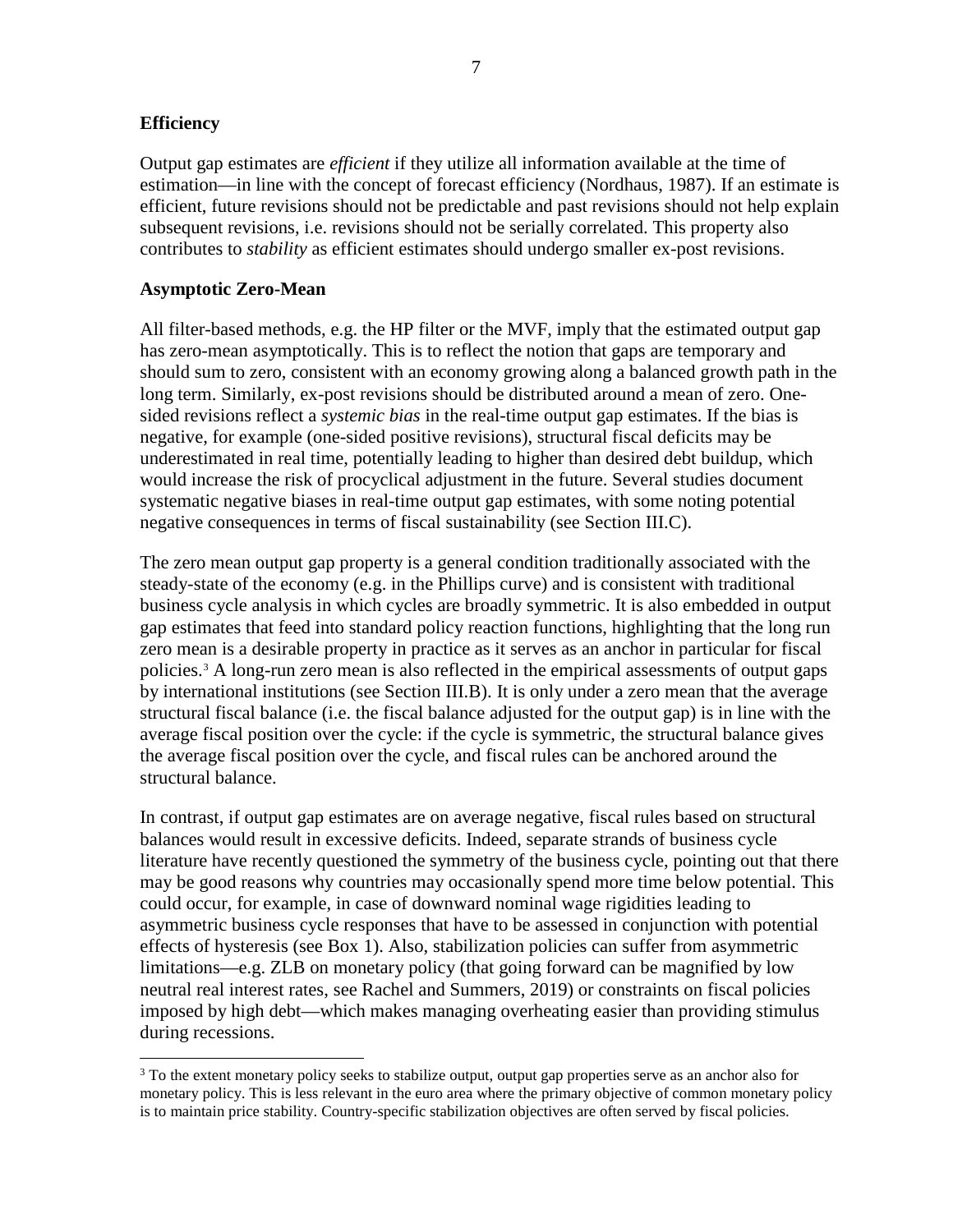## *Economic Consistency*

As real-time output gap estimates are intended to accurately signal inflationary pressures in the economy, they should be correlated with inflation and consistent with other indicators of slack such as unemployment, capacity utilization or labor market tightness. These additional indicators of slack can be incorporated directly into the MVF or used separately to assess real-time measures of the output gap.

## **Box 1. Nominal Wage Rigidities, Hysteresis, and Output Gap Estimates**

Some DSGE models that feature asymmetric nominal wage rigidities can produce negative long-run output gaps. The output gap in those models is derived as the difference between output under nominal rigidity and output under flexible wages and prices. In the framework of Benigno and Ricci (2011) since downward wage rigidity dominates the forward-looking reaction of wage setters, the output gap is always nonpositive in the long run (it is zero without uncertainty).

Aiyar and Voigts (2019) argue that downward nominal wage rigidities will lead to a negative average output gap by inducing negative demand shocks to have larger impact on unemployment and output than positive shocks. Therefore, in their view conventional methods to estimate potential output such as HP or MVF exhibit an intrinsic *upward* bias in output gap estimates that is especially large in deep demand-driven recessions. Bound by the asymptotic zero mean property, instead of allowing for asymmetry in shock adjustment and thus in output gap estimates, these filters spuriously lower the estimate of potential.

Coibion and others (2017) find that real-time potential GDP estimates across several institutions tend to be sensitive to demand shocks and under-respond to supply shocks. Following Blanchard and Quah (BQ, 1989) they estimate a bivariate VAR with an identifying restriction that only supply shocks can have permanent effects on output. Deriving the real-time potential GDP as a historical contribution of supply shocks to growth they find that in the aftermath of the GFC the US potential output tended to be *under-estimated* and consequently the output gaps should currently be larger and more negative than estimated by most institutions.

It is debated whether demand shocks only have transitory effects on GDP. Blanchard and others (2015) find that 83 percent of recessions associated with supply shocks result in sustained decline in output. They also find that recessions triggered by demand shocks are frequently followed by lower output or even lower output growth and can thus have permanent effects. Of all the recessions associated with intentional disinflation—the purest cases of demand shocks—almost two-thirds are associated with lower long-term output. In earlier work, Blanchard and Summers (1986) and Ball (1999) questioned the assumption of long-run neutrality of money and argued that monetary policy and other demand factors can have permanent effects.

These findings suggest important hysteresis effects, implying that potential output can decline more at times of recessions and thus output gaps can be higher (or less negative). Alichi and others (2019) apply the MVF with labor market hysteresis on US data, finding significantly higher estimates of NAIRU, lower estimates of potential and substantially higher (less negative) output gaps throughout the GFC as well as 1980s compared to model simulations without hysteresis. Univariate regression by Hamilton (2018) can capture persistence and centers cycles around zero mean.

A separate line of research has shown how demand shocks can have long-run effects on aggregate output by inducing shifts in a long-run aggregate supply curve. Bashar (2011) shows that in all G-7 countries aggregate demand shocks positively affect aggregate supply shocks (through correlation of demand shocks with labor productivity ruled out in standard BQ identification) causing permanent effects on the output level.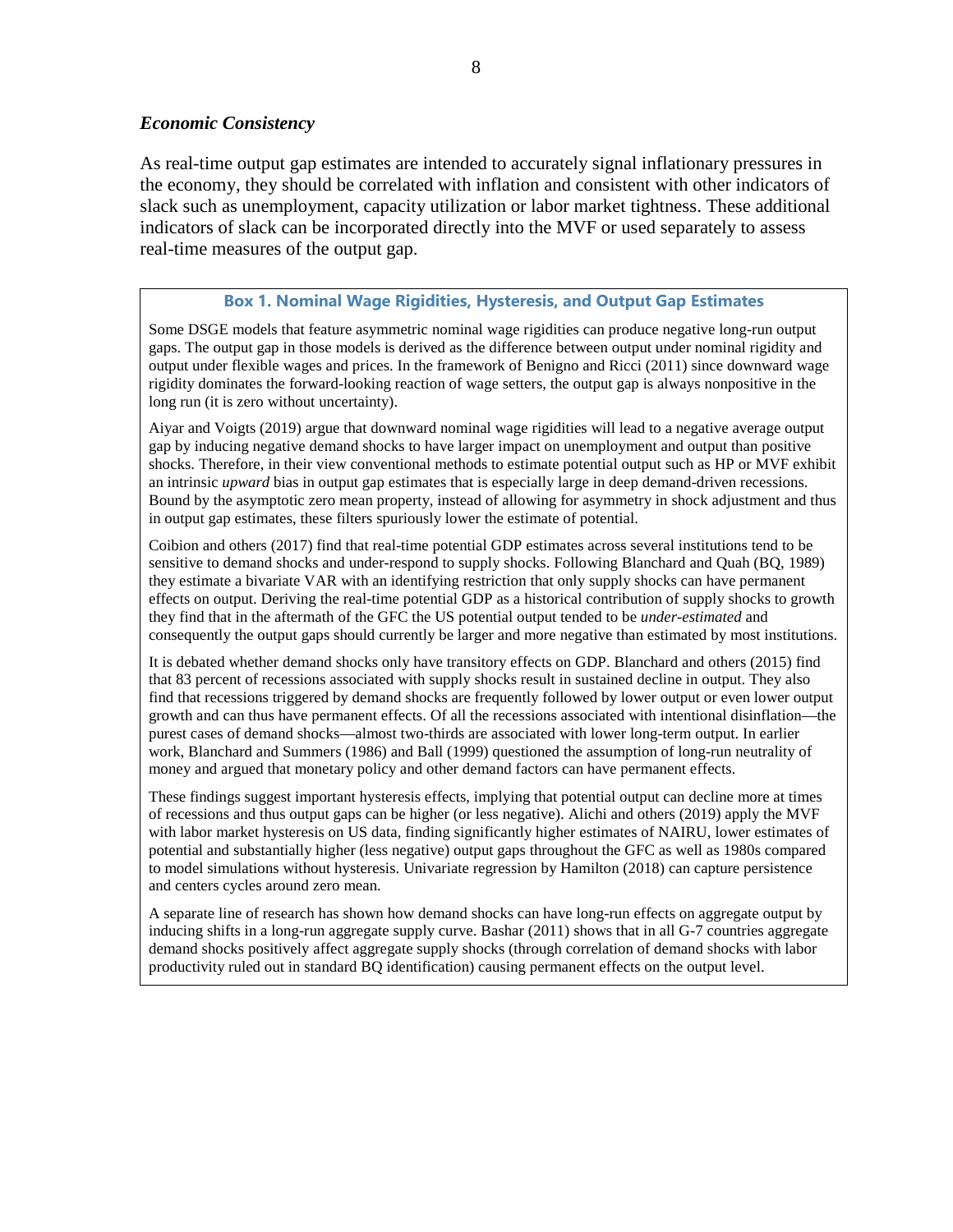## **III. OUTPUT GAP ESTIMATES THROUGH WEO VINTAGES**

## **A. Definitions**

In this paper we define the real-time output gap as the output gap estimated for year *t* in the Fall WEO of the same year. For example, the real-time output gap estimate for country  $i(y_{i,t|t})$  for the year 2000 is taken from the 2000 Fall WEO vintage, the real-time gap for the year 2001 is taken from the 2001 Fall WEO vintage, and so forth. Therefore, real time output gap estimates are defined at a time when about half of the actual data for any particular year is available. Using this definition, we compile an unbalanced panel for euro area countries starting in 1994 when systematic reporting of the output gap estimates became available in WEO. Our data extends to the 2017 fall WEO vintage that we refer to as providing the "final" WEO output gap estimates.

Our primary question of interest is the information content of output gap estimates when policy decisions are actually made. Following Orphanides and van Norden (2002) we therefore work with contemporaneous real time gaps, estimated at time *t* conditional on information available at that time as these are the relevant measures for fiscal and monetary policy decisions inevitably taken in real time.[4](#page-9-0) This also allows us to isolate different sources of real-time output gap bias, including the effects of data revisions and forecast errors.

To evaluate the quality of macroeconomic forecasts, analysts typically rely on the statistical properties of forecast errors. Since output gaps are unobservable and subject to continuous revisions in subsequent years, we examine both output gap estimates (*levels*) and revisions of output gap estimates (*changes*) against a wide set of properties, as outlined in Section II. Revisions are defined as deviations of real-time output gap from final (2017 WEO) estimates, or from WEO estimates up to five years later  $(y_{i,t|t+5})$ . We interpret systematic asymmetry in revisions of real-time estimates (*changes*) as "bias". Since final estimates broadly satisfy the zero-mean property, the revision bias translates into a *level* bias for real-time estimates.<sup>[5](#page-9-1)</sup> We further investigate whether real-time estimates are consistent with other indicators of slack such as inflation and estimates of unemployment gaps. Results are presented for all euro area countries as well as for a baseline sample of 11 countries for which full data for 1994–2017 is available. Finally, we compare the statistical properties of the WEO output gap estimates for the euro area with estimates for other advanced economies, and with estimates by other international organizations (see Box 2).

<span id="page-9-0"></span> <sup>4</sup> Practices in defining real-time output gaps differ depending on the questions of interest. Grigoli and others (2015) focus on ex post output gap estimates (yi,t  $|t+1\rangle$  in order to isolate the impact of future data revisions and uncertainty over potential output as well as ignore policy reactions and short-term forecast errors.

<span id="page-9-1"></span><sup>&</sup>lt;sup>5</sup> A bias in real-time estimates (i.e. a tendency of revisions to be positive) does not require a zero mean in the final estimates as a necessary condition.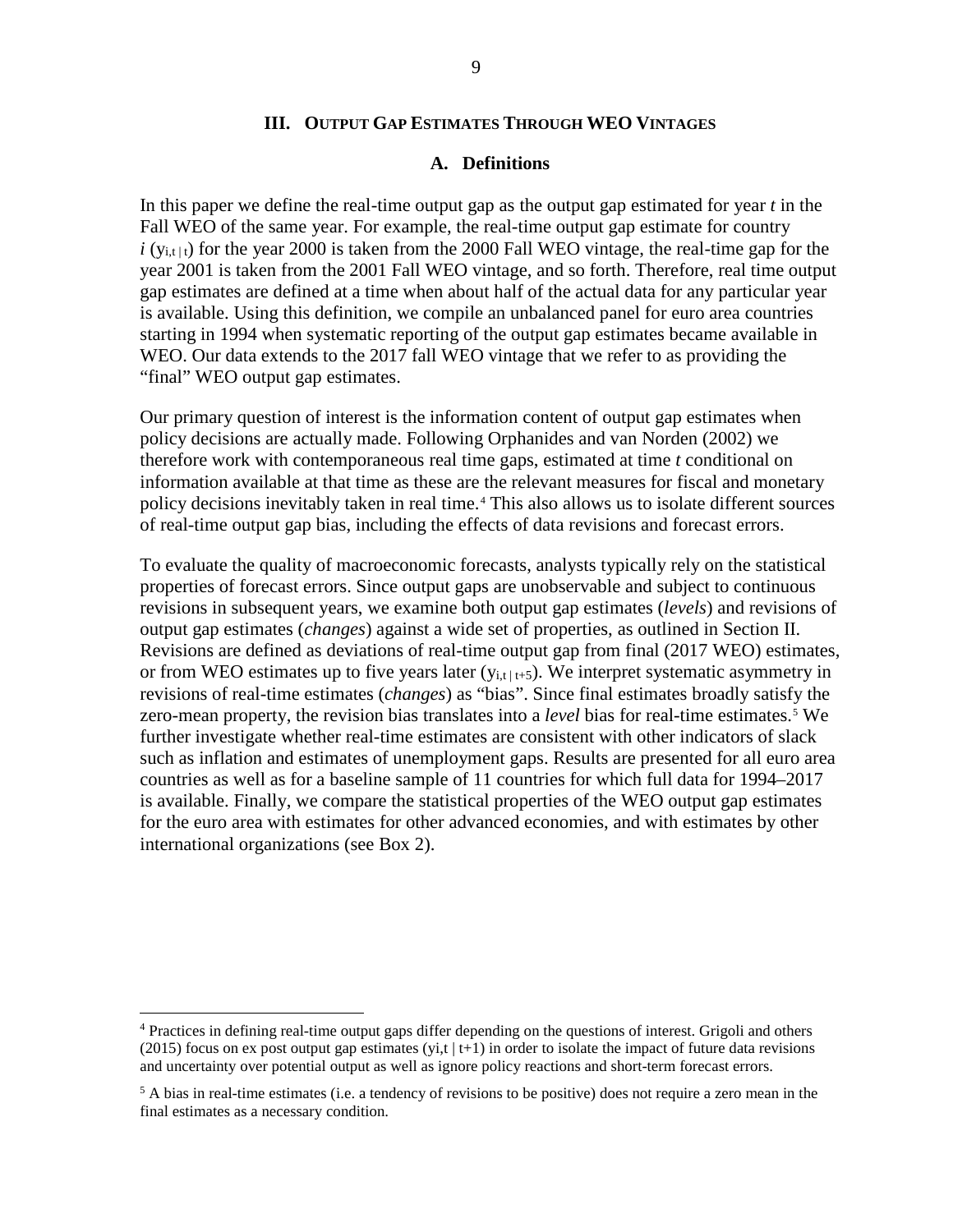## **B. Properties of WEO Real-Time Output Gap Estimates**

#### **Large and Asymmetric Ex-Post Revisions**

The revisions of real-time output gap estimates tend to be large and mostly upawards. Figure 1 presents the WEO real-time output gap estimates for the period between 1994–2017 as well as the "final" ( $y_{i,t|2017}$ ) and "5-year later" ( $y_{i,t|t+5}$ ) revised WEO estimates.<sup>[6](#page-10-0)</sup> Real-time output gaps tend to be revised substantially over time. For the euro area, real-time estimates are revised upwards by more than 1 percent of potential output on average, with substantial variation across countries and time periods. Throughout the WEO history, downward revisions (compared to the final 2017 estimates) constitute only about one-sixth of all observations and are attributable to very few countries. In other words, real-time estimates do not perform well against both the stability and zero-mean properties.



<span id="page-10-0"></span><sup>&</sup>lt;sup>6</sup> As the time between real-time and final gaps becomes smaller until in 2017 real-time output gap is identical to final WEO 2017 output gap, the last few years in the sample show small revisions. Therefore, in calculating revisions we drop the last five years or compare against output gap estimates five years later with similar effect.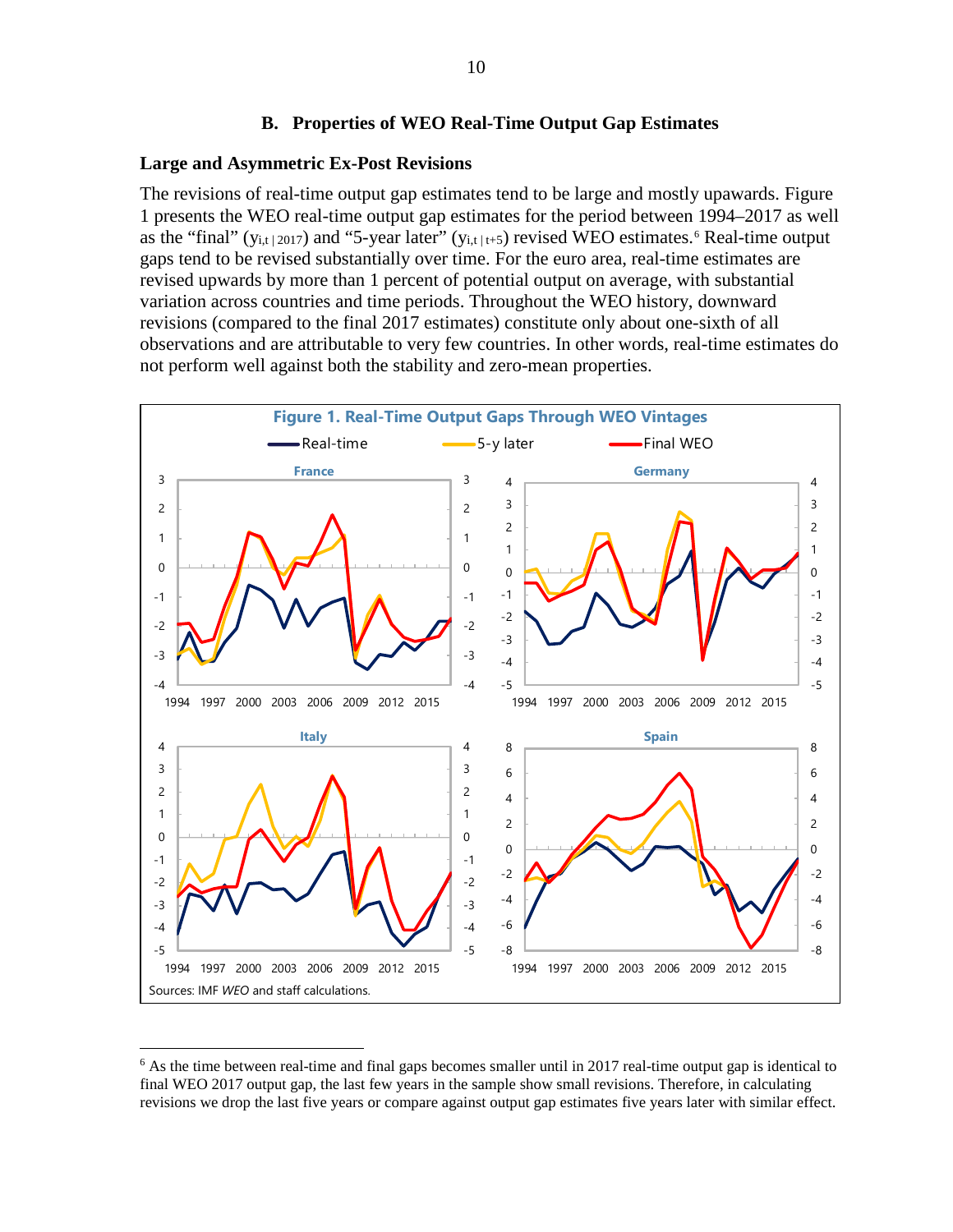The real-time estimates are revised gradually over time. Table 1 presents mean and median estimates for the short- and medium-term revisions, as well as the number of countries that have one-sided (upward) revisions on average, statistically significant bias, and serially correlated revisions (see also Appendix Figures 1 and 2). While short-term revisions tend to vary with a cycle (upward in expansions and downward in recessions) for some countries, the 5-year later revisions as well as the

|                                 | <b>Table 1. Descriptive Statistics of Revisions to WEO</b> |                                     |           |               |  |  |  |  |
|---------------------------------|------------------------------------------------------------|-------------------------------------|-----------|---------------|--|--|--|--|
|                                 |                                                            | <b>Real-Time Output Gaps (EA11)</b> |           |               |  |  |  |  |
|                                 | 1 year                                                     | 2 year                              | 5 year    | <b>WEO'17</b> |  |  |  |  |
| Mean bias                       | 0.40                                                       | 0.68                                | 1.27      | 0.80          |  |  |  |  |
| Median bias                     | 0.40                                                       | 0.63                                | 1.32      | 1.08          |  |  |  |  |
| Upward revision                 | 11/11                                                      | 11/11                               | 11/11     | 9/11          |  |  |  |  |
| (share of countries)            | $(100\%)$                                                  | $(100\%)$                           | $(100\%)$ | (82%)         |  |  |  |  |
| <b>Statistical significance</b> | 8/11                                                       | 8/11                                | 9/11      | 8/11          |  |  |  |  |
| (share of countries)            | (73%)                                                      | (73%)                               | (82%)     | (73%)         |  |  |  |  |
| Serial correlation              | 1/11                                                       | 6/11                                | 8/11      | 10/11         |  |  |  |  |
| (share of countries)            | (9%)                                                       | (55%)                               | (73%)     | (91%)         |  |  |  |  |
|                                 | Sources: IMF WEO and staff calculations.                   |                                     |           |               |  |  |  |  |

revisions in the 2017 vintage are predominantly upward throughout the sample period. Shortterm revisions (one or two years after) are small, likely driven by data and short-term forecast revisions and do not suffer from serial correlation. Already after two years, revisions start to exhibit serial correlation that increase in subsequent years, implying that output gap estimates have not been efficient: past revisions could be used to improve future output gap estimates.

## **Negative Bias in Real-Time Estimates**

Systematic upward revisions manifest themselves in large and persistently negative output gap estimates in real time. Indeed, over the whole WEO history, France and Italy have not recorded a single positive output gap estimate in real time, Germany has recorded four, Spain five and the euro area only one. Table 2 compares the means of output gaps estimated in realtime and in the final (2017) WEO vintage for our baseline sample of 11 countries for which longer time-series are available as well as for all euro area countries and tests whether the mean output gaps are statistically different from zero. Only in four countries—Luxembourg, Ireland, Malta, and Cyprus—are we unable to reject the hypotheses that the mean is zero. In all other countries the output gaps are statistically negative on average (p-value<0.1) and for France, Italy, Finland, Portugal and Spain are close to, or exceed, -2 percent of potential GDP. Such patterns indicate that a negative bias has historically been a persistent feature of real time output gap estimates.

The negative average output gap estimates are largely revised away over time. By the final (2017) WEO vintage, for most countries the output gaps, averaged over a comparable 1994–2017 period, are substantially more positive and not statistically different from zero (notwithstanding GFC and irregular business cycle length). We conclude that the real-time estimates are biased as is reflected in predominantly upward revisions, indicating that staff's assessment of potential tends to be more optimistic in real-time than in hindsight. Still, France and Italy as well as the weighted euro area retain large and statistically significant negative gap estimates also in the final WEO. [7](#page-11-0)

<span id="page-11-0"></span> $^7$  As unobservables, output gaps are re-estimated once new information becomes available; in this regard in 2018 Fall WEO the mean estimate of the output gap for euro area since 2010 (comparable to Table 2) is higher at -0.4 and statistically not significantly different from zero.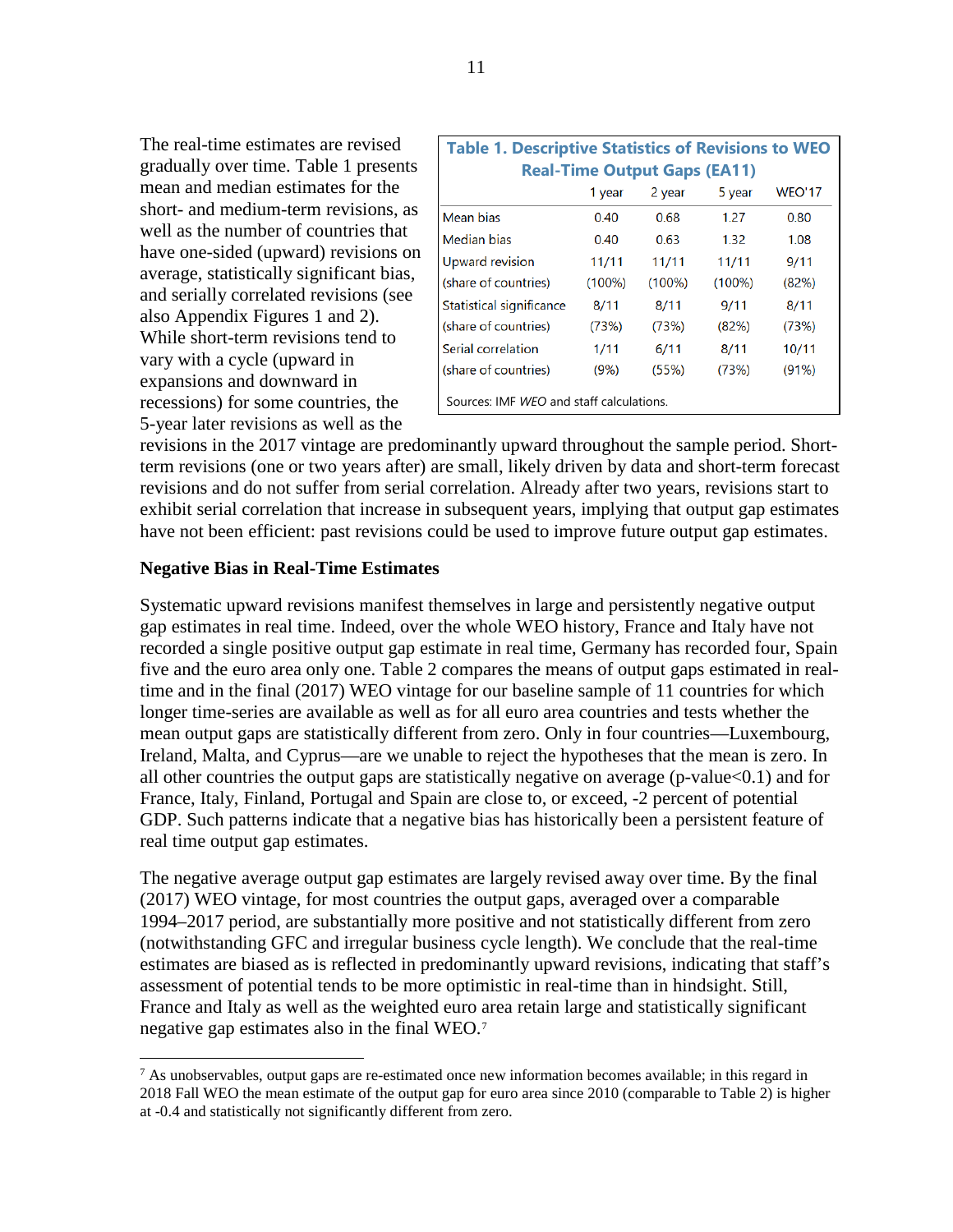|             |        | Real-Time (n=368) |         |        |      | Latest Vintage (n=368) | Latest Vintage (n=463) |      |         |  |
|-------------|--------|-------------------|---------|--------|------|------------------------|------------------------|------|---------|--|
|             | Mean   | <b>SE</b>         | p-value | Mean   | SE   | p-value                | Mean                   | SE   | p-value |  |
| Euro Area   | $-1.7$ | 0.23              | 0.00    | $-0.5$ | 0.42 | 0.28                   | $-0.6$                 | 0.32 | 0.08    |  |
| Austria     | $-1.1$ | 0.17              | 0.00    | 0.0    | 0.24 | 0.92                   | 0.0                    | 0.24 | 0.92    |  |
| Belgium     | $-1.0$ | 0.17              | 0.00    | $-0.3$ | 0.20 | 0.20                   | $-0.3$                 | 0.20 | 0.20    |  |
| France      | $-2.1$ | 0.18              | 0.00    | $-1.0$ | 0.30 | 0.00                   | $-1.0$                 | 0.30 | 0.00    |  |
| Germany     | $-1.3$ | 0.27              | 0.00    | $-0.2$ | 0.29 | 0.39                   | $-0.2$                 | 0.29 | 0.39    |  |
| Italy       | $-2.7$ | 0.22              | 0.00    | $-1.4$ | 0.37 | 0.00                   | $-1.4$                 | 0.37 | 0.00    |  |
| Netherlands | $-1.0$ | 0.38              | 0.01    | $-0.3$ | 0.36 | 0.47                   | $-0.3$                 | 0.36 | 0.47    |  |
| Finland     | $-2.0$ | 0.38              | 0.00    | 0.1    | 0.52 | 0.87                   | $-0.1$                 | 0.53 | 0.84    |  |
| Greece      | $-1.5$ | 0.85              | 0.09    | $-0.3$ | 1.17 | 0.79                   | $-0.4$                 | 1.12 | 0.71    |  |
| Ireland     | $-0.3$ | 0.58              | 0.60    | $-0.2$ | 0.71 | 0.77                   | $-0.2$                 | 0.71 | 0.77    |  |
| Portugal    | $-2.2$ | 0.33              | 0.00    | $-0.7$ | 0.46 | 0.11                   | $-0.7$                 | 0.46 | 0.11    |  |
| Spain       | $-1.9$ | 0.39              | 0.00    | $-0.4$ | 0.77 | 0.61                   | $-0.4$                 | 0.77 | 0.61    |  |
| Luxembourg  | 0.6    | 1.12              | 0.58    | $-0.5$ | 0.52 | 0.38                   | $-0.4$                 | 0.48 | 0.42    |  |
| Malta       | 0.0    | 0.34              | 0.94    | 0.2    | 0.47 | 0.60                   | 0.1                    | 0.28 | 0.59    |  |
| Cyprus      | 0.2    | 1.61              | 0.90    | $-0.1$ | 0.96 | 0.94                   | $-0.2$                 | 0.70 | 0.73    |  |
| Slovakia    | $-1.7$ | 0.44              | 0.00    | $-1.9$ | 0.78 | 0.02                   | 0.5                    | 0.59 | 0.43    |  |
| Estonia     | $-1.9$ | 0.80              | 0.02    | $-2.3$ | 1.34 | 0.08                   | 0.2                    | 1.20 | 0.89    |  |
| Latvia      | $-0.4$ | 0.11              | 0.00    | $-0.5$ | 0.10 | 0.00                   | $-1.8$                 | 1.26 | 0.15    |  |
| Lithuania   | $-1.0$ | 0.36              | 0.01    | $-1.2$ | 0.47 | 0.01                   | 0.7                    | 1.03 | 0.52    |  |
| Slovenia    | $-1.8$ | 0.77              | 0.02    | $-0.4$ | 1.29 | 0.78                   | $-0.3$                 | 0.62 | 0.61    |  |

**Table 2. Real-Time Output Gaps: Mean Estimates and Significance (1994–2017)**

Source: IMF *WEO* and staff calculations.

Note: Latest vintage estimates are provided for common sample with real-time estimates (second column) as well as for full sample (third column). The 11 baseline countries are shown in the upper part of the table. Real time output gap estimates for the euro area start from 2010, for individual countries based on data availability. For Slovakia 2018 Spring WEO is used as the latest vintage for consitency in revisions.

For newer euro area countries (e.g. Baltic states, Slovenia, Slovakia, Malta) real time output gap estimates are available only for a shorter period, much of which spans the GFC and not covering a full business cycle. The sample period for these countries is thus not sufficiently long and representative to assess the asymptotic zero-mean property. Still, in the latest WEO, which spans over fuller cycles and longer period, their output gap estimates are not statistically significantly different from zero (although the standard errors tend be large reflecting more volatile business cycles).

Similarly, the sample period 1994–2017 spans from the beginning of a recession to the end of a recession, thus covering incomplete cycles and contributing to marginally negative (although statistically not different from zero) averages in the 2017 vintage. The mean estimates over full lengths of business cycles are closer to zero (less negative) also for baseline countries. Over a longer history and full business cycles, the WEO, OECD and EC final vintage weighted output gap estimates for the euro area on aggregate are smaller, averaging -0.3, -0.3, and 0 percent of potential GDP, respectively (text chart).[8](#page-12-0) This is in line with the asymptotic zero mean property with broadly similar variation across countries evident for all three institutions.

<span id="page-12-0"></span><sup>&</sup>lt;sup>8</sup> Unweighted averages of the WEO, OECD and EC final vintage output gap estimates corresponding to the text chart are -0.2, -0.5, and -0.2, respectively. Calculations for the OECD cover 17 euro area countries.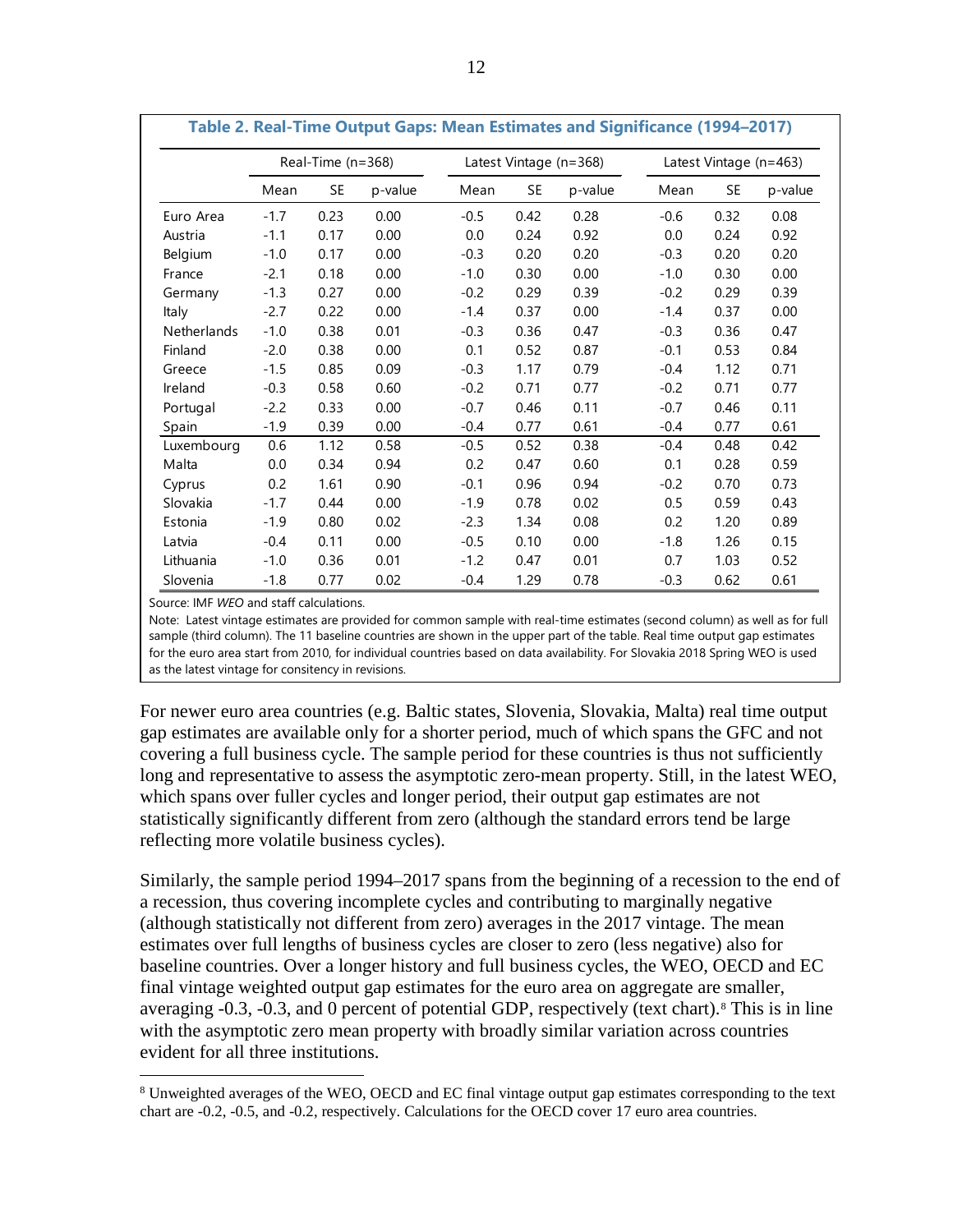

A question that often arises is whether the negative bias in real-time estimates is uniquely driven by the global financial crisis (GFC). The answer is no. Real-time output gaps have been persistently negative and revised upwards throughout the 1994–2004 period preceding the pre-GFC boom-bust cycle. As the text chart illustrates, the negative bias in real-time output gaps is not only an artifact of the crisis years. The bias is however larger in the immediate pre-crisis period (2005–2008) reflecting the difficulty in forecasting recessions and turning points in business cycles in real time. Following the GFC, growth in the precrisis years was widely assessed to have been fundamentally unsustainable (see Section VI).

## **Economic Consistency Property**

The bias in the real-time output gap estimates can also be seen from other indicators of slack.

## *Okun's Law*

The time-tested Okun's law stipulates a consistent relationship between the output gap and unemployment rate deviations from its long-run trend. A positive output gap should correspond to the unemployment rate below its long-term trend and *vice versa*. However, real-time WEO output gap estimates are largely nonpositive even at times of below-trend real-time unemployment when one would have expected actual output to exceed potential.

We look at two measures of trend: the long-run average unemployment rate and the NAIRU. In the first case, France, Italy, Finland and Portugal still exhibited real-time WEO output gaps of around -2 percent of potential GDP when unemployment was below its long-term average––prima facie, this points to an inconsistency in the gap estimate. Using the NAIRU, which accounts for possible downward revisions of structural unemployment, such an inconsistency is less visible, indicating that the bias mostly reflects overly high estimates of potential output. Nevertheless, at times when the unemployment rate is below NAIRU, realtime output gap estimates are rarely positive (see Appendix Table 1).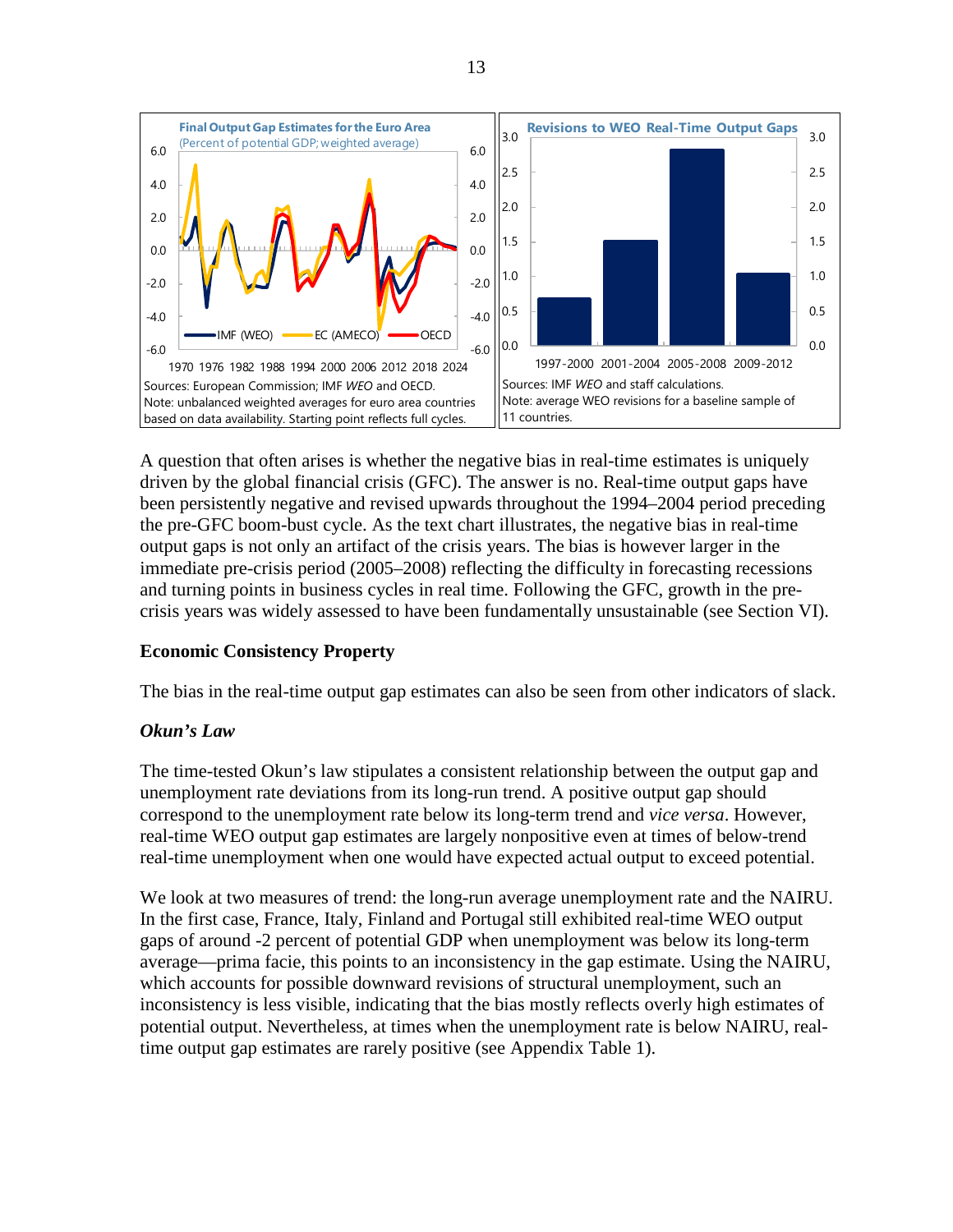

## *Phillips Curve*

The second building block in understanding business cycles is the short run trade-off between inflation and a measure of slack such as the output gap. At times of negative output gaps inflation should fall below its expected or targeted level. However, we find a disconnect between the levels of real-time output gap and inflation. Despite persistently large negative real-time output gaps headline inflation has been hovering around or just below 2 percent in many countries (Figure 2), where also inflation expectations in the euro area have been anchored (see Abdih and others, 2018).

This disconnect is mirrored in revisions to real time inflation and real time output gaps. In our baseline sample of 11 larger euro area countries for the years 1994–2012, revisions to the Fall WEO real time output gaps have been large and systematically *upwards* (1.3 percent of potential GDP unweighted average), while revisions to real-time inflation have been marginal (-0.04 percentage points unweighted average) and, on average, downwards.<sup>[9](#page-14-0)</sup> Therefore, if the final vintage versions of output gap estimates are useful for forecasting inflation, which we show in section V, then the real time estimates are unlikely to be, or at best can be informative in terms of the direction and not the level of inflation.

<span id="page-14-0"></span> <sup>9</sup> Revisions to real time inflation forecasts in the Spring WEO vintages, when less information on monthly inflation realizations is available, average to 0.1 percentage points for the baseline sample.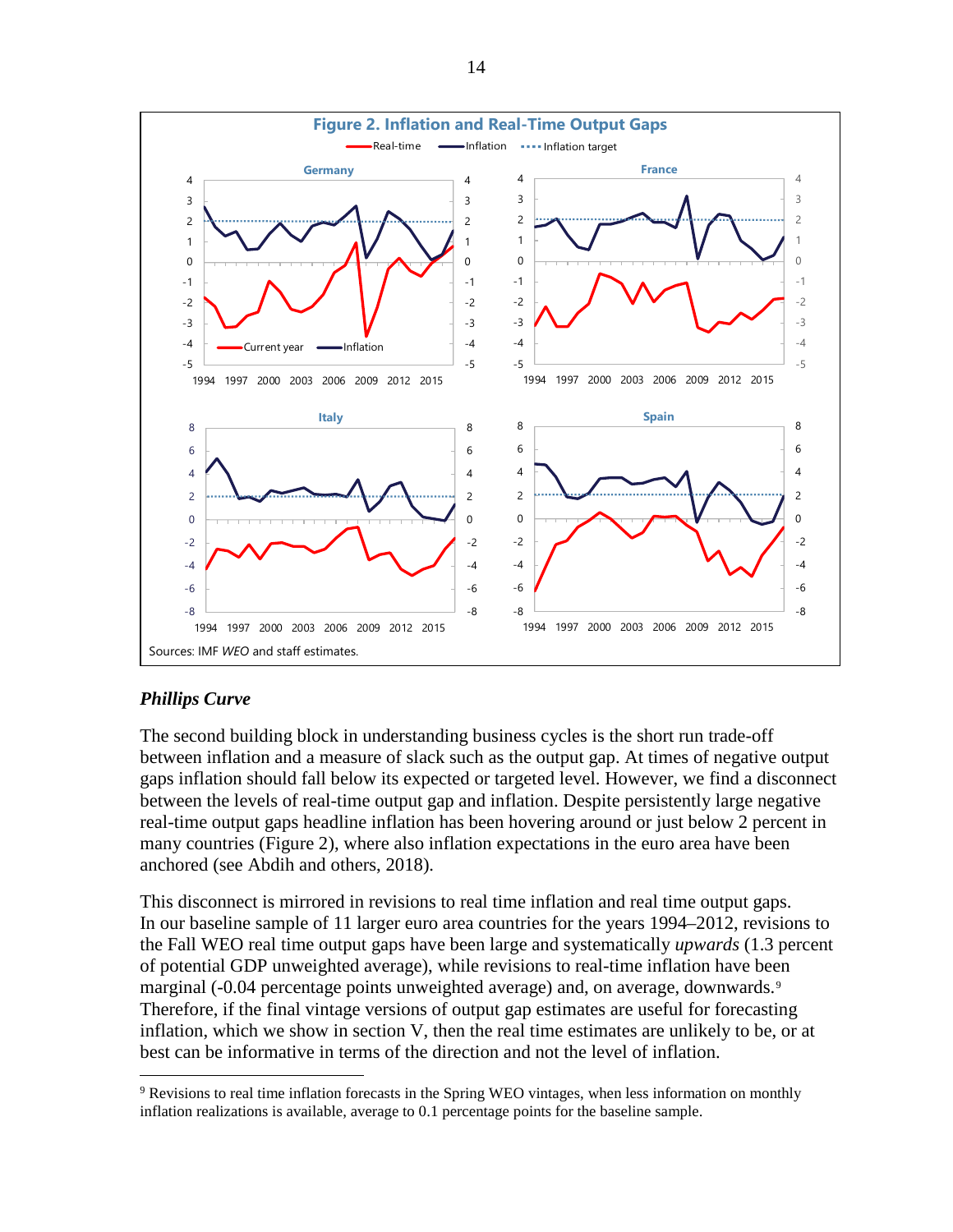## **C. Real-Time Estimates for Other Advanced Economies**

Similar patterns can be seen in other advanced countries as well as in real-time output gap estimates by other organizations. Table 3 presents WEO mean output gap estimates for the 4 largest non-euro area countries: US, UK, Canada and Japan. For all these countries the WEO real-time output gap estimates have been significantly negative, whereas—and with the exception of Japan—the mean estimates in the 2017 Fall WEO center around zero. From 1994 to 2017 Japan has not recorded a single positive output gap estimate in real time, Canada has recorded two and the UK four. Box 2 documents similar findings of negative real-time output gap estimates and upward revisions at other international organizations.

| Table 3. Real-Time WEO Output Gaps in Major Non-Euro Area Economies:<br><b>Mean Estimates and Significance (1994-2017)</b> |         |                    |         |        |         |                         |         |  |  |
|----------------------------------------------------------------------------------------------------------------------------|---------|--------------------|---------|--------|---------|-------------------------|---------|--|--|
|                                                                                                                            |         | Real-Time $(n=96)$ |         |        |         | Latest Vintage $(n=96)$ |         |  |  |
|                                                                                                                            | Mean    | SE                 | p-value |        | Mean    | SE                      | p-value |  |  |
| US                                                                                                                         | $-1.18$ | 0.46               | 0.01    | US     | 0.11    | 0.44                    | 0.80    |  |  |
| UK                                                                                                                         | $-1.32$ | 0.31               | 0.00    | UK     | $-0.31$ | 0.34                    | 0.37    |  |  |
| Canada                                                                                                                     | $-1.27$ | 0.26               | 0.00    | Canada | 0.17    | 0.24                    | 0.49    |  |  |
| Japan                                                                                                                      | $-3.07$ | 0.46               | 0.00    | Japan  | $-1.57$ | 0.39                    | 0.00    |  |  |

Sources: IMF *WEO* and staff estimates.

## **Box 2. Real-Time Output Gap Assessments in International Organizations**

The negative bias in real-time output gap estimates by international organizations for the euro area countries has been widely documented.

ECB (2005, 2011) and Marcellino and Musso (2011) find that real-time output gap estimates for the euro area (EC 1999–2004, OECD 2002–2010, IMF 1999–2010) are characterized by a high degree of instability, with large and predominantly positive revisions. They conclude that the information content of real-time output gap estimates tends to be low and suggest that the real-time assessment of the degree of slack in the economy should be based on a wide set of indicators. Rünstler (2002) shows that real time estimates of output gap in the euro area could be improved to a considerable extent if the cyclical co-movement between the output gap (by the ECB over 1970:Q1–2000:Q4), factor inputs and capacity utilization is exploited.

Kempkes (2014) analyze real-time output gaps for EU 15 countries over the 1996–2011 period, as estimated by the EU, the IMF and the OECD. He similarly finds a negative bias in real-time estimates (i) irrespective of the source of the data; (ii) in all real-time vintages; and (iii) across the entire cross-section of countries; the bias is estimated on average 0.5 percentage points of potential GDP per year. He notes that a systematic downward bias in real-time output gap estimates implies that structural balances tend to be over-estimated in real time and suggests that fiscal rules should incorporate ex-post checks of the unbiasedness of the cyclical components.

Hernández de Cos and others (2016) based on the EC estimates for the EU 15 over 2004–14 find that the direction of revisions to the real-time estimates (defined as an estimate of the output gap in year *t* made in Spring of year *t-1*) depends on the state of the economy: upward for expansions and downward during recessions. Based on this finding, they argue that this asymmetry should be taken into account in the computation of structural balances. Ademmer and others (2019) similarly find that for EU 28 over 2004–17 period the real-time output gap estimates are revised upwards in boom periods and downwards in recessions.

Using the OECD estimates, Tosetto (2008) and Turner and others (2016) find the revisions of real-time estimates to be large and persistent for 15 OECD countries over 2003–08 and for G7 for 2007–09. Turner and others (2016) show that additional cyclical adjustments using manufacturing capacity utilization, a share of investment in GDP as well as house prices and credit help to improve the reliability of OECD output gap estimates. Edge and Rudd (2016) and Champagne and others (2018) find that the revisions of output gap estimates have become smaller in more recent samples, based on the data on U.S. and Canada, respectively.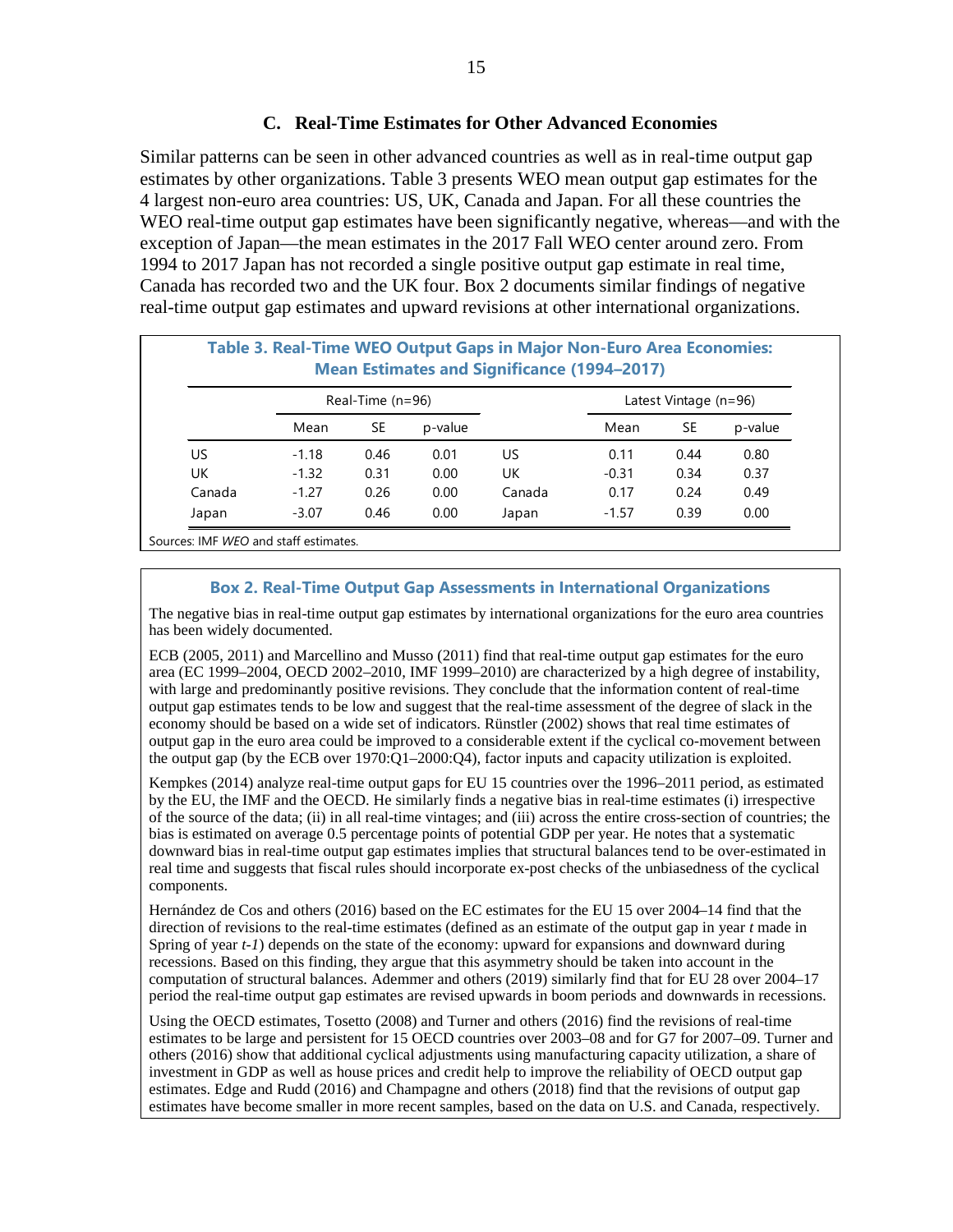## **IV. EXPLAINING THE NEGATIVE BIAS IN REAL-TIME OUTPUT GAPS**

## **A. Decomposing the Real-Time Output Gap Bias**

This section seeks to explain what drives the large negative means of real-time output gap estimates and their sizable positive revisions. In their seminal work Orphanides and van Norden (2002) were mostly concerned with the impact of data and model or parameter uncertainty on potential output estimates in real time. They found that model or parameter uncertainty in the form of unreliable end-of-sample estimates resulted in considerable mismeasurement of output gaps in real time. Building on their work we isolate the impact of three measurable sources of bias in real-time output gap estimates: (i) data revisions, (ii) systematic bias in 5-year ahead forecasts, typically used to extend the data sample for computing real time output gaps, and (iii) judgment, i.e. deviations from the MVF estimates (capturing model or parameter uncertainty, "expert" knowledge etc.). To do so we rely on the IMF's multivariate filter (MVF, see section II.A, Benes and others, 2010 and Blagrave and others, 2015 for details) to obtain three counterfactual series of real-time output gap estimates. This allows to test each of the competing explanations in isolation by using the same methodology to process data in real time. Our sample is limited by the availability of WEO real time vintage data (GDP, inflation and unemployment). It spans the period 1990 to 2017 and covers 11 countries for which a full set of real-time data is available: Austria, Belgium, France, Finland, Germany, Greece, Italy, Ireland, the Netherlands, Portugal and Spain.**[10](#page-16-0)**

Using the MVF is appealing since it has desirable stability properties, asymptotic mean-zero and a straightforward economic interpretation that also satisfies the economic consistency properties. Nevertheless, any counterfactual exercise of the sort requires benchmarks and to a certain extent is model-dependent. For example, the impact of data revisions is conditional on using the MVF and does not necessarily need to coincide with its impact when a different estimation method is used. This caveat is especially relevant for the analysis of "judgment" that is calculated by comparing counterfactual simulations against the actual WEO real-time output gap estimates and captures both discretionary expert-judgment and methodological differences between the MVF and other filtering methods used at that time. **[11](#page-16-1)**

## **B. Data Revisions**

The impact of data revisions on output gap estimates is relatively small. Following Orphanides and Norden (2002), we analyze it by comparing quasi-real-time estimates of the output gap with real-time estimates. While the *real-time estimate* for a given year T uses the (vintage) WEO data from year T, the *quasi-real-time estimate* for T is based on the final data (from the fall 2017 WEO) truncated at year T. Differences in both estimates are caused by

<span id="page-16-0"></span><sup>&</sup>lt;sup>10</sup> For the Netherlands and Ireland, a very small number of missing observations in earlier WEO vintages were filled in where earlier as well as later vintages showed same values.

<span id="page-16-1"></span> $11$  Suppose a different estimation method used for the WEO vintage real time estimate yielded an output gap estimate of -0.5 percent without incorporating expert judgment. If MVF was applied to the same data and yielded an estimate of -1 percent, differing only because of the different filtering method, our approach would attribute +0.5 percent to expert judgment.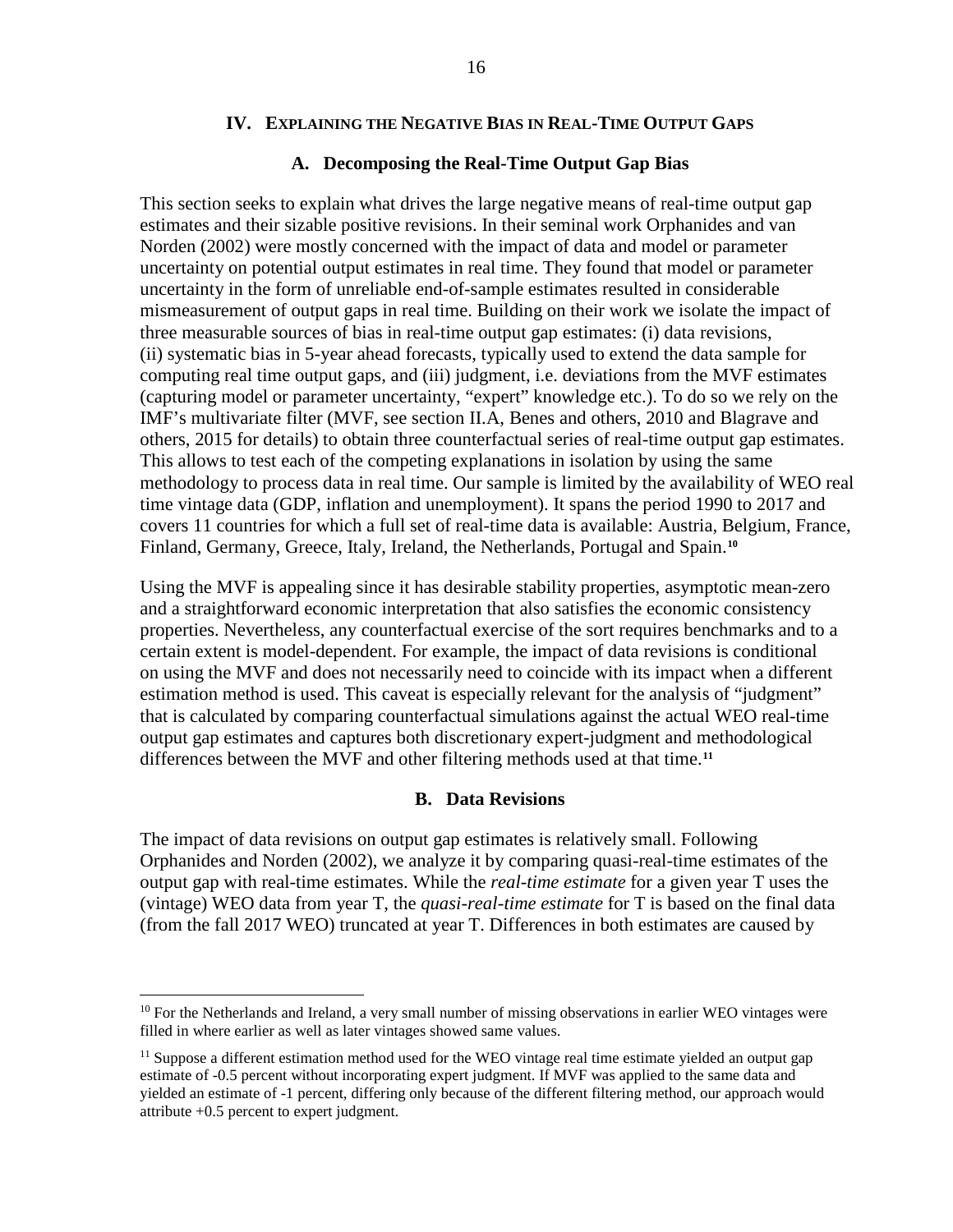data revisions, as data revisions are only embodied in the final data.<sup>[12](#page-17-0)</sup> The first column of Table 4 in sub-section E shows the sample averages of the impact of data revisions on output gap estimates for the 11 baseline countries. The last two rows average across countries, showing that data revisions caused real-time estimates to be generally below final estimates, but on average by less than 0.2 percentage point of potential GDP. The text charts show the examples of Germany and France (see Appendix Figure 3 for other countries).



## **C. Forecast Accuracy**

It is well documented that IMF GDP forecasts—as well as those of other institutions—tend to be too optimistic on average (see Box 3 for details). Forecast accuracy matters for all filtering methods because the data sample underlying the estimation does typically not end in year *T* when the estimation takes place. Instead, to improve the end-of-sample stability of the estimates, i.e. to reduce the extent to which a real-time estimate in year *T* is revised when data for *T+1* become available, real-time estimates typically include several years of forecasts. In the case of the MVF realtime estimates presented in this paper, a five-year forecast of the three variables entering the estimation (i.e. output, inflation and unemployment) is used to extend the data sample up to *T+5*.



However, extending the data sample comes at the cost of introducing potential spillovers from forecast inaccuracy to inaccuracy in real-time output gap estimates. The reason is that potential output is modelled to be "smooth", so estimated potential in *T* also depends on estimated potential in  $T+1$  to  $T+5$ , which is informed by the GDP forecast (and its errors). The text chart illustrates the mechanism. The solid black line indicates the observed output in

<span id="page-17-0"></span><sup>&</sup>lt;sup>12</sup> To shut off the impact of forecast inaccuracy (discussed in the next subsection), the sample underlying both series is not extended by near-term forecasts.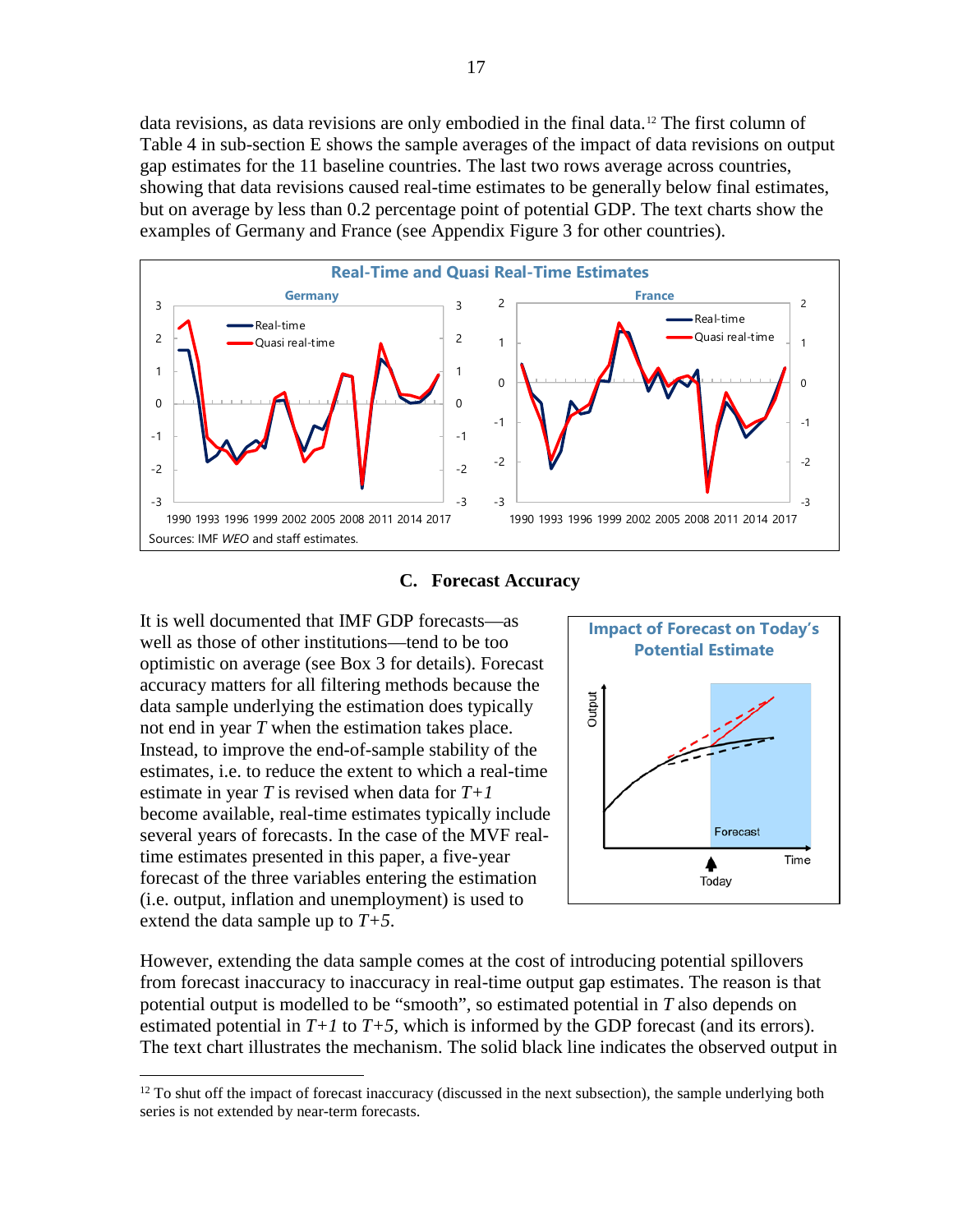the historical area of the chart (left of "today") and true future output thereafter, whereas the solid red line symbolizes a too optimistic GDP forecast. Estimated potential is indicated by the dashed lines and, in this simplified example, is thought of as an average between output a few years ago and (forecasted) output a few years ahead. The black dashed line shows estimated potential under a perfect foresight forecast, taking into account the true future output and resulting in a positive output gap estimate for today. When instead forecasted output is taken into account, the estimated potential (red dashed line) exceeds today's output, yielding a negative output gap. In this example, the overly optimistic forecast spills over into a "too negative" output gap estimate (relative to the one obtained under perfect foresight).

#### **Box 3. GDP Growth Forecast Errors Across WEO Vintages**

WEO forecasts for the euro area tend to overpredict real GDP growth. The main reason is that baseline forecasts typically do not incorporate the possibility of severe recessions. They are "modal" forecast—and as such display the most likely outcome—not "average" forecasts based on distributional assumptions. Tail events have no quantitative bearings on the baseline forecast. Therefore, when they occur, recessions give rise to large forecast errors.

Building on the IMF IEO report (2014), we analyze GDP growth forecast errors for the 12 euro area countries over the period 1994–2017. We confirm the results established in literature (e.g., Timmermann (2006), De Resende (2014)) that forecasts for nearly all countries and over all forecast horizons (apart from real time, nowcast) exhibit an optimistic bias. However, the bias is statistically significant in less than half of countries in the sample. If the crisis period is excluded from the sample, the size, incidence, and statistical significance of the optimistic bias are reduced substantially.



The optimistic bias is stronger in medium-term growth forecasts, where forecast errors are larger and more pronounced, and more countries exhibit statistically significant optimistic bias compared to short-term forecasts. The size of bias also varies with the time-period and countries studied, and mostly stems from a failure to predict recessions. It is, however, noteworthy that the real-time "nowcasts" tend to exhibit a small negative bias, indicating that in real time GDP growth has generally been under-projected.

As GDP growth forecasts are an important input in the estimates of potential output, ex ante optimistic bias in forecasts is translated into overestimating potential output in real time. This optimistic bias could be further exacerbated by an institutional informal rule that require to close the output gap by the end of a fiveyear forecast horizon (Timmermann, 2006; De Resende, 2014). For example, starting from a negative output gap, in order to close the output gap in the medium-term actual output has to be forecasted to grow rapidly to catch up with potential. As a result, the growth forecast errors can be significant contributors to the output gap revisions.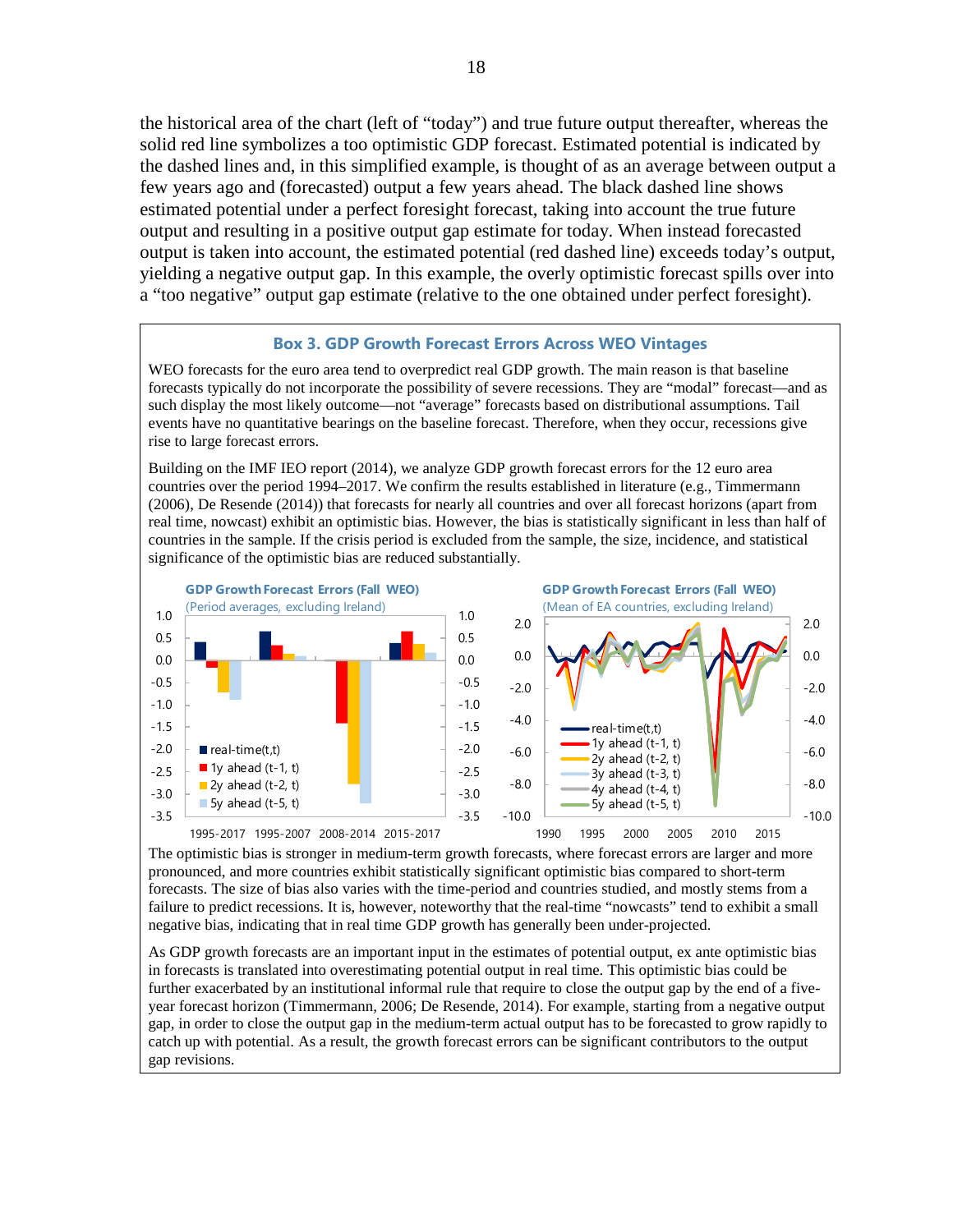Before turning to a systematic analysis, we define the following two concepts. First, the *vintage forecast estimate* for year *T* is based on year-*T* vintage data and five years ahead WEO vintage forecast. Second, the *perfect-foresight estimate* for year *T* is different in that the sample is extended by a forecast that is perfect, in the sense that the implied growth rates are correct in hindsight. That is, we compute growth rates for  $T+1$  to  $T+5$  in the final data (i.e. the fall 2017 WEO) and use those rates to extrapolate the vintage data from year *T* onwards.<sup>[13](#page-19-0)</sup> The two estimates differ because of the inaccuracy of the vintage forecast, i.e. because of deviations of forecasted growth rates from ex-post observed growth rates.

The second column of Table 4 in subsection E shows that forecast inaccuracy tends to lower output gap estimates (increase potential output) by around 0.7 percentage points on average, which corroborates the finding of optimistic forecast bias reported in Box 3. Appendix Figure 4 shows time-series charts for 11 countries. The text chart depicts the example of France and shows that the implications of forecast inaccuracy—the difference between the blue and red lines tends to be larger in the years preceding a sharp slowdown.<sup>[14](#page-19-1)</sup> The closer we get to



2008, the more prominent is the influence of the crisis period in the 5-year forecast horizon. For the vintage forecast series, the proximity to the crisis has no immediate implications since the crisis was not forecasted and therefore the potential output estimate is too positive and the output gap too small. In the perfect foresight series, in contrast, the crisis is part of the forecast. As we get closer to 2008, the crisis increasingly weighs down on the estimate of potential output and thereby leads to larger positive output gaps.

<span id="page-19-0"></span><sup>&</sup>lt;sup>13</sup> Note that we are using growth rates to construct the perfect-foresight forecast instead of taking the final data for *T+1* to *T+5* in levels. The latter would make it impossible to isolate the impact of forecast inaccuracy from the impact of data revisions. Consider a simplified example in which we construct the perfect-foresight estimate for the year 2000. Suppose in final data the output for the year 2000 was revised downward by 1 percent and that output in 2001 grew by 2 percent. If we extended the sample by the level of output (in the final data) from 2001 onwards, we would connect the vintage data for 2000 with the final data for 2001, implying a growth rate of only 1 percent (compared to a true growth rate of 2 percent). Thus, in presence of data revisions, simply taking the final data (in levels) as a forecast means that forecasted growth rate in  $T+1$  differs from the growth rate in the final data. The exercise would thus be polluted by the impact of data revisions. Using final-data growth rates to extrapolate the vintage data from *T* onwards does not suffer from this shortcoming, since the implicit growth rates are ex-post correct when combined with the vintage data.

<span id="page-19-1"></span><sup>&</sup>lt;sup>14</sup> The perfect foresight series ends in 2012 because its construction requires data for the 5 subsequent years to compute perfect-foresight projections.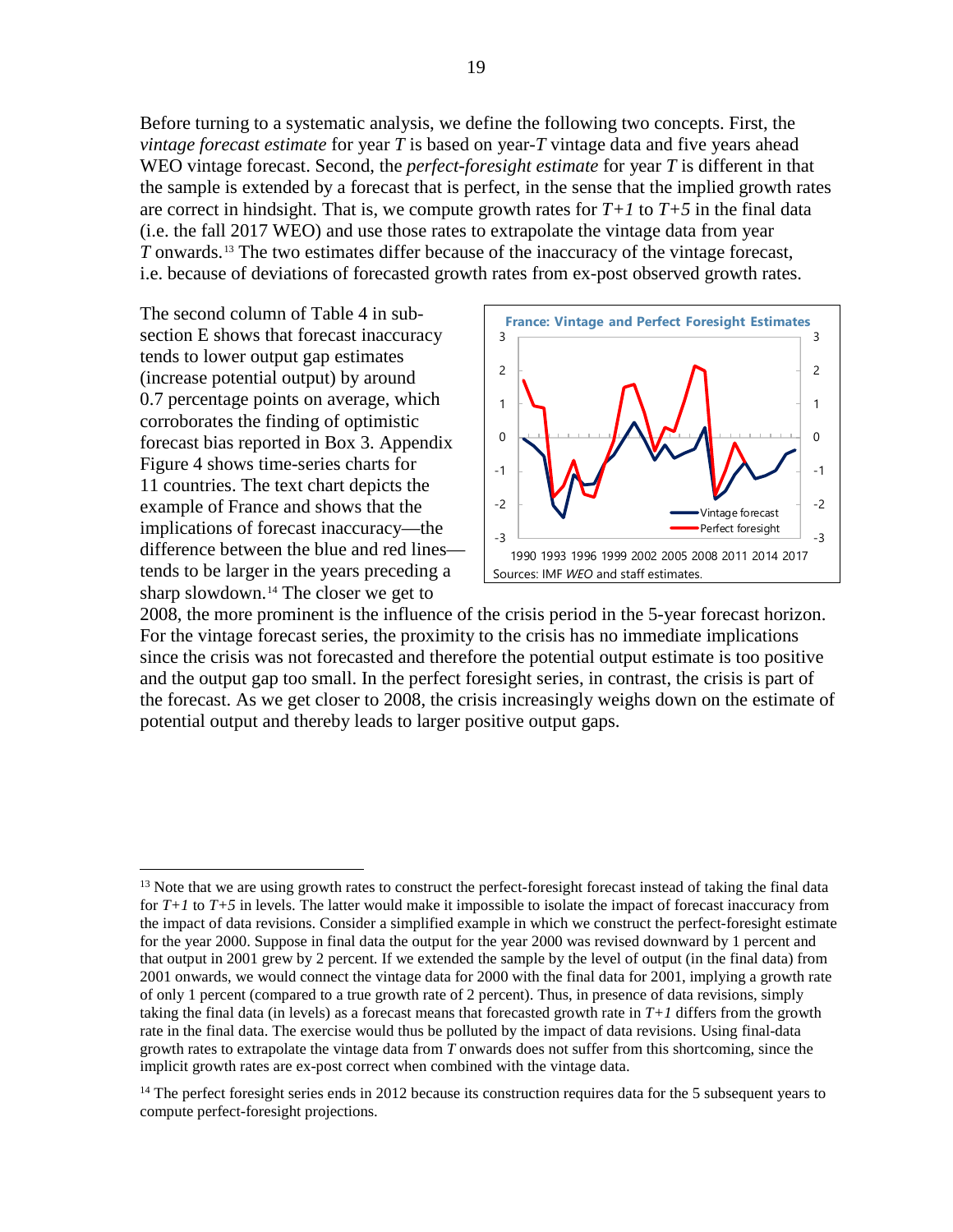## **E. The Role of Judgment**

Finally, we analyze *judgment*, i.e. deviation of staffs' output gap estimates from the filter results. We define historical judgment as the deviations of WEO real-time estimates from the pure MVF-based vintage estimates. The MVF-based vintage estimates are based on all information available to staff in real time (data as well as forecasts) and can therefore be interpreted as a natural benchmark, an estimate that is free of expert judgment. In other words, the analysis can be interpreted as showing what would staff estimates have been if it had used the MVF filter since the beginning of the sample. Because of the reliance on a particular estimation method (the MVF), however, judgment does not only capture additional information on economic structure (e.g. impact of structural reforms), but also the choice of modelling framework<sup>[15](#page-20-0)</sup> as well as the impact of any other "external" factors, like e.g. overoptimism about convergence and potential growth of EU member countries (see footnote 11).

The third column of Table 4 in the next sub-section shows that the real-time WEO estimates of the output gap are on average about 1 percentage point below the MVF-based vintage estimates. Note that the MVF-based vintage forecast estimates should not be understood as being necessarily superior to WEO real-time estimates because the application of a filter can only complement—but not substitute—staff's assessment, which is based on a much broader information set than the variables entering a filter. However, it is striking that the deviations of WEO real-time from vintage forecast estimates are that large and predominantly negative.

| <b>Table 4. MVF Estimates of Real Time Output Gap Biases</b> |         |                |         |                 |         |           |      |               |         |                  |  |
|--------------------------------------------------------------|---------|----------------|---------|-----------------|---------|-----------|------|---------------|---------|------------------|--|
|                                                              |         | Data revisions |         | Forecast errors |         | Judgement |      | Total bias 1/ |         | WEO revisions 2/ |  |
|                                                              | Mean    | p-value        | Mean    | p-value         | Mean    | p-value   | Mean | p-value       | Mean    | p-value          |  |
| Austria                                                      | 0.19    | 0.00           | 0.44    | 0.02            | 0.53    | 0.00      | 1.26 | 0.00          | 1.39    | 0.00             |  |
| Belgium                                                      | 0.23    | 0.00           | 0.27    | 0.06            | 0.53    | 0.00      | 1.13 | 0.00          | 0.87    | 0.00             |  |
| France                                                       | 0.07    | 0.09           | 0.71    | 0.00            | 1.37    | 0.00      | 2.15 | 0.00          | 1.45    | 0.00             |  |
| Germany                                                      | $-0.01$ | 0.88           | 0.64    | 0.00            | 0.69    | 0.00      | 1.41 | 0.00          | 1.31    | 0.00             |  |
| Italy                                                        | 0.03    | 0.45           | 1.09    | 0.00            | 1.58    | 0.00      | 2.68 | 0.00          | 1.65    | 0.00             |  |
| The Netherlands                                              | 0.21    | 0.02           | 0.25    | 0.36            | 0.45    | 0.02      | 0.63 | 0.00          | 0.59    | 0.01             |  |
| Finland                                                      | 0.13    | 0.12           | 0.63    | 0.07            | 1.50    | 0.00      | 2.29 | 0.00          | 2.49    | 0.00             |  |
| Greece                                                       | $-0.27$ | 0.06           | 1.41    | 0.05            | $-0.93$ | 0.00      | 0.23 | 0.73          | 1.02    | 0.29             |  |
| Ireland                                                      | 0.92    | 0.00           | $-0.53$ | 0.47            | 1.38    | 0.00      | 1.64 | 0.07          | $-0.24$ | 0.75             |  |
| Portugal                                                     | 0.05    | 0.30           | 1.13    | 0.00            | 0.62    | 0.00      | 1.65 | 0.00          | 1.60    | 0.00             |  |
| Spain                                                        | 0.37    | 0.02           | 0.55    | 0.05            | 0.64    | 0.01      | 1.75 | 0.00          | 2.28    | 0.00             |  |
| Unweighted average                                           | 0.18    | 0.00           | 0.60    | 0.00            | 0.76    | 0.00      | 1.53 | 0.00          | 1.31    | 0.00             |  |
| Weighted average                                             | 0.11    | 0.00           | 0.66    | 0.00            | 0.95    | 0.00      | 1.74 | 0.00          | 1.42    | 0.00             |  |

Sources: IMF *WEO* and staff calculations.

1/ Sum of the impacts of data revisions, forecast errors and judgment for 1994–2012.

2/ Difference between the 2017 Fall WEO and real-time output gap estimates for 1994–2012.

Note: A positive mean indicates the extent of downward bias, causing mean output gap estimates to fall below their respective benchmarks. P-values indicate statistical difference from zero. Weighted average is based on GDP weights.

<span id="page-20-0"></span><sup>15</sup> For example, assume that staff used some filtering method to derive a real-time output gap estimate of -2 percent for 1995 without deviating from the filter estimate. Further assume that the MVF, when applied on the historical real-time data, estimates a gap of -1 percent for the same year. The difference in filtering methods will be interpreted as "judgment" while no expert knowledge beyond the use of a different filter was applied. The magnitude of this inaccuracy and its prevalence cannot be determined with precision due to lack of sufficiently detailed information on the specific estimation methods used each year in the past.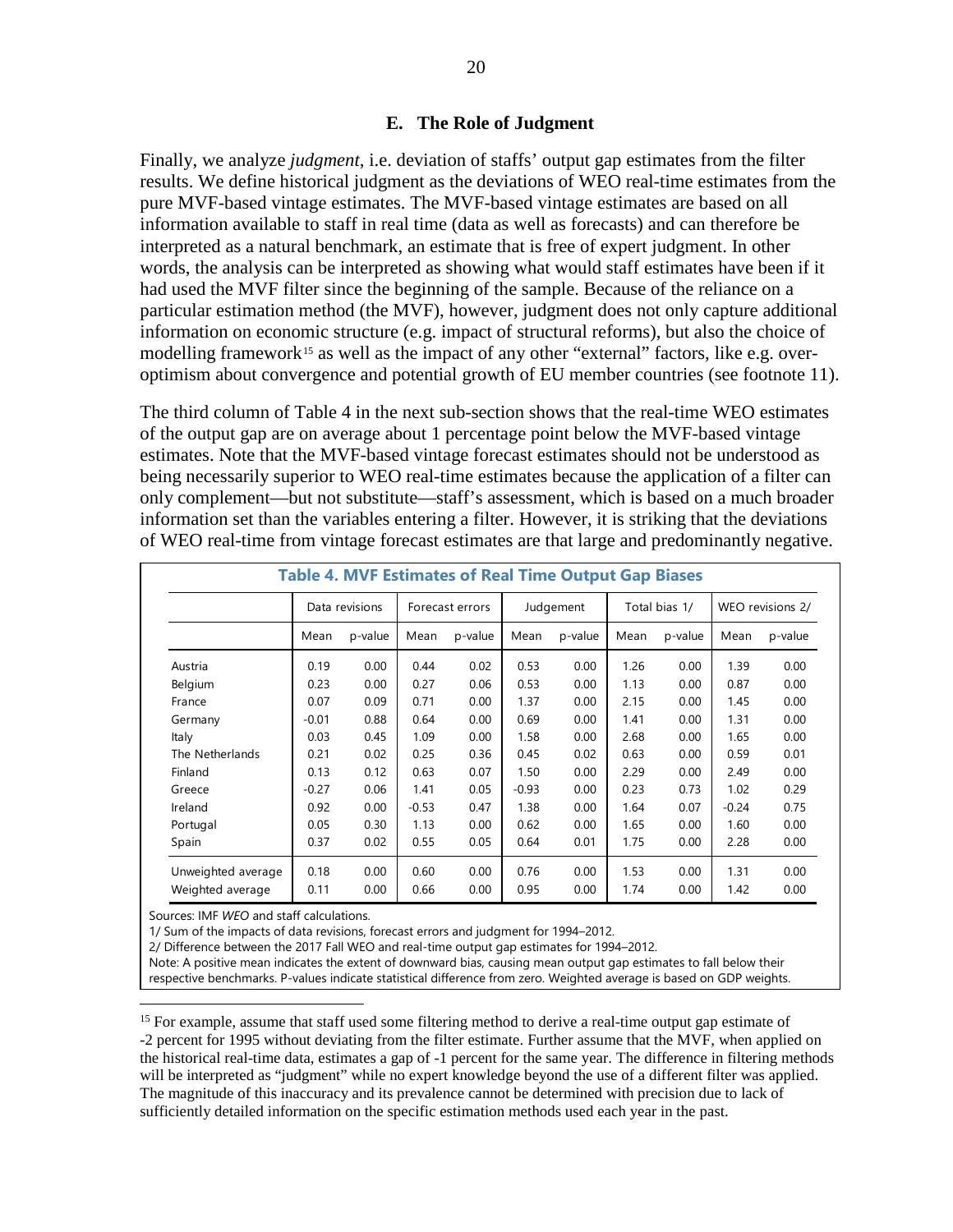## **F. Comparison to WEO Revisions**

The first three columns in Table 4 show the individual contributions of data revision, forecast errors and judgment to the total bias summarized in column 4. Column 5 shows the actual revisions to WEO output gap estimates (average final estimate minus average real-time estimate). Comparing the last two columns shows that the total impact of the three sources of uncertainty is close to the size of WEO revisions, with an unweighted average difference of 0.2 percentage points of potential GDP. According to this exercise, just below half of WEO revisions can be attributed to forecast errors and the remaining half to judgment, with data revisions having a minor role.[16](#page-21-0)

## **V. RELEVANCE TO MONETARY POLICY AND INFLATION FORECAST**

Monetary policy reaction functions usually include a measure of slack—that is most often captured by the output gap—and a measure of inflation expectations, with various leads and lags to denote both the forward-looking nature of policy and a desire for gradual adjustment (through interest rate persistence). Therefore, real-time biases in output gap estimates could lead to policy errors either through its direct impact on the policy instrument (Orphanides, 2003) or through lower predictability of inflation (Orphanides and van Norden, 2005).[17](#page-21-1)

In this section we test whether the WEO output gap is useful in explaining inflation. Tables 5 and 6 show basic Phillips curve relationships in real time and in the final 2017 WEO vintage, respectively, for different sample sizes and time periods. While the Phillips curve relationships seems to be strongly confirmed based on final 2017 WEO data, the coefficient for the real-time output gap is small and generally non-significant statistically.<sup>[18](#page-21-2)</sup> The real time WEO output gap does not seem to provide additional information over and above what is already contained in past inflation and inflation expectations. It is therefore of limited use as a basis for advice on monetary policy.

Only when the sample size is reduced to the years when countries entered the monetary union can the real-time output gap be statistically associated with inflation, in some specifications. Nevertheless, such association is rare and not robust, and even for this time period, the revisions to real-time output gaps are substantial. Notwithstanding large revisions,

<span id="page-21-0"></span><sup>&</sup>lt;sup>16</sup> Note that since the three sources of biases are derived from strict application of the rolling-window MVF on the real time data, whereas revisions are calculated vis-à-vis 2017 WEO final data estimates that can still incorporate expert judgment, the sum of the three biases can differ from WEO revisions. France, Italy and Ireland stand out with higher MVF biases compared to WEO revisions.

<span id="page-21-1"></span> $17$  Findings on the usefulness of real time output gap estimates for forecasting inflation are mixed. Orphanides (2000, 2005) suggested that mis-measuring the output gap in real time adversely contributed to economic policy decisions in the past. Champagne and others (2018) also find some deterioration in forecast performance when inflation projections are conditioned on real time rather than on final estimates of the gap. Marcellino and Musso (2011) point to marginal usefulness of real-time output gap estimates for forecasting inflation in the euro area both in the short term (one quarter and one year ahead) and the medium term (two and three years ahead).

<span id="page-21-2"></span><sup>&</sup>lt;sup>18</sup> This result is in line with similar findings for the US in Orphanides (2005). Recent work by McLeay and Tenreyro (2019) suggests that accounting for negative correlation between inflation and output gap implied by an optimal forward-looking targeting rule helps to identify a positively sloping Phillips curve between inflation and the output gap.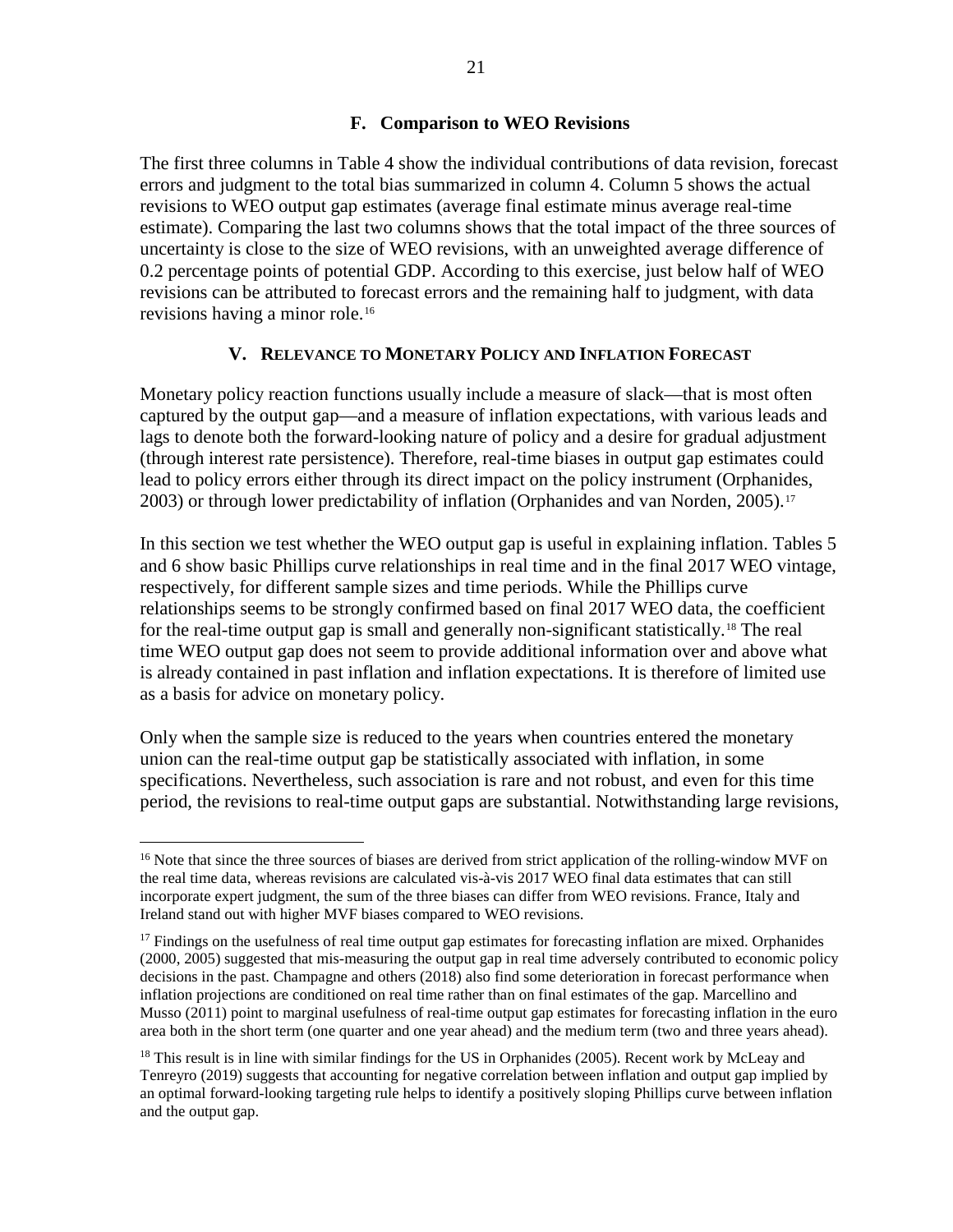simple correlation coefficients between the changes in real-time and final output gap estimates are positive at 67 percent for 11 baseline countries and 28 percent for all countries, and highly significant. Thus, real-time output gaps can to some extent be informative on the direction or turning points of final output gap and hence inflation. This echoes earlier findings by Tosetto (2008) who points out that notwithstanding large and persistent revisions to the initial output gaps published by the OECD, preliminary estimates are strongly correlated with the successive ones, can serve as useful predictors of the latter, and in this respect may still contain useful information for future inflation and monetary policy.

The lack of a "real-time" Phillips curve and negligible ex-post revisions to WEO inflation forecasts mean that the real-time output gap bias is not reflected in inflation forecasts, mirroring the important disconnect between inflation (fluctuating around 2 percent, close to the euro area inflation expectations) and persistently negative real-time output gaps (see Section III.B). Due to high inflation persistence in Europe and small revisions, inflation in real time is a useful predictor of final inflation and informative for monetary policy.[19](#page-22-0) To the extent that real-time output gap bias leads to a loss in inflation predictability, or policy rules and decisions rely on real time estimates of cyclical position, monetary policy can still suffer from information uncertainty.<sup>[20](#page-22-1)</sup>

|                                                     |                      |                      |                    |                      |                      | Real-time inflation  |                      |                             |                      |                    |
|-----------------------------------------------------|----------------------|----------------------|--------------------|----------------------|----------------------|----------------------|----------------------|-----------------------------|----------------------|--------------------|
|                                                     |                      | Full sample          |                    | 1994-2012            | 2000-12              |                      |                      | 2000-12                     | 2000-07              | 2008-12            |
|                                                     |                      |                      |                    |                      |                      |                      | euro area            |                             | euro area euro area  |                    |
|                                                     | (1)                  | (2)                  | (3)                | (4)                  | (5)                  | (6)                  | (7)                  | (8)                         | (9)                  | (10)               |
| Real-time output gap                                | 0.062<br>(0.04)      | $-0.012$<br>(0.02)   | 0.012<br>(0.03)    | $-0.014$<br>(0.03)   | 0.048<br>(0.06)      | $-0.021$<br>(0.04)   | $0.186***$<br>(0.06) | 0.073<br>(0.05)             | 0.025<br>(0.04)      | 0.065<br>(0.11)    |
| Real-time vintage inflation<br>$(t-1)$              |                      | $0.406***$<br>(0.05) |                    | $0.398***$<br>(0.06) |                      | $0.319***$<br>(0.08) |                      | $0.346***$<br>(0.08)        | 0.187<br>(0.12)      | 0.140<br>(0.11)    |
| Real-time vintage inflation<br>expectations $(t+2)$ |                      | $0.755***$<br>(0.16) |                    | $0.739***$<br>(0.20) |                      | $0.687***$<br>(0.25) |                      | $0.498*$<br>(0.26)          | $1.097***$<br>(0.25) | 0.244<br>(0.35)    |
| Constant                                            | $2.250***$<br>(0.27) | $-0.264$<br>(0.36)   | 2.926***<br>(0.28) | $-0.242$<br>(0.42)   | $2.619***$<br>(0.27) | 0.226<br>(0.57)      | 2.058***<br>(0.25)   | $-1.449***$ 0.024<br>(0.35) | (0.33)               | $-0.353$<br>(0.72) |
| R-squared                                           | 0.64                 | 0.85                 | 0.60               | 0.83                 | 0.64                 | 0.77                 | 0.70                 | 0.79                        | 0.83                 | 0.82               |
| Adjusted R-squared                                  | 0.59                 | 0.82                 | 0.53               | 0.80                 | 0.57                 | 0.72                 | 0.64                 | 0.74                        | 0.78                 | 0.75               |
| Observations                                        | 351                  | 313                  | 256                | 256                  | 186                  | 186                  | 175                  | 175                         | 94                   | 81                 |

Note: Standard errors in parentheses. \*\*\*, \*\*, and \* denote significance at 1, 5, and 10 percent, respectively. All regressions include time and fixed effects.

<span id="page-22-0"></span><sup>&</sup>lt;sup>19</sup> This feature would only remain under stable inflation expectations.

<span id="page-22-1"></span> $20$  This statement is conditioned on assuming that the output gap at the euro area level is related to the individual estimates in the panel.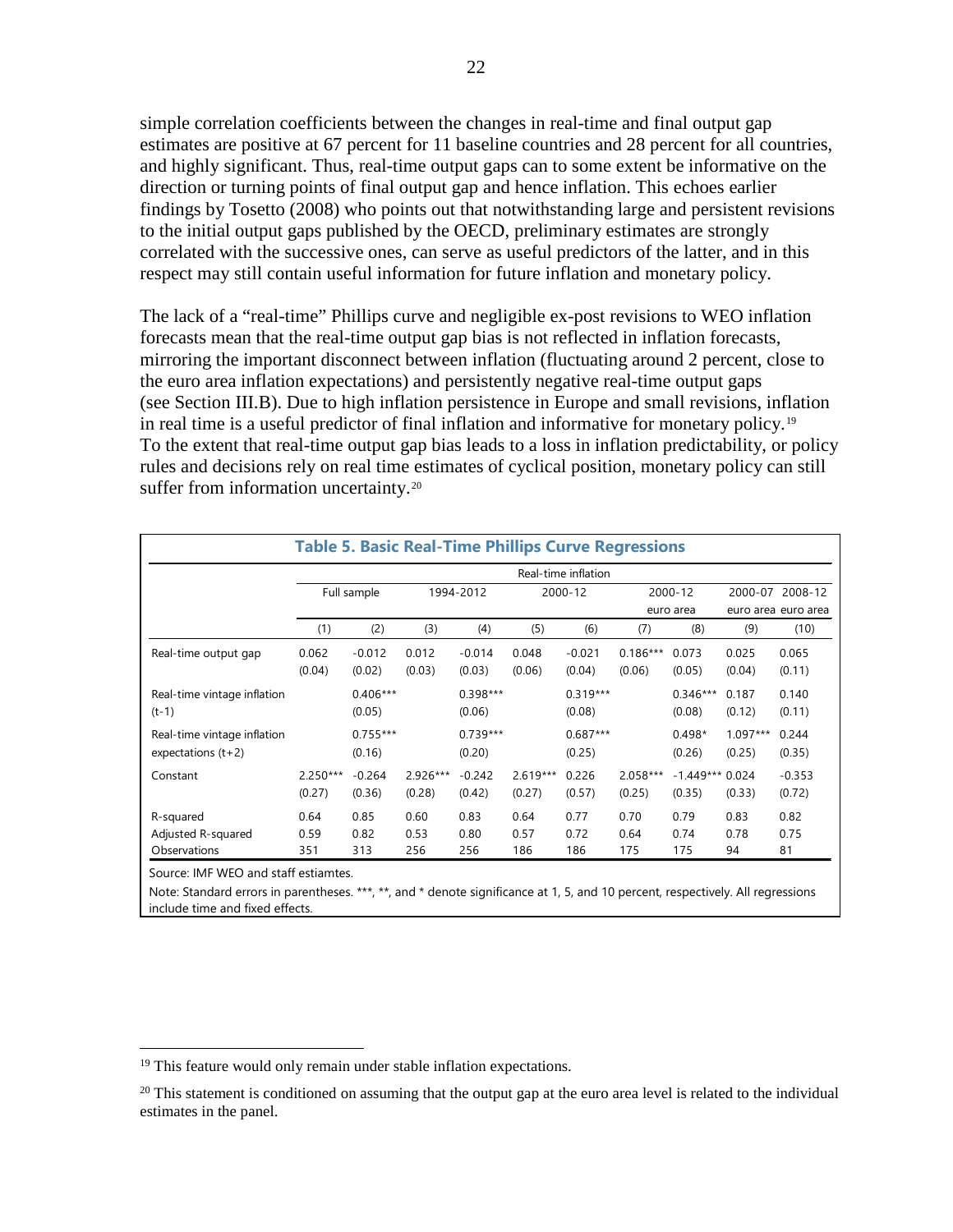|                            |            |             |            | <b>Table 6. Basic Ex-Post Phillips Curve Regressions</b> |            |                    |            |            |            |           |
|----------------------------|------------|-------------|------------|----------------------------------------------------------|------------|--------------------|------------|------------|------------|-----------|
|                            |            |             |            |                                                          |            | 2017 WEO Inflation |            |            |            |           |
|                            |            | Full sample |            | 1994-2012                                                |            | 2000-12            |            | 2000-12    | 2000-07    | 2008-12   |
|                            |            |             |            |                                                          |            |                    |            | euro area  | euro area  | euro area |
|                            | (1)        | (2)         | (3)        | (4)                                                      | (5)        | (6)                | (7)        | (8)        | (9)        | (10)      |
| 2017 WEO output gap        | $0.218***$ | $0.142***$  | $0.246***$ | $0.158***$                                               | $0.218***$ | $0.216***$         | $0.130***$ | $0.077*$   | $-0.060$   | $0.162**$ |
|                            | (0.04)     | (0.04)      | (0.05)     | (0.04)                                                   | (0.05)     | (0.05)             | (0.04)     | (0.04)     | (0.06)     | (0.06)    |
| 2017 WEO inflation (t-1)   |            | $0.543***$  |            | $0.534***$                                               |            | $0.535***$         |            | $0.389***$ | $0.349***$ | $-0.091$  |
|                            |            | (0.04)      |            | (0.04)                                                   |            | (0.09)             |            | (0.08)     | (0.11)     | (0.11)    |
| 2017 WEO vintage inflation |            | $0.156**$   |            | $0.132*$                                                 |            | $-0.040$           |            | 0.159      | 0.080      | $-0.291*$ |
| expectations $(t+2)$       |            | (0.07)      |            | (0.08)                                                   |            | (0.10)             |            | (0.10)     | (0.09)     | (0.17)    |
| Constant                   | 4.095***   | $0.919***$  | 0.147      | $0.969***$                                               | $0.993**$  | 0.007              | $1.404***$ | $0.852***$ | $1.027***$ | 3.383***  |
|                            | (0.80)     | (0.28)      | (0.58)     | (0.30)                                                   | (0.42)     | (0.42)             | (0.25)     | (0.26)     | (0.37)     | (0.46)    |
| R-squared                  | 0.47       | 0.85        | 0.46       | 0.84                                                     | 0.53       | 0.69               | 0.64       | 0.70       | 0.68       | 0.83      |
| Adjusted R-squared         | 0.42       | 0.83        | 0.40       | 0.82                                                     | 0.46       | 0.64               | 0.56       | 0.64       | 0.59       | 0.76      |
| Observations               | 438        | 398         | 343        | 341                                                      | 245        | 245                | 177        | 177        | 96         | 81        |

Note: Standard errors in parentheses. \*\*\*, \*\*, and \* denote significance at 1, 5, and 10 percent, respectively. All regressions include time and fixed effects.

## **VI. RELEVANCE TO FISCAL POLICY OUTCOMES**

Persistent bias in real-time output gap estimates could have implications for fiscal policy. Output gaps are typically used to separate fiscal balances into their cyclical and structural components. The latter is supposed to provide a measure of the government's underlying fiscal policy stance—cleaned from temporary cyclical influence—and help steer the desirable setting of fiscal policy given the authorities' medium-to-long-term debt consolidation objectives (which in the European stability and growth pact framework is formalized in terms of the medium-term objective). If real-time output gaps fail to properly disentangle trend from cycle, then the long-term public debt implications of a given deficit would be inaccurately estimated. For example, a negative output gap bias in real time would result in an excessively optimistic view of the long-term level of output and fiscal revenues.

To the extent that the estimates of the output gap and structural fiscal balance play a role in calibrating fiscal policy, over-optimism about long-term growth could translate into excessive deficit and debt buildup. Simulations by Ley and Misch (2014) based on WEO data on output gap revisions for 175 countries and over 17 years show that in more than onefifth of cases the implied revisions of the overall and structural fiscal balances exceed 1 percent of GDP, possibly leading to unplanned debt accumulation or surprise debt reduction. They caution against taking real-time estimates of structural balances at face value and recommend building safety margins in the fiscal policy targets.

To fix ideas about the magnitudes involved, consider the following highly simplified thought experiment. Assume that countries' fiscal authorities had relied on real-time estimates of the output gap to calibrate fiscal policy, with similar biases as the WEO estimates in terms of the magnitudes and signs, two conditions that would require further verification. We can then translate the real time output gap bias into a cyclical component of fiscal balances, using an approach similar to Kempkes (2014). The resulting bias in fiscal policy would range from 0.7 to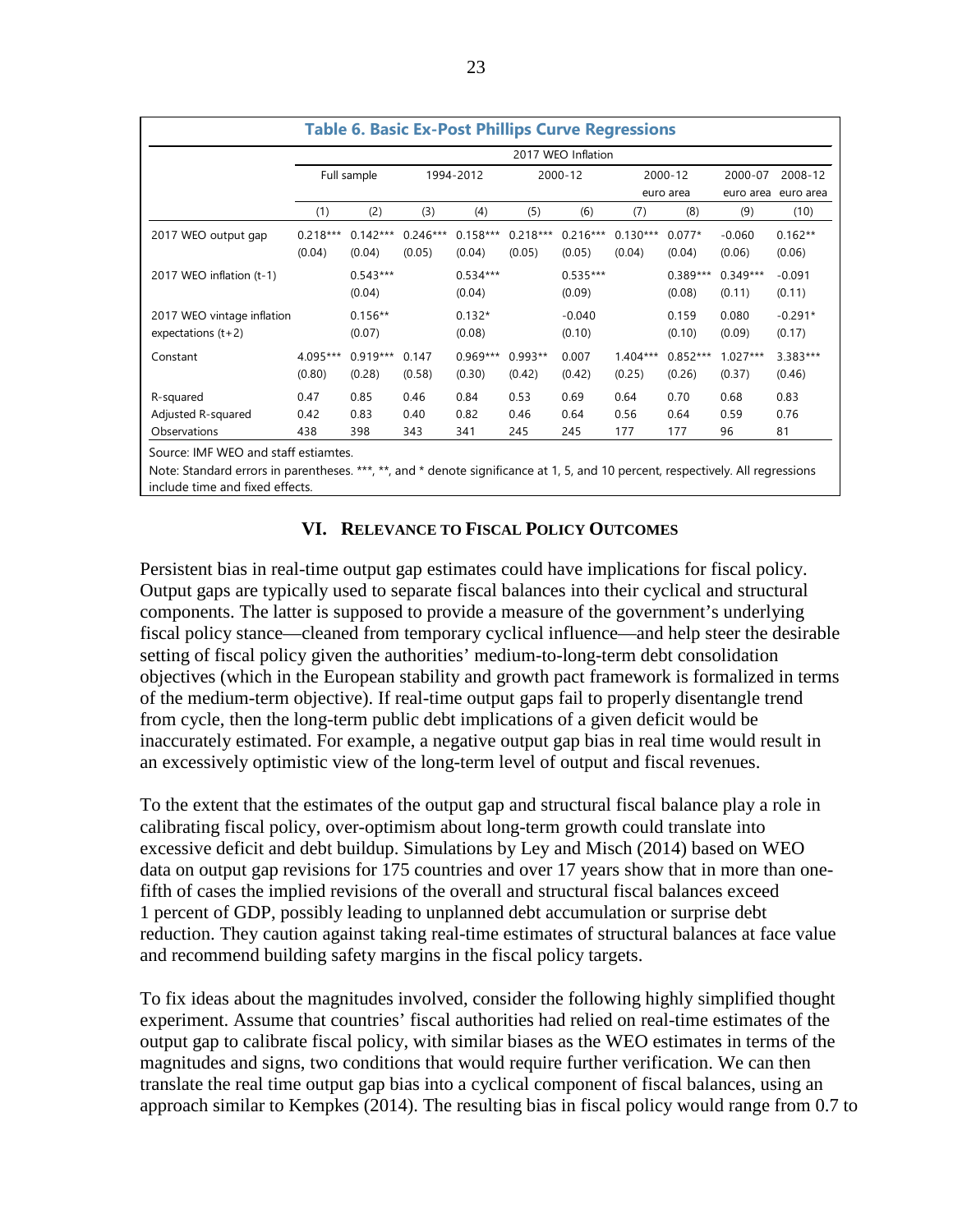0.9 percent of potential GDP annually.<sup>[21](#page-24-0)</sup> Year after year overestimation of potential would thus imply significant unplanned deficits and large debt buildup over a 19-year baseline sample.<sup>[22](#page-24-1)</sup>

In a similar exercise, Eyraud and others (2018) and Eyraud and Wu (2015) compare ex post estimates of the output gap with real time estimates in the stability programs prepared annually by the euro area country authorities for the European Commission. For the period 2003–16 Eyraud and others (2018) find that the output gap was underestimated in real time by 1.3 percentage points of GDP on average. Assuming an elasticity of revenue to output of 1, and elasticity of expenditure to output of 0, and an average expenditure to GDP ratio of 45 percent the underestimation of output gap in real time would imply an overestimation of

cyclically adjusted balances by 0.5 percentage point on average per year. Given that euro area countries are subject to cyclically-adjusted balance rule, negative bias in the authorities' real time output gap estimates may have led to unplanned deficits.

Drawing on the WEO database over the period 1994 to 2017, we find a positive association between the level of the debt-to-GDP ratio in 2017 and the average output gap revisions over the past 24 years (text chart). Highdebt euro area countries have seen larger upward revisions to WEO realtime output gaps, as illustrated in the text chart. As shown in Appendix Table 3, the average revision in higher-debt countries amounts to 1.1 percent of potential GDP, while real-time estimates in lower-debt countries are on average only revised by 0.5 percent, thus closing the difference between the average output gap estimates for both country groups





<span id="page-24-0"></span> $21$  Depending on whether the bias is computed based on WEO output gap revisions or differences between MVF real time simulations and real time output gap estimates (see Appendix Table 2).

<span id="page-24-1"></span> $^{22}$  In our exercise the average increase in debt over 19 years is around 15 percent of GDP and can reach close to 25 percent of GDP in countries with larger bias. The calculation assumes that the real-time output gap bias and the corresponding cyclical fiscal component (obtained by applying the budgetary semi-elasticities estimated by Mourre and others, 2014) mechanically translates into a structural balance bias, which is multiplied by the number of years over which the average bias is computed to obtain the debt implications. This is a very rough calculation that neither takes into account interest rates nor the sequence of deficit nor feedbacks from fiscal policy to output.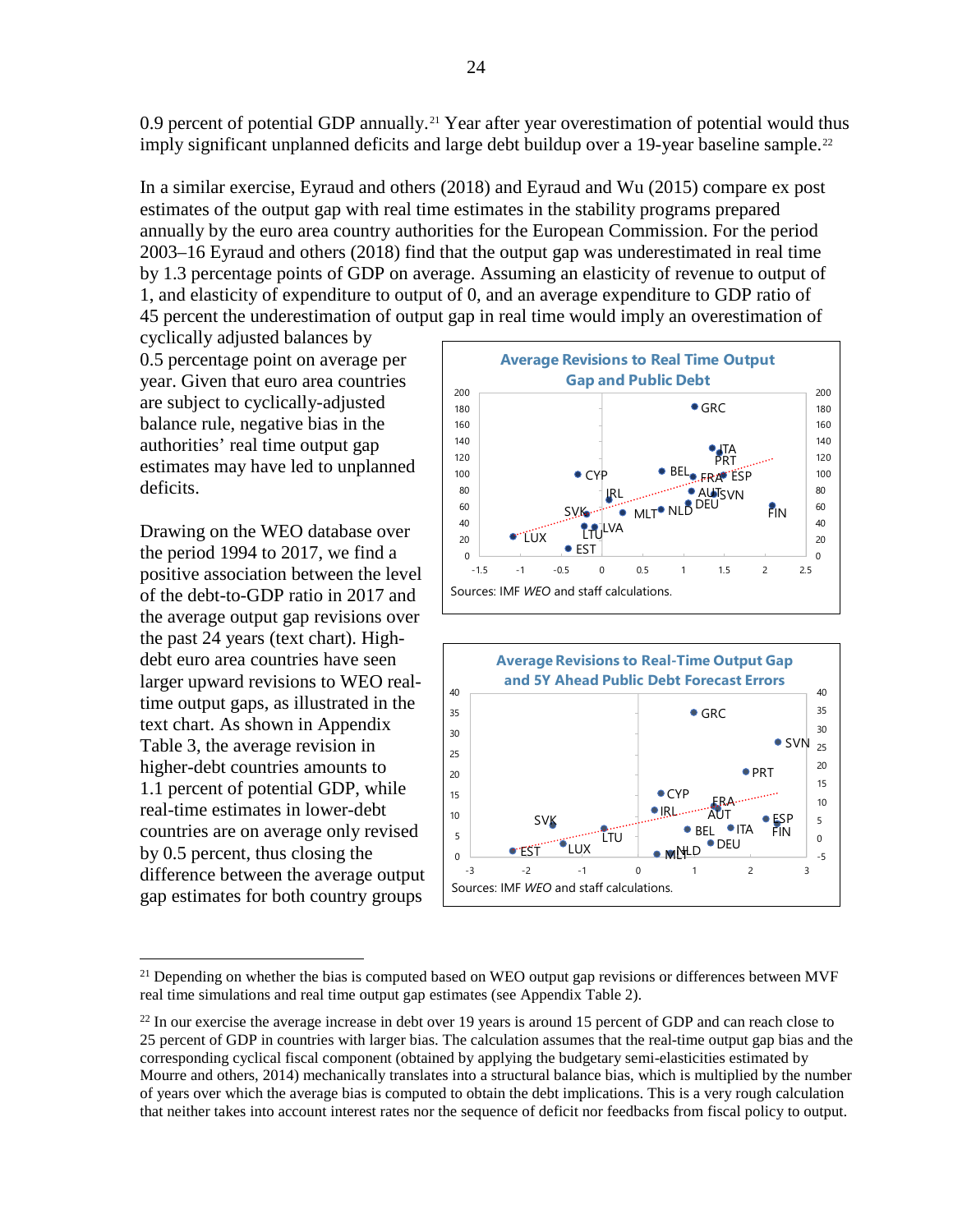in the final vintage. Similarly, WEO output gap revisions over the period 1994–2012 are positively associated with WEO 5-year ahead forecast errors for the public debt ratio. [23](#page-25-0)

Box 4 builds on the cross-sectional correlations between average output gap revisions over time on the one hand and the public debt ratio in 2017 as well as forecast errors for public debt on the other. Specifically, it investigates the correlation between output gap revisions and primary fiscal balances, while conditioning on a variety of variables that can affect these fiscal balances. In so doing, it takes advantage of both the time series and cross-sectional dimensions of the data. As expected, the association between the final output gap estimate and the primary fiscal balances is positive: the better the economy is doing, the higher is the fiscal balance. The association between revisions to real time output gaps estimates and primary fiscal balances is, however, strongly negative: larger upward revisions to WEO output gaps are associated with lower primary fiscal balances. In other words, the countries for which WEO forecasters have seen too much economic slack and thus too much potential for the economy to grow in the future also tend to be the countries that have seen lower primary fiscal balances.

The excess slack in WEO real-time estimates are related to both overly optimistic forecasts as well as overoptimistic potential growth incorporated through judgment. Both are associated with lower primary balances (Box 4). While the former is a corollary of difficulties with projecting recessions (see Section IV), the origin of the latter is not clearly identifiable. It could reflect overestimates of the impact of structural and fiscal reforms on potential output, but also many other factors. The results suggest that such over-optimism is strongly associated with lower than expected primary balances and debt accumulation.

To conclude, we derive the following insights from our analysis of output gaps and fiscal outcomes: (i) WEO forecasters have seen more slack in real time than they considered warranted ex post—their real time output gap estimates were persistently negative; (ii) this has been more pronounced for countries with high public debt; (iii) where it has been more pronounced, it has also been associated with (a) larger WEO forecast mistakes with respect to public debt ratios, and (b) lower primary balances. Simple back-of-the-envelope calculation shows that the unexpected debt accumulation due to real time output gap biases could potentially be substantial. Similarly, evidence presented by Eyraud and others (2018) and Eyraud and Wu (2015) suggests that similar large negative bias is present in country authorities' real time output gap estimates that may have led to unplanned deficits under a structural fiscal balance rule. Further investigation is required to establish whether and to what extent persistently negative real time output gap estimates have lured country authorities into adopting looser fiscal policies than they would have wanted.

The uncertainty associated with estimating an unobservable concept such as potential GDP calls for fiscal policy prudence. This is especially relevant for high debt countries which lack fiscal space, as an overestimation of potential output could increase the risk of unsustainable fiscal outcomes. In practice, the acknowledgment of high uncertainty would suggest stepping away from point estimates and relying more on the whole distribution of output gap estimates. The dispersion and skewness of the estimated distribution can provide useful

<span id="page-25-0"></span><sup>&</sup>lt;sup>23</sup> General government debt and fiscal balances have been affected by financial sector support measures, mostly at times of GFC and European sovereign debt crises when forecast errors were large.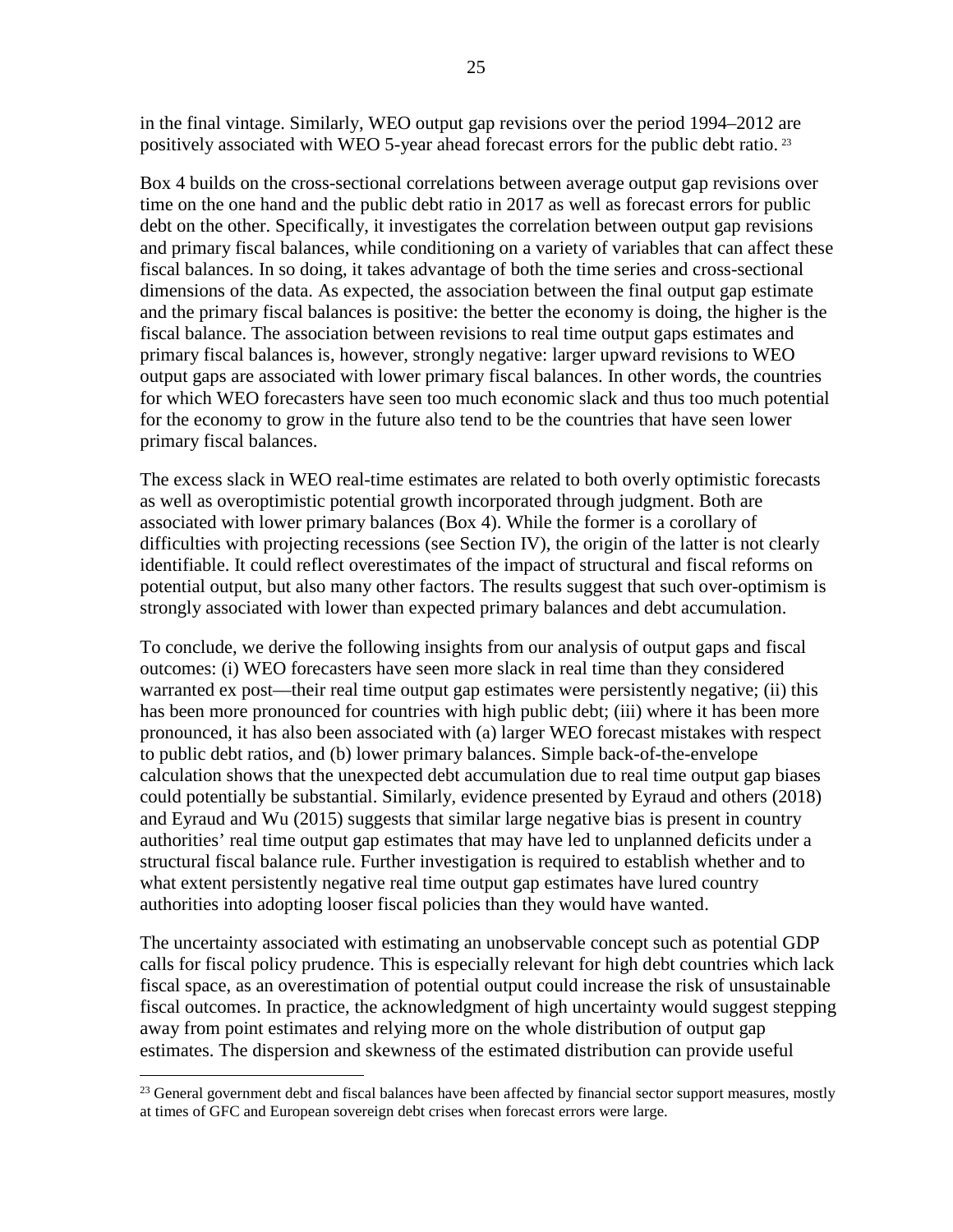information to policy-makers when calibrating fiscal policies. More generally, our analysis cautions against extensive focus on real-time output gaps when calibrating fiscal policy. Eyraud and others (2018) point out that expenditure rules that allow automatic stabilizers to work, although more sensitive to initial conditions, can be more resilient to measurement errors. Andrle and others (2015) show with counterfactual simulations for France and Italy that the differences between real time and ex post outcomes of public debt from 2001 onwards would have been significantly smaller under the expenditure rule than under cyclically adjusted balance rule.

#### **Box 4. Fiscal Outcomes and Real-Time Output Gap Bias**

To study the relationship between fiscal outcomes and WEO output gap revisions we adapt a standard framework of fiscal reaction functions popularized by Bohn (1998, 2008). Table 7 reports the results of regression analysis that relates primary fiscal balances with the lagged primary balance (persistence), lagged public debt and detrended real government consumption (optimizing conditions due to Barro, 1979) as well as the WEO output gap and revisions to real time WEO output gap (the primary channel of interest). The latter is also broken down by MVF simulated sources of real-time bias (derived in the previous section). The regressions further control for a standard set of institutional and economic variables along with 5-year ahead debt forecast errors to capture for any possible feedback of future changes in fiscal policies on output gap revisions as well as real-time inflation and unemployment gaps to net out residual cyclical effects.<sup>1</sup>

Our choice of estimator is the bias-corrected Least Squares Dummy Variable (LSDV) dynamic panel estimator by Bruno (2005) to correct for the "dynamic panel bias" in samples with small *N* that have been applied in similar framework of primary balance regressions (see, for example, Debrun and Kinda, 2013). We do not consider issues of endogeneity and simultaneity in fiscal policy in much depth because we are mostly interested in checking whether the insights from the bivariate, cross-sectional correlations between output gaps revisions and fiscal outcomes discussed above are robust to further testing in a multivariate, time series framework. We find that this is the case.

The coefficient on real time output gap revisions is statistically highly significant and economically almost as large as the one on the final output gap. Estimated negative coefficients in columns 2–5 indicate that predominantly positive (upwards) revisions to WEO real-time output gaps averaging to 1.3–1.4 percent of potential GDP (Table 7) are associated with lower primary balance estimates in the order of 0.8–1.2 percent of GDP annually. The regression results also indicate that the association is broad-based, working through both the MVF simulated effect of forecast errors and judgment with similar coefficients. While the data revisions tend to have a statistically significant positive coefficient, likely indicating that revisions to realtime GDP achieve better consistency with fiscal policy outcomes, the economic magnitude of such revisions is small and driven mostly by one country in the sample.

The estimated associations could in principle be driven by a common factor: countries where GDP growth has disappointed can end up with both upward revisions to output gaps and lower deficits, leading to higher debt-to-GDP ratios. In this regard, the positive coefficient on the current account balance, besides accounting for twin deficits, is expected to capture correlated international spillovers (see Checherita-Westphal and Žďárek, 2017) while inflation and unemployment gaps control for the impact of the business cycles on the deficit. The baseline bias-corrected LSDV estimates are also robust to time effects that capture a basic form of cross-country dependence (see Appendix Table 4). Estimated coefficients of other determinants of primary fiscal balances are broadly in line with earlier studies. The highly significant autoregressive component indicates persistence in primary balances. The positive coefficient on lagged public debt may capture that governments with higher public debt try to achieve higher primary balances (the "weak sustainability condition"). Results are robust to sample size and real-time debt (results not reported).

\_\_\_\_\_\_\_\_\_\_\_\_\_\_\_\_\_\_\_\_\_\_\_\_\_\_\_\_

<sup>&</sup>lt;sup>1</sup> Shifts in the cyclical and trend components are captured by "inflation gap" (inflation deviation from its long-term average), the "unemployment gap" (deviation of unemployment rate from NAIRU), and a "NAIRU gap" (deviation of estimated NAIRU from long-term average unemployment rate). The two former capture mostly cyclical movements while the NAIRU gap captures shifts in (common) trends (see Section III.B for discussion).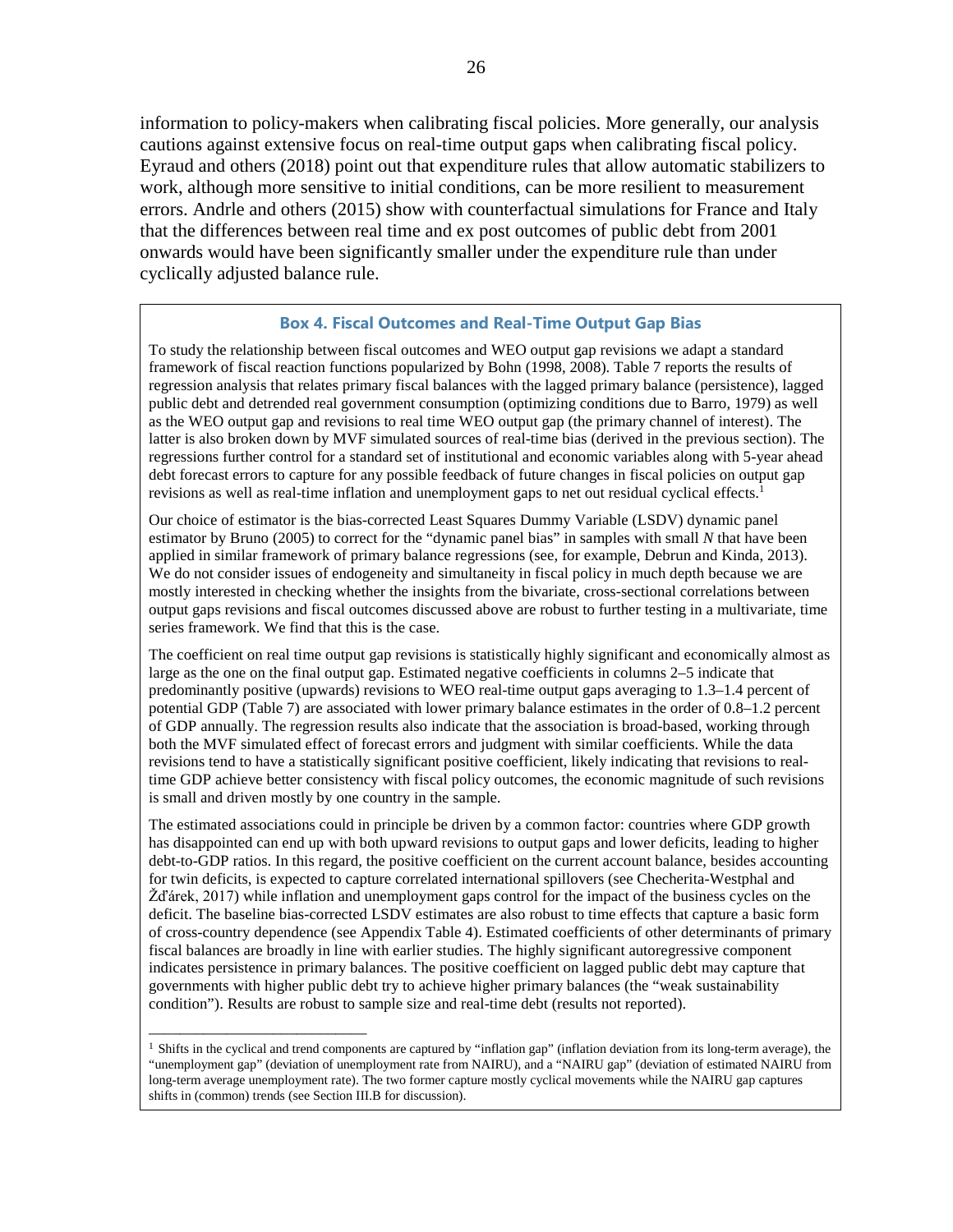|                                                          |                      |                               | <b>Table 7. Primary Balance Regressions</b> |                     |                                         |                              |                                             |                      |
|----------------------------------------------------------|----------------------|-------------------------------|---------------------------------------------|---------------------|-----------------------------------------|------------------------------|---------------------------------------------|----------------------|
|                                                          |                      |                               |                                             |                     | Primary fiscal balance (percent of GDP) |                              |                                             |                      |
|                                                          | (1)                  | (2)                           | (3)                                         | (4)                 | (5)                                     | (6)                          | (7)                                         | (8)                  |
| Primary balance (t-1)                                    | (0.06)               | $0.641***$ 0.498***<br>(0.06) | $0.393***$<br>(0.06)                        | (0.06)              | $0.473***$ 0.406***<br>(0.06)           | (0.06)                       | 0.514*** 0.527*** 0.518***<br>(0.06)        | (0.06)               |
| Output gap (final vintage)                               | $0.327***$<br>(0.09) | $0.801***$<br>(0.12)          | $0.767***$<br>(0.15)                        |                     |                                         | 0.154<br>(0.13)              | $0.335**$<br>(0.15)                         | 0.196<br>(0.13)      |
| Revision to real time output<br>gap against 2017 vintage |                      | (0.14)                        | $-0.714***-0.849***$<br>(0.16)              |                     |                                         |                              |                                             |                      |
| Output gap (t+5 vintage)                                 |                      |                               |                                             | (0.11)              | $0.834***$ 0.832***<br>(0.14)           |                              |                                             |                      |
| Revision to real time output<br>gap agains (t+5) vintage |                      |                               |                                             | (0.15)              | $-0.612***-0.745***$<br>(0.17)          |                              |                                             |                      |
| Data revisions (MVF)                                     |                      |                               |                                             |                     |                                         | $1.023***$<br>(0.37)         |                                             |                      |
| Forecast error (MVF)                                     |                      |                               |                                             |                     |                                         |                              | $-0.444*$<br>(0.24)                         |                      |
| Judgement (MVF)                                          |                      |                               |                                             |                     |                                         |                              |                                             | $-0.490**$<br>(0.24) |
| Public debt (t-1)                                        | $0.039**$<br>(0.02)  | $0.035**$<br>(0.02)           | $0.082***$<br>(0.02)                        | $0.041**$<br>(0.02) | $0.079***$<br>(0.02)                    | (0.02)                       | $0.082***$ 0.086***<br>(0.02)               | $0.085***$<br>(0.02) |
| Current account<br>(in percent of GDP)                   | $0.254***$<br>(0.09) | $0.217**$<br>(0.09)           | $0.277***$<br>(0.09)                        | (0.08)              | $0.241***$ 0.281***<br>(0.09)           | $0.255***$ 0.234**<br>(0.09) | (0.09)                                      | $0.276***$<br>(0.09) |
| Government real<br>consumption gap                       | $-0.098$<br>(0.06)   | $-0.100*$<br>(0.06)           | $-0.056$<br>(0.06)                          | $-0.099*$<br>(0.06) | $-0.061$<br>(0.06)                      | $-0.026$<br>(0.06)           | $-0.012$<br>(0.06)                          | $-0.045$<br>(0.06)   |
| Trade openness                                           | (0.02)               | (0.02)                        | $-0.060***$ -0.084*** -0.111***<br>(0.02)   | (0.02)              | $-0.089***-0.107***$<br>(0.02)          | (0.02)                       | $-0.073***$ -0.074 *** -0.096 ***<br>(0.02) | (0.02)               |
| IMF arrangement                                          | $-0.334$<br>(1.00)   | 0.583<br>(0.93)               | 0.318<br>(0.87)                             | 0.496<br>(0.91)     | 0.232<br>(0.87)                         | $-0.156$<br>(0.94)           | $-0.113$<br>(0.96)                          | $-0.313$<br>(0.94)   |
| Election year                                            | $-0.261$<br>(0.44)   | $-0.177$<br>(0.41)            | $-0.222$<br>(0.38)                          | $-0.186$<br>(0.40)  | $-0.239$<br>(0.37)                      | $-0.139$<br>(0.40)           | $-0.172$<br>(0.40)                          | $-0.210$<br>(0.40)   |
| 5Y ahead public debt<br>forecast error                   |                      |                               | 0.023<br>(0.01)                             |                     | 0.014<br>(0.01)                         | 0.022<br>(0.02)              | 0.022<br>(0.02)                             | 0.010<br>(0.02)      |
| Inflation gap                                            |                      |                               | $0.656***$<br>(0.16)                        |                     | $0.656***$<br>(0.15)                    | (0.17)                       | 0.784*** 0.783*** 0.783***<br>(0.17)        | (0.17)               |
| Unemployment gap                                         |                      |                               | 0.004<br>(0.17)                             |                     | 0.065<br>(0.17)                         | $-0.228$<br>(0.16)           | $-0.227$<br>(0.17)                          | $-0.290*$<br>(0.16)  |
| NAIRU gap                                                |                      |                               | $-0.294**$<br>(0.14)                        |                     | $-0.251*$<br>(0.14)                     | $-0.160$<br>(0.15)           | $-0.190$<br>(0.15)                          | $-0.284*$<br>(0.17)  |
| Observations                                             | 195                  | 195                           | 195                                         | 195                 | 195                                     | 195                          | 195                                         | 195                  |

Sources: IMF *WEO* and staff estimates.

Note: Standard errors in parentheses. \*\*\*, \*\*, and \* denote significance at 1, 5, and 10 percent, respectively. Baseline sample for 11 larger euro area countries for the period 1994–2012. All regressions are estimated with the bias-corrected LSDV dynamic panel data estimator with bootstrapped standard errors.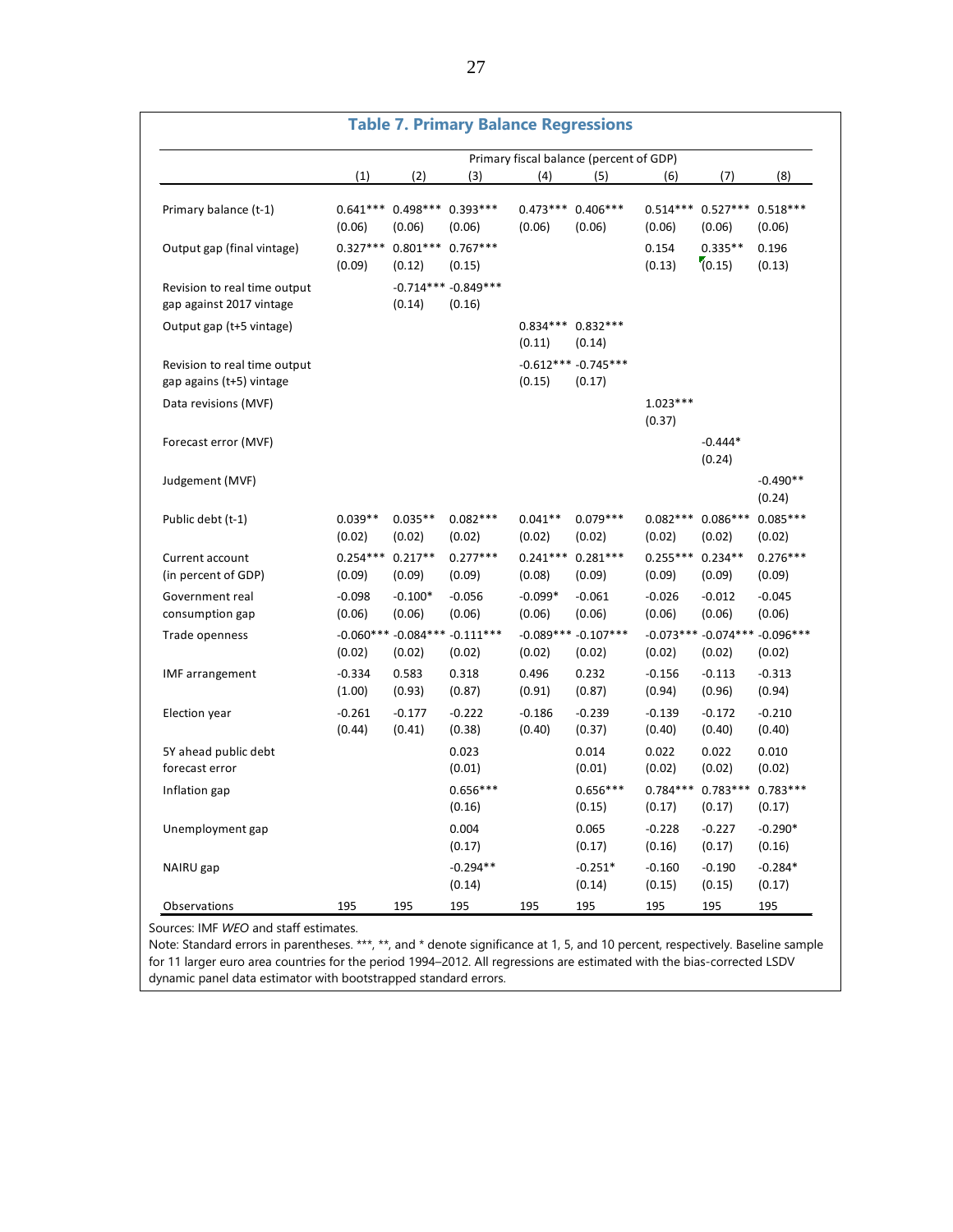#### **VII. CONCLUSIONS**

The output gap, while unobservable, is typically considered an important input for policymaking. Policymakers need to be able to assess the underlying growth rate of the economy to separate trend from cycle and optimally calibrate the stance of monetary and fiscal policies. Failure to do so may result in excessive inflation or debt buildup as monetary and fiscal policy become pro-cyclical. However, measuring the output gap in real time is very difficult since information is scarce and hard to interpret, structural shifts may not be immediately visible, and recessions are difficult to forecast. A large empirical literature has shown that output gaps tend to be revised over time, and the revisions may be large, to the point that what looks like an optimal countercyclical policy in real time may appear procyclical in hindsight.

In this paper we audit the WEO real-time output gap estimates for countries in the euro area against a set of desirable properties. We show that revisions of WEO real-time output gap estimates for the main euro area countries are large—especially before the GFC—and systematically upwards. Consequently, staff's real-time output gap estimates are persistently downward biased, sometimes extending over more than a decade. Counterfactual simulations show that over-estimation of the economy's productive capacity and over-optimistic growth forecasts are the main drivers of the negative bias. The forecast errors primarily occur because WEO forecasters aim at predicting the mode of the growth distribution which, in the presence of downwardly skewed risks, exceeds average growth. The judgment component of the negative bias argues for caution in incorporating off-model information (such as structural or fiscal reform impact) and favors filtering methods that are not too sensitive to the end of the sample.

Such uncertainties over real-time output gap estimates can have important consequences on policy to the extent it is informed by these estimates. We find that in countries where slack (and potential growth) is overestimated in the WEO data, primary fiscal balances tend to be lower, public debt ratios higher and increase faster than projected. It is thus possible that the biases in output gap estimates reflected an underappreciation of a slowdown in potential growth, which WEO forecasters and policymakers have come to understand only gradually. What were deemed cyclical revenue losses became structural losses, leading to a large accumulation of debt. Available evidence suggests that the national authorities' real-time output gap estimates have suffered from a similar negative bias. To the extent that those estimates played a role in calibrating fiscal policy, over-optimism about long-term growth could have contributed to excessive deficits and larger debt buildup.

We also find, in line with earlier literature, that real-time output gaps are not useful to predict inflation, as evidenced by the apparent lack of "real time" Phillips curve. Real-time output gaps at best contain information on directional changes in business cycles and inflation. Because inflation is persistent and not revised, inflation in real time remains a useful indicator to forecast inflation.

To minimize the occurrence of large measurement errors in the future, staff has moved towards a multi-pronged approach to the estimation of output gaps (IMF, 2015). The potential output is estimated using a multivariate filter (MVF) that—thanks to the economic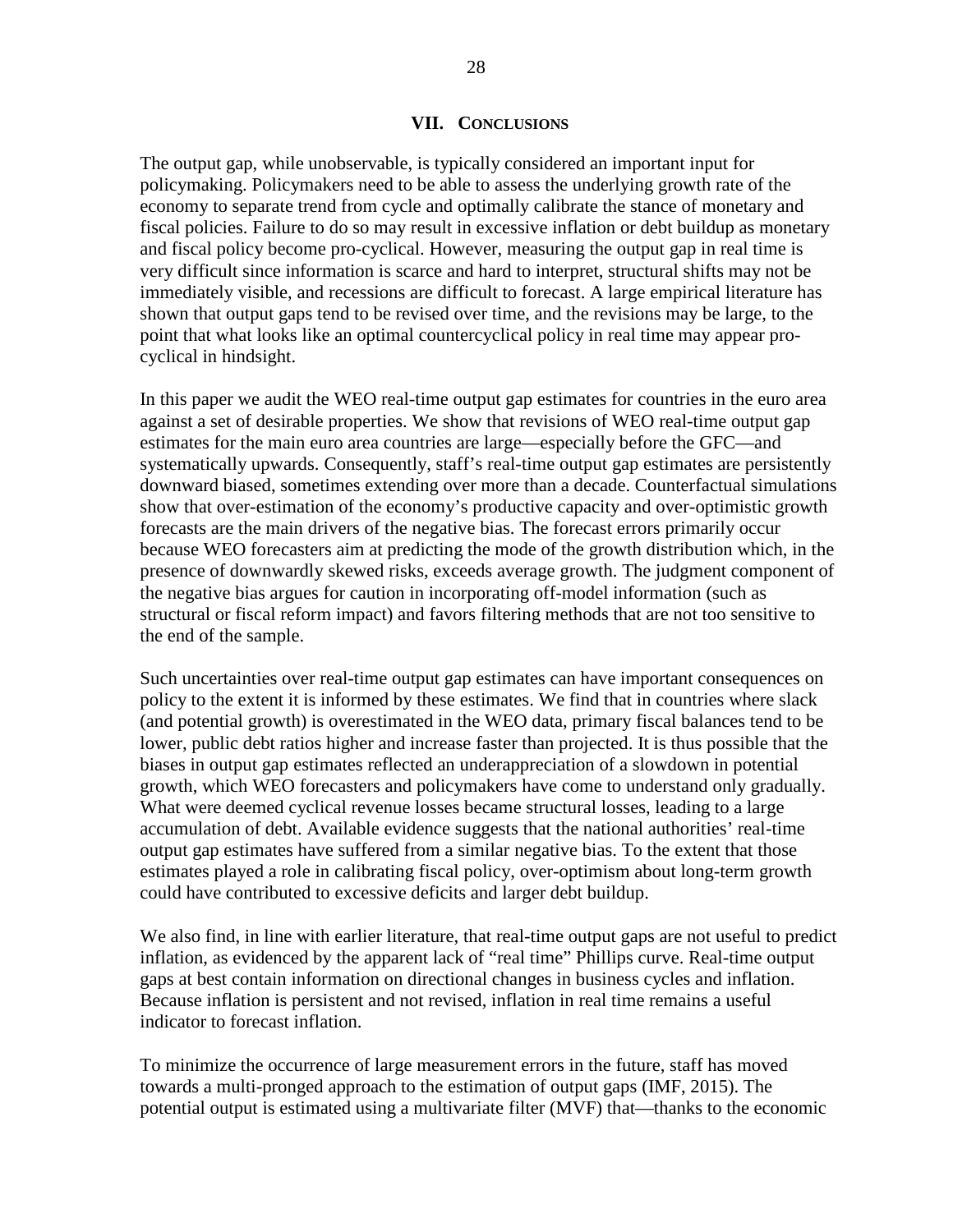structure imposed during estimation—yields real-time potential output estimates that are more in line with desirable economic properties of output gaps and less prone to revisions. As the model structure imposed on the data may not capture important structural changes in the individual economies, the approach still allows to introduce expert judgment. The latter is added during the filtering procedure and is based on growth accounting via a production function approach.

Several options are currently being studied to further improve the reliability of real-time output gap estimates and their usefulness for policymaking. First, increasing the number of indicators (capacity utilization, investment to GDP, labor vacancy rates, etc.) may improve the precision of the MVF and reduce the size of ex-post revisions (Turner and others, 2016). Second, incorporating some measure of the forecast distribution asymmetry in the central forecast may reduce forecast errors and ex-post revisions. One possibility would be to rely on the mean instead of the mode of forecasts. As shown in this paper, failure to predict recessions has been an important driver of a systematic downward bias in real time output gap estimations. Third, complementary measures of the output gap can help hedge against first order mistakes in real time. IMF (2015) discusses a related but different concept of "sustainable" output: the GDP level that an economy can sustainably produce over the medium term in the absence of imbalances. This approach yields a complementary measure of potential output that can provide timely and useful information for real-time policymaking, especially when the two measures diverge significantly. Finally, policymakers could consider building in safety margins or other robust measures to shield against real time biases. This would require building buffers during upswings, increasing the available resources for effective counter-cyclical fiscal policy in downturns. All in all, our paper cautions against an exclusive focus on output gaps estimates in real time when calibrating counter-cyclical policy and stresses the importance of an encompassing approach.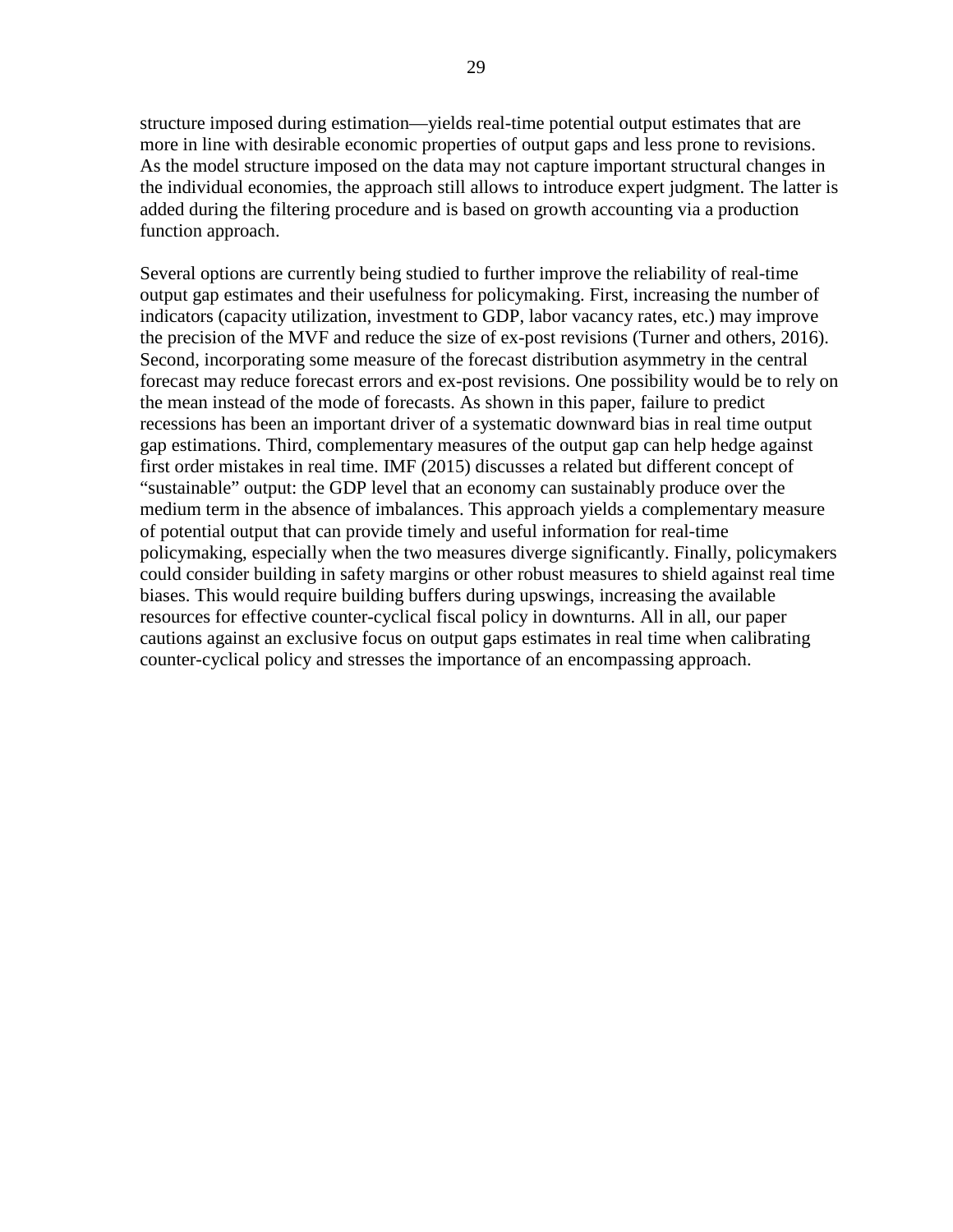#### **REFERENCES**

- Abdih, Y., Lin, L. and A.-C. Paret, 2018, "Understanding Euro Area Inflation Dynamics: Why So Low for So Long?" IMF Working Paper WP/18/188.
- Ademmer, M., Boysen-Hogrefe, J., Carstensen, K., Hauber, P., Jannsen, N., Kooths, S., Rossian, T. and U. Stolzenburg, 2019, "Schätzung von Produktionspotenzial undlücke: Eine Analyse des EU-Verfahrens und mögliche Verbesserungen*,"* Kieler Beiträge zur Wirtschaftspolitik, No. 19.
- Alichi, A., Avetisyan, H., Laxton, D., Mkhatrishvili, S., Nurbekyan, A., Torosyan, L. and H. Wang, 2019, "Multivariate Filter Estimation of Potential Output for the United States: An Extension with Labor Market Hysteresis," IMF Working Paper (*forthcoming*).
- Álvarez, L.J. and A. Gómez-Loscos, 2018, "A menu on output gap estimation methods," *Journal of Policy Modeling*, (40)4, pp. 827-850.
- Aiyar, S. and Voigts, S., 2019, "The negative mean output gap", *IMF Working Paper*, forthcoming.
- Andrle, M., Bluedorn, J., Eyraud, L., Kinda, T., Koeva Brooks, P., Schwartz, G. and A. Weber, 2015, "Reforming Fiscal Governance in the European Union," IMF Staff Discussion Note, SDN/15/09.
- Ball, L., 1999, "Aggregate Demand and Long-Run Unemployment", *Brookings Papers on Economic Activity*, vol. 2, pp. 189-251.
- Barro, R., 1979, "On the Determination of Public Debt," *Journal of Political Economy*, 87(5), pp. 940-971.
- Bashar, O., 2011, "On the permanent effect of an aggregate demand shock: Evidence from the G-7 countries", *Economic Modelling*, 28(3), pp. 1374-1382.
- Benes. J., Clinton, K., Garcia-Saltos, R., Johnson, M., Laxton, D., Manchev, P. and T. Matheson, 2010, "Estimating Potential Output with a Multivariate Filer," IMF Working Paper WP/10/285.
- Benigno, P. and L.A. Ricci, 2011, "The Inflation-Output Trade-Off with Downward Wage Rigidities," *American Economic Review*, 101(4), pp. 1436-1466.
- Berger, H., Dowling, T., Lanau, S., Lian, W., Mrkaic, M., Rabanal, P. and M.T. Sanjani, 2015, "Steady as She Goes–Estimating Potential Output During Financial "Booms and Busts"," IMF Working Paper WP/15/233.
- Blagrave, P., Garcia-Santos, R., Laxton, D. and F. Zhang, 2015, "A Simple Multivariate Filter for Estimating Potential Output," IMF Working Paper WP/15/79.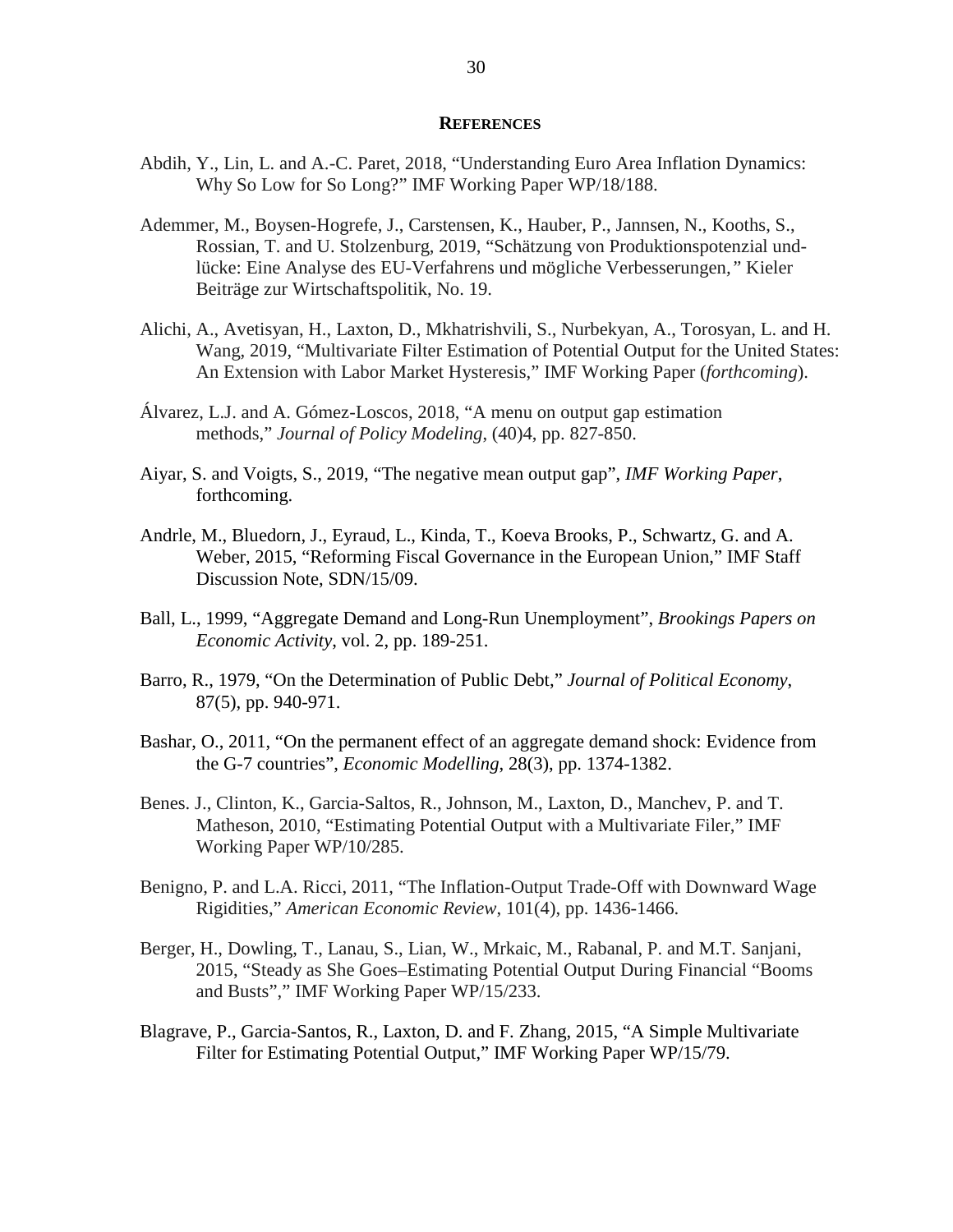- Blanchard, O., Cerutti, E. and L. Summers, 2015, "Inflation and Activity Two Explorations and their Monetary Policy Implications," IMF Working Paper WP/15/230.
- Blanchard, O., and L. Summers, 1986, "Hysteresis and the European Unemployment Problem," *NBER Macroeconomics Annual*, vol. 1, pp. 15-90.
- Bohn, H., 2008, "The Sustainability of Fiscal Policy in the United States." In: Neck, R., and Sturm, J.E., Eds., Sustainability of Public Debt, MIT Press, Massachusetts, 15-49.
- Bohn, H., 1998, "The Behavior of U.S. Public Debt and Deficits," *Quarterly Journal of Economics*, 113(3), pp. 949-63.
- Borio, C., Disyatat, P. and M. Juselius, 2014, "A parsimonious approach to incorporating economic information in measures of potential output," BIS Working Paper No 442.
- Bruno, G.S.F., 2005, "Approximating the bias of the LSDV estimator for dynamic unbalanced panel data models," *Economic Letters*, 87(3), pp. 361-366.
- Camba-Mendez, G. and D. Rodriguez-Palenzuela, 2003, "Assessment criteria for output gap estimates," *Economic modelling*, 20(3), pp. 529-562.
- Champagne, J., Poulin‐Bellisle, G. and Sekkel, R., 2018, "The Real‐Time Properties of the Bank of Canada's Staff Output Gap Estimates," *Journal of Money, Credit and Banking*, *50*(6), pp.1167-1188.
- Chatterjee, P. and S.B. Nowak, 2016, "Forecast Errors and Uncertainty Shocks," IMF Working Paper WP/16/228.
- Checherita-Westphal, C. and V. Žďárek, 2017, "Fiscal Reaction Function and fiscal fatigue: evidence for the euro area," ECB Working Paper 2036.
- Coibion, O., Gorodnichenko, Y, and M. Ulate, 2017, "The Cyclical Sensitivity in Estimates of Potential Output", NBER Working Paper No. 23580.
- De Resende, C., 2014, "An Assessment of IMF Medium-Term Forecasts of GDP Growth," IEO Background Paper No. BP/14/01 (Washington: Independent Evaluation Office of the IMF).
- Debrun, X. and T. Kinda, 2013, "That Squeezing Feeling: The Interest Burden and Public Debt Stabilization," IMF Working Paper WP/13/125.
- ECB, 2011, "Recent evidence on the uncertainty surrounding real-time estimates of the euro area output gap," Monthly Bulletin, Economic and Monetary Developments, November 2011, Box 5.
- ECB, 2005, "The (un)reliability of output-gap estimates in real time," Monthly Bulletin, Economic and Monetary Developments, February 2005, Chapter 4, Box 5, pp. 43-45.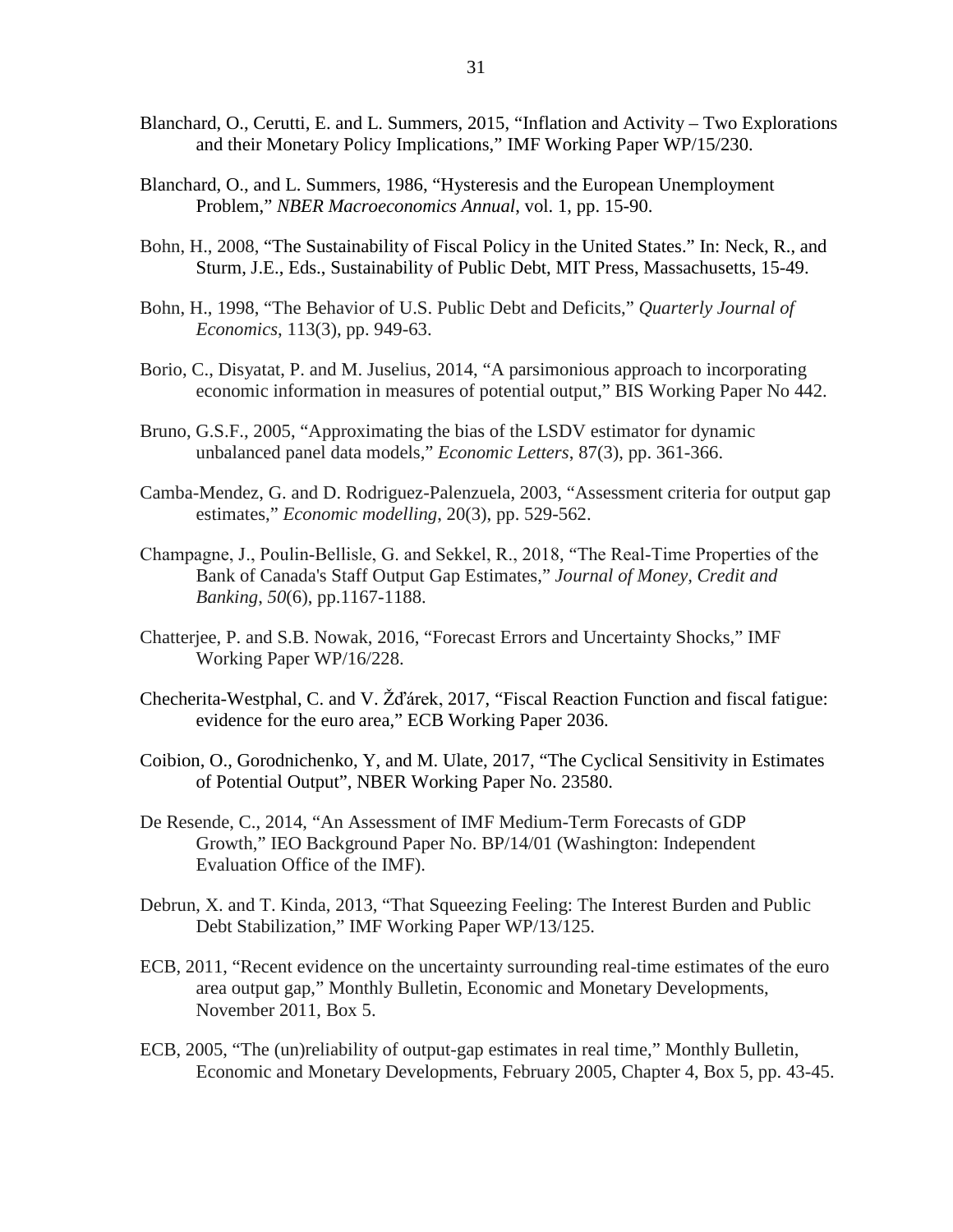- Edge, R.M. and J.B. Rudd, 2016, "Real-Time Properties of the Federal Reserve's Output Gap," *The Review of Economics and Statistics*, 98(4), pp. 785-791.
- Eyraud, L., Debrun, X., Hodge, A., Lledó, V. and C. Pattillo, 2018, "Second-Generation Fiscal Rules: Balancing Simplicity, Flexibility, and Enforceability," IMF Staff Discussion Note, SDN/18/04.
- Eyraud, L. and T. Wu, 2015, "Playing by the Rules: Reforming Fiscal Governance in Europe", IMF Working Paper, WP/15/67.
- Grigoli, F., Herman, A., Swiston, A. and G. Di Bella, 2015, "Output Gap Uncertainty and Real-Time Monetary Policy," IMF Working paper WP/15/14.
- Hamilton, J.D. (2018), "Why You Should Never Use the Hodrick-Prescott Filter," *The Review of Economics and Statistics*, 100(5), pp. 831-843.
- Hernández de Cos, P., Lacuesta, A. and E. Moral-Benito, 2016, "An exploration of real-time revisions of output gap estimates across European countries," Banco de España Occasional Paper No. 1605.
- Hodrick, R.J. and E.C. Prescott, 1997, "Postwar U.S. Business Cycles: An Empirical Investigation," *Journal of Money, Credit and Banking*, 29(1), pp. 1-16.
- Hristov, A., Raciborski, R. and V. Vandermeulen, 2017, "Assessment of the plausibility of the output gap estimates," *Economic Brief*, *23*.
- IEO, I., 2014, "IMF Forecasts: Process, Quality, and Country Perspectives," Independent Evaluation Office of the International Monetary Fund.
- IMF, 2015, "Where are we headed? Perspectives on potential output," *World Economic Outlook, April 2015: Uneven growth, short‐and long‐term factors*, pp. 69-110.
- Kempkes, G., 2014, "Cyclical adjustment in fiscal rules: Some evidence on real-time bias for EU-15 countries," *FinanzArchiv: Public Finance Analysis*, 70(2), pp. 278-315.
- Kumhof, M., Laxton, D., Muir, D. and S. Mursula, 2010, "The Global Integrated Monetary and Fiscal Model (GIMF) – Theoretical Structure," IMF Working Paper WP/10/34.
- Ley, E. and F. Misch, 2014, "Real-Time Macro Monitoring and Fiscal Policy," ZEW Discussion Paper No. 14-122.
- Marcellino, M. and Musso, A., 2011, "The reliability of real-time estimates of the euro area output gap," *Economic Modelling*, 28(4), pp. 1842-1856.
- McLeay, M. and S. Tenreyro, 2019, "Optimal Inflation and the Identification of the Phillips Curve," forthcoming in Eichenbaum, M.S., Hurst, E. and J.A. Parker ed. "*NBER Macroeconomics Annual*," vol. 34.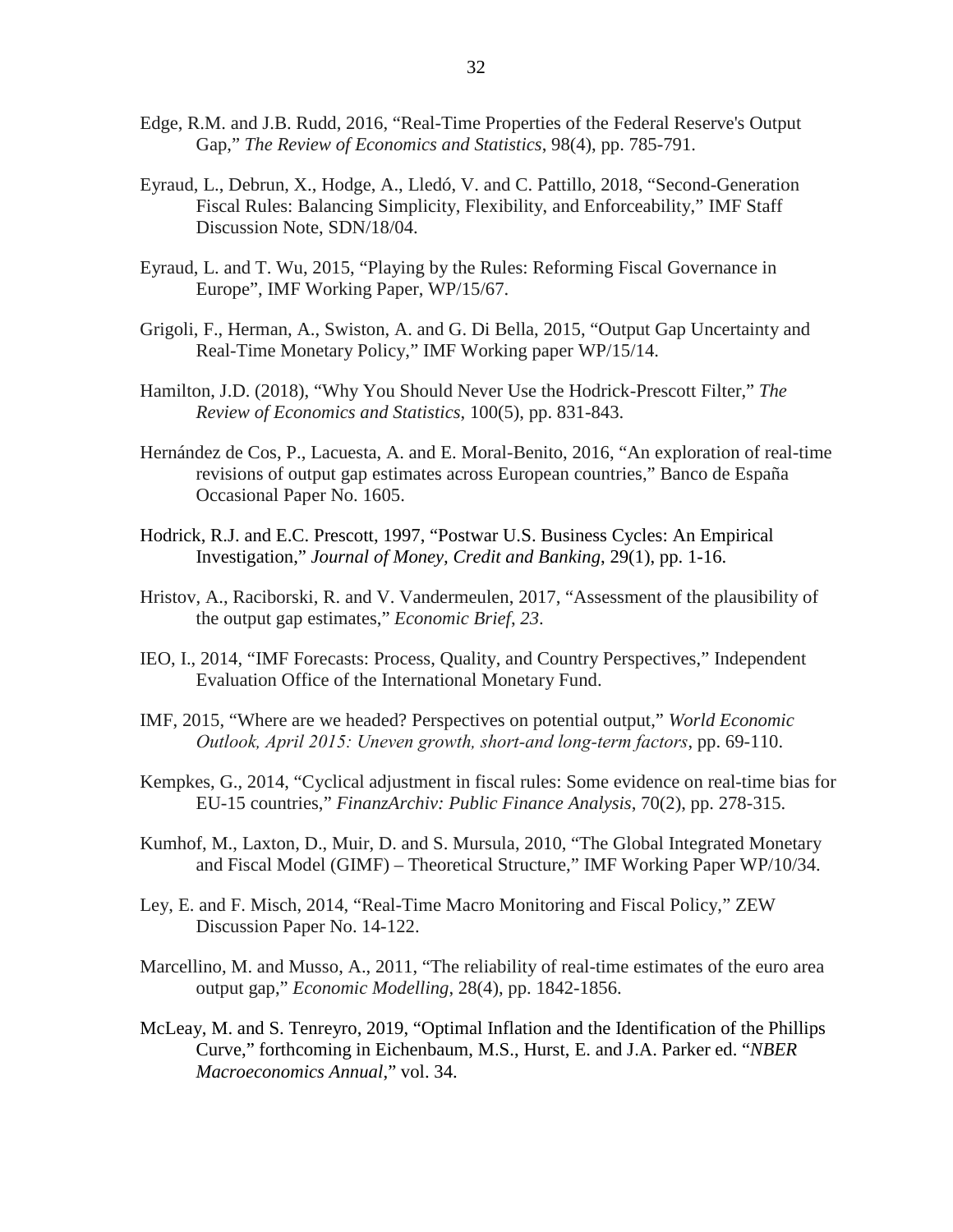- Mourre, G., Astarita, C. and S. Princen, 2014, "Adjusting the budget balance for the business cycle: the EU methodology," in European Economy, Economic Papers 536.
- Nelson, E. and Nikolov, K., 2003, "UK inflation in the 1970s and 1980s: the role of output gap mismeasurement," *Journal of Economics and Business*, 55(4), pp. 353-370.
- Nordhaus, W.D., 1987, "Forecasting efficiency: concepts and applications," *The Review of Economics and Statistics*, 69(4), pp. 667-674.
- Okun, A.M., 1962, "Potential GNP: Its Measurement and Significance," in Proceedings of the Business and Economic Statistics Section, pp. 98-104 (Washington: American Statistical Association).
- Orphanides, A., 2003, "The Quest for Prosperity without Inflation," *Journal of Monetary Economics*, 50(3), pp. 633-663.
- Orphanides, A. and S. van Norden, 2002, "The Unreliability of Output-Gap Estimates in Real Time," *The Review of Economics and Statistics*, 84(4), pp. 569-583.
- Orphanides, A. and S. Van Norden, 2005, "The reliability of inflation forecasts based on output gap estimates in real time," *Journal of Money, Credit, and Banking*, 37(3), pp. 583-601.
- Orphanides, A., Porter, R.D., Reifschneider, D., Tetlow, R. and F. Finan, 2000, "Errors in the Measurement of the Output Gap and the Design of Monetary Policy," *Journal of Economics and Business*, 52(1-2), pp.117-141.
- Rachel, Ł. And L.H. Summers, 2019, "On Falling Neutral Real Rates, Fiscal Policy, and the Risk of Secular Stagnation," Brookings Papers on Economic Activity, BPEA Conference Drafts, March 7-8, 2019.
- Rünstler, G., 2002, "The information content of output gaps in real time: an application to the euro area," ECB Working Paper No. 182.
- Timmermann, A., 2006, "An Evaluation of the World Economic Outlook Forecasts," IMF Working Paper WP/06/59.
- Tosetto, E., 2008, "Revisions of Quarterly Output Gap Estimates for 15 OECD Member Countries," OECD Statistics Directorate.
- Turner, D., Cavalleri, M.C., Guillemette, Y., Kopoin, A., Ollivaud, P. and Rusticelli, E., 2016, "An investigation into improving the real-time reliability of OECD output gap estimates," OECD Economics Department Working Papers, No. 1294.
- Vetlov, I., Hlédik, T., Jonsson, M., Kucsera, H. and M. Pisani, 2011, "Potential Output in DSGE Models," ECB Working Paper Series No. 1351.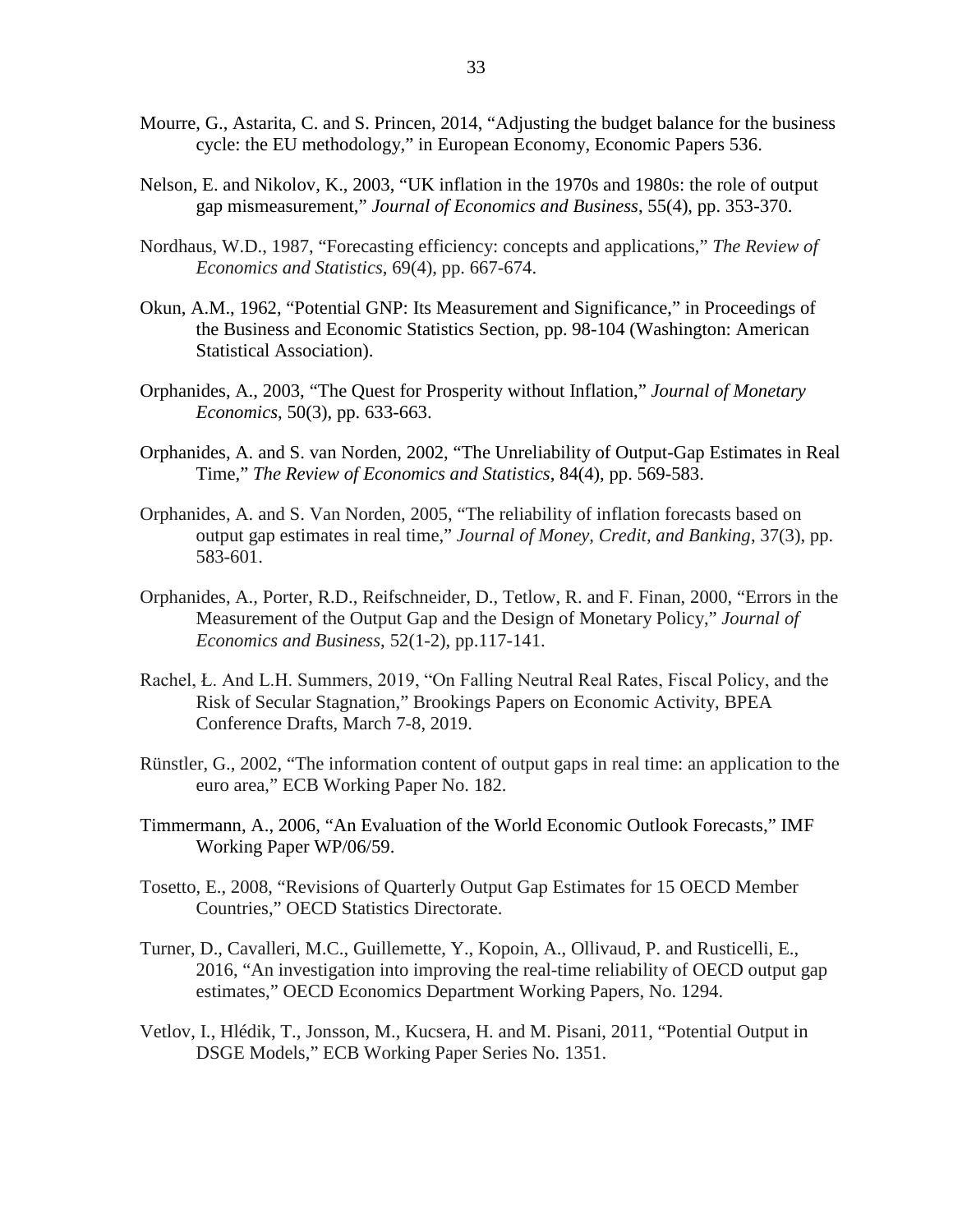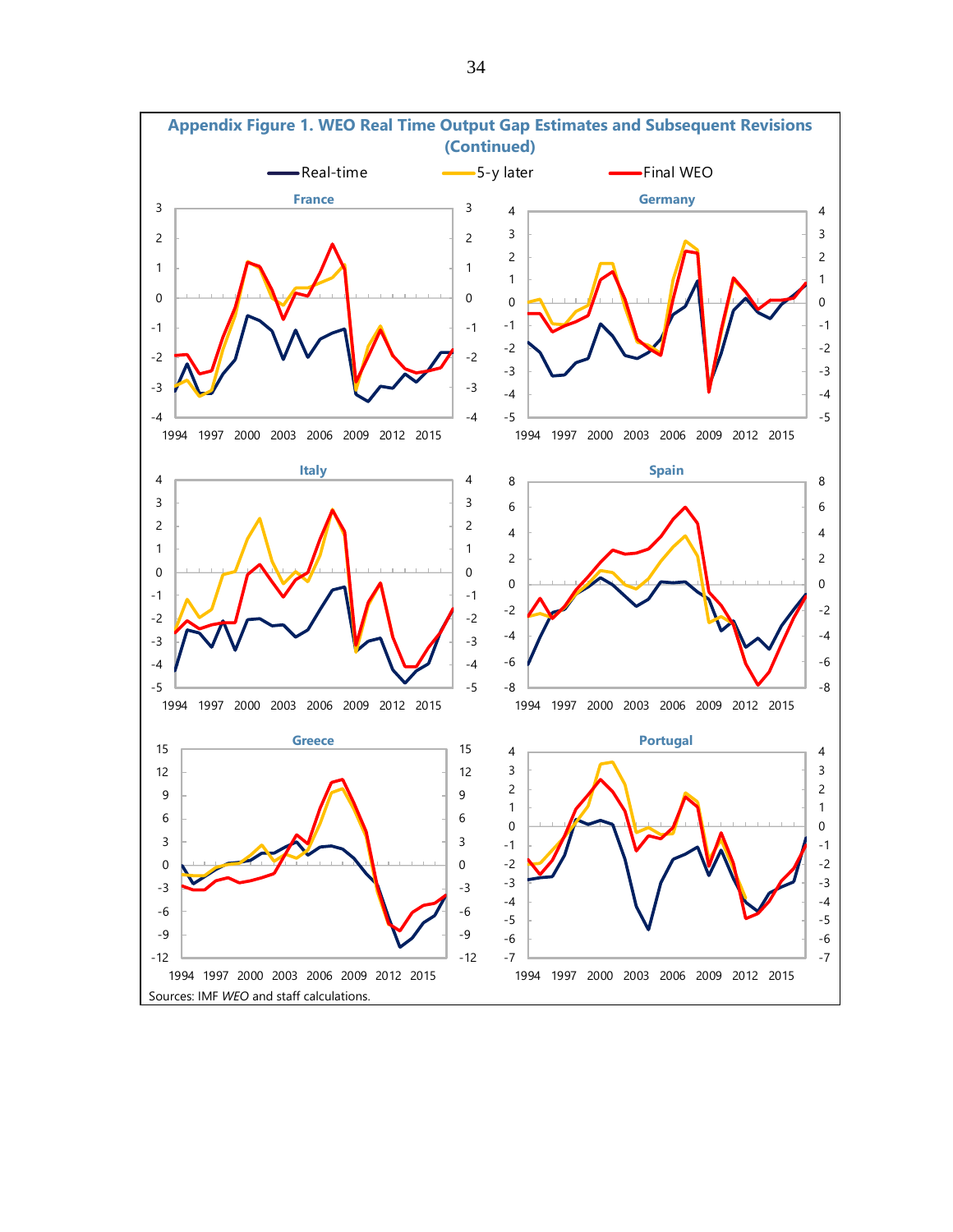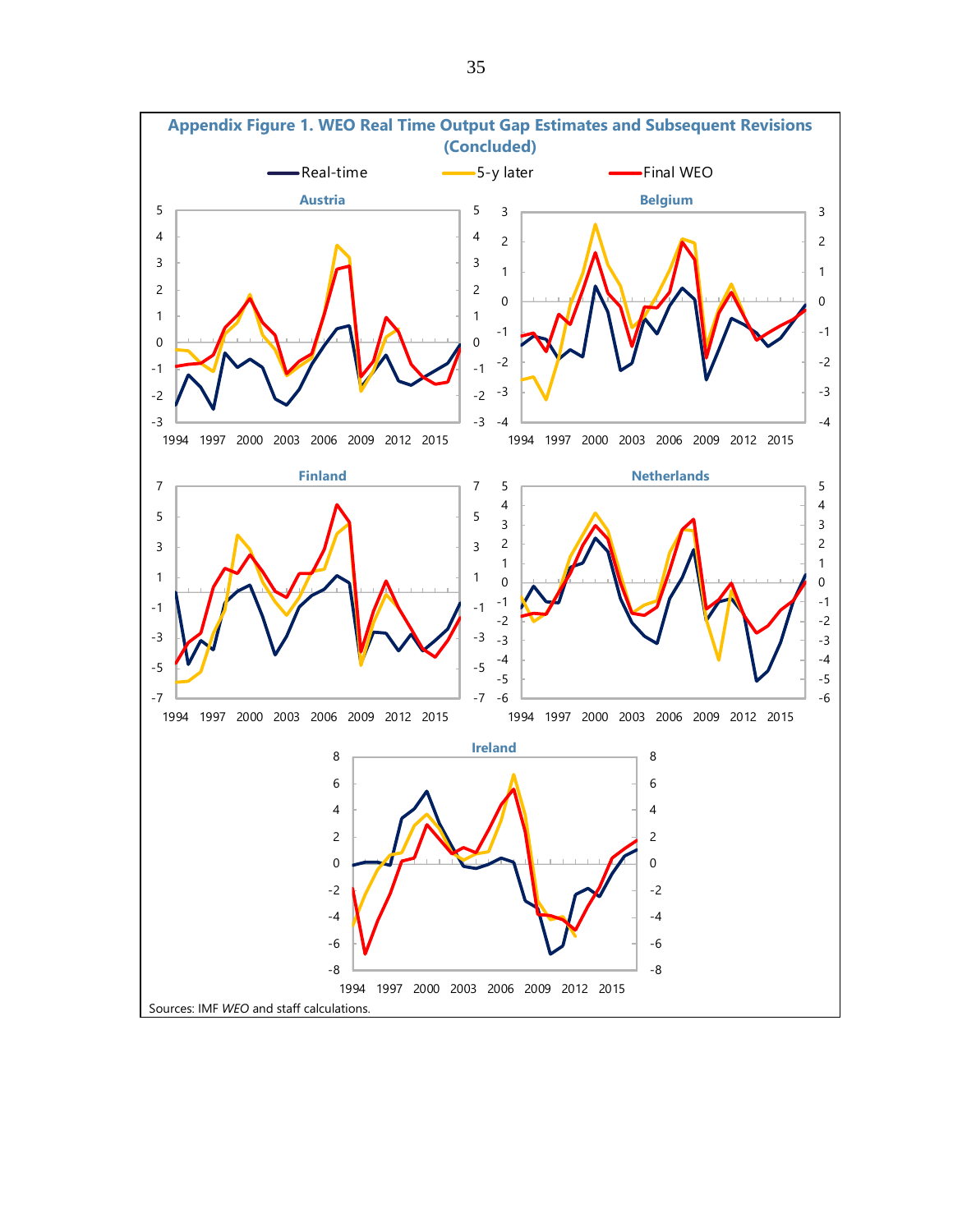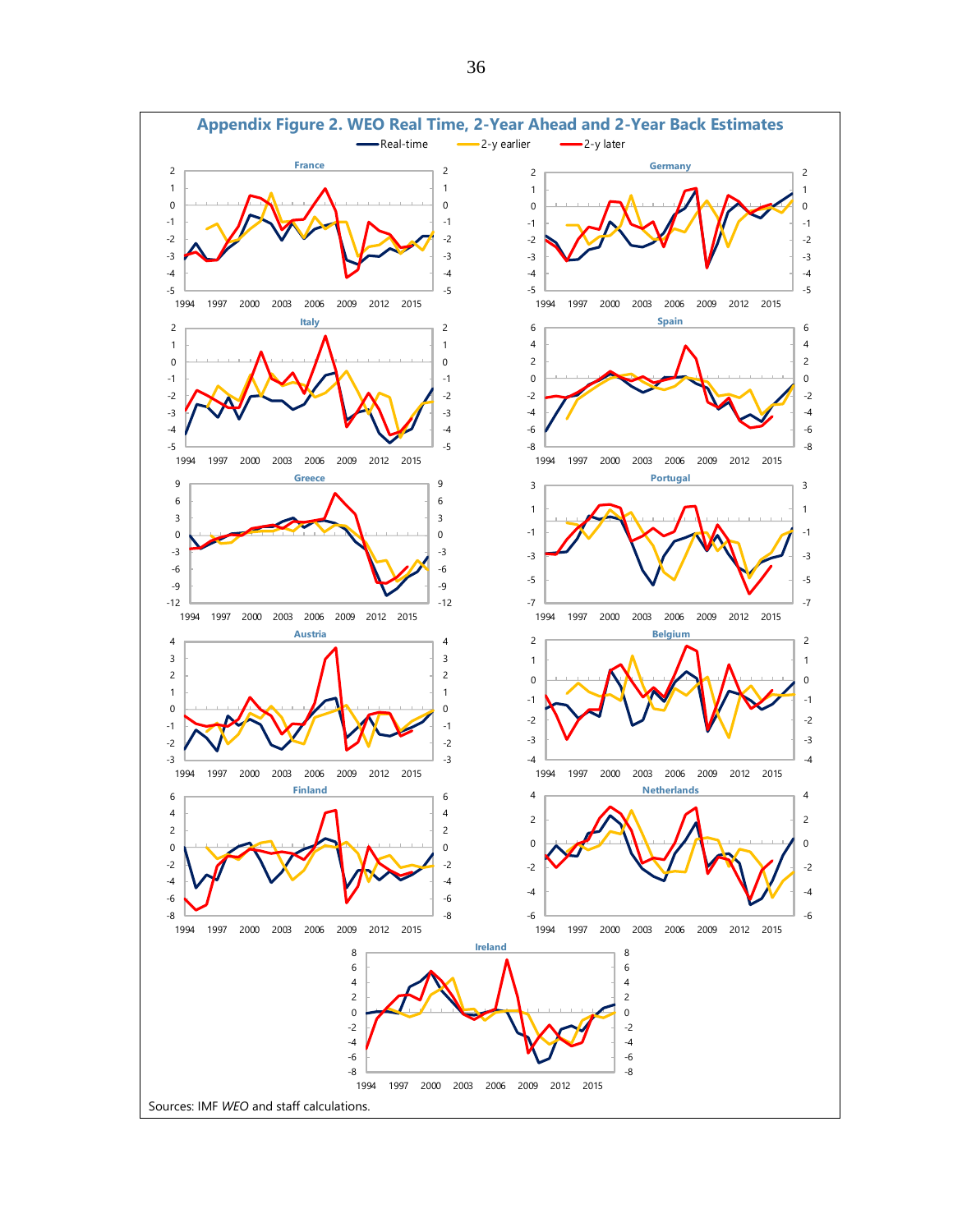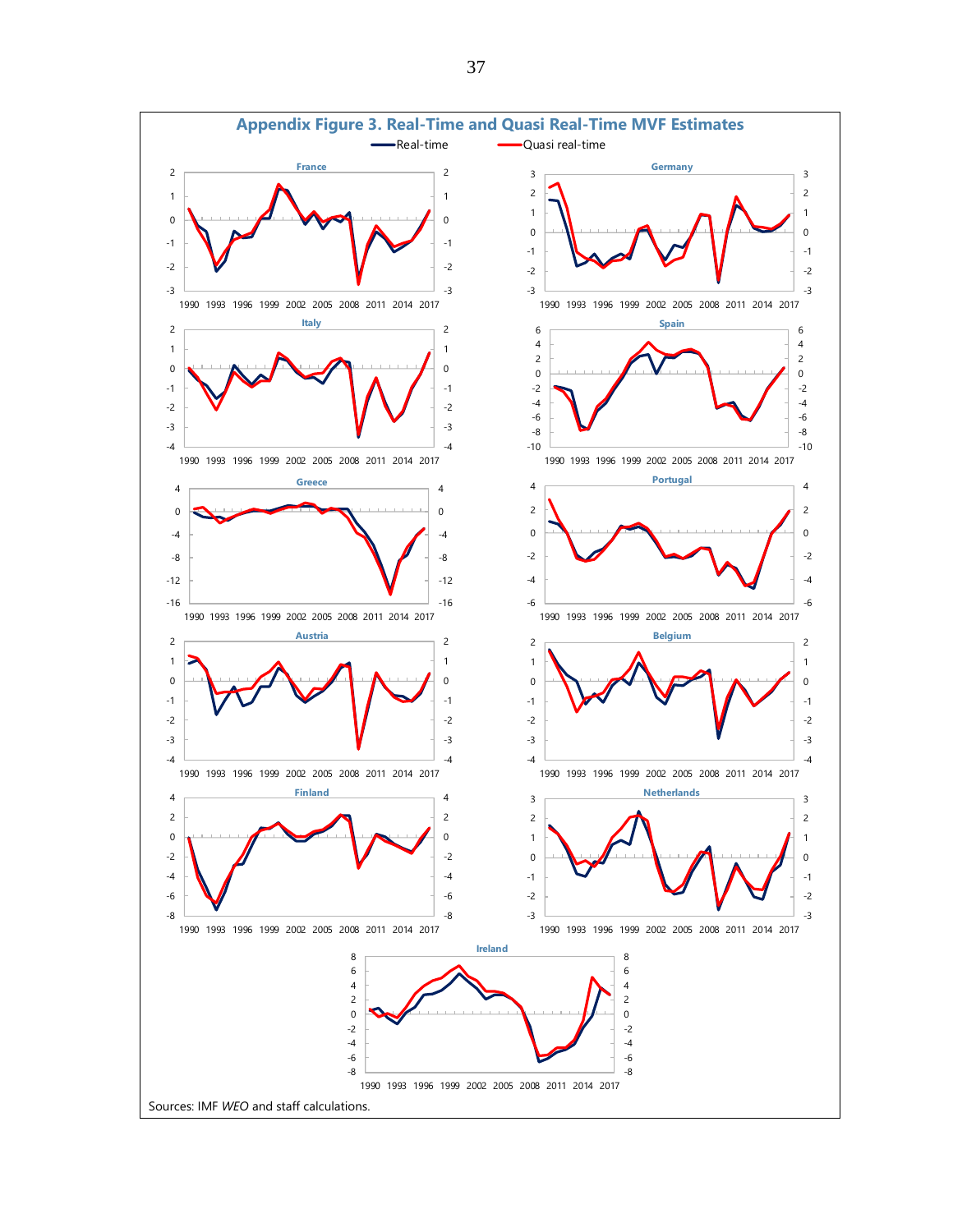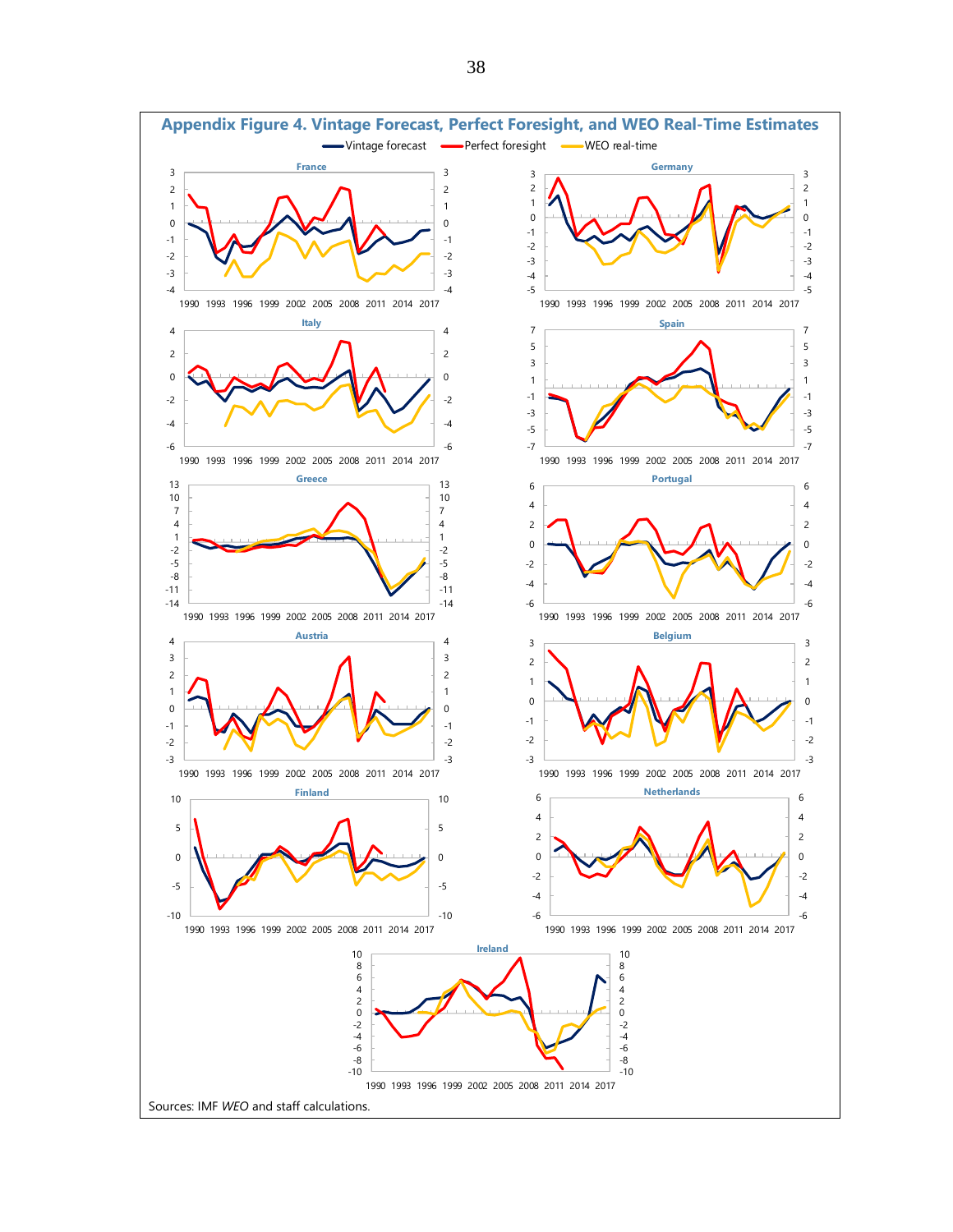| unemployment is below sample average (n=212) | Output gap estimates when real time |           |         | Output gap estimates when unemployment is | below NAIRU in real-time (n=80) |           |         |
|----------------------------------------------|-------------------------------------|-----------|---------|-------------------------------------------|---------------------------------|-----------|---------|
|                                              | Mean                                | <b>SE</b> | p-value |                                           | Mean                            | <b>SE</b> | p-value |
| Euro Area                                    | $-1.1$                              | 0.27      | 0.00    | Euro Area                                 | $-0.25$                         |           |         |
| Austria                                      | $-1.0$                              | 0.23      | 0.00    | Austria                                   | $-1.44$                         | 0.23      | 0.00    |
| Belgium                                      | $-0.8$                              | 0.21      | 0.00    | Belgium                                   | $-0.47$                         | 0.21      | 0.03    |
| France                                       | $-1.8$                              | 0.24      | 0.00    | France                                    |                                 |           |         |
| Germany                                      | $-0.3$                              | 0.28      | 0.34    | Germany                                   | $-0.18$                         | 0.26      | 0.48    |
| Italy                                        | $-2.2$                              | 0.27      | 0.00    | Italy                                     | $-2.81$                         |           |         |
| Luxembourg                                   | 1.5                                 | 2.03      | 0.45    | Luxembourg                                | 0.25                            | 0.36      | 0.50    |
| Netherlands                                  | $-0.3$                              | 0.43      | 0.43    | Netherlands                               | 0.45                            | 0.43      | 0.30    |
| Finland                                      | $-1.9$                              | 0.43      | 0.00    | Finland                                   | 0.58                            | 0.21      | 0.01    |
| Greece                                       | 0.8                                 | 0.39      | 0.03    | Greece                                    | 2.31                            | 0.20      | 0.00    |
| Ireland                                      | 1.1                                 | 0.64      | 0.10    | Ireland                                   | 1.97                            | 0.69      | 0.01    |
| Malta                                        | 1.2                                 | 0.01      | 0.00    | Malta                                     |                                 |           |         |
| Portugal                                     | $-1.8$                              | 0.44      | 0.00    | Portugal                                  | $-1.45$                         | 0.48      | 0.00    |
| Spain                                        | $-0.4$                              | 0.20      | 0.08    | Spain                                     | $-0.20$                         | 0.29      | 0.49    |
| Cyprus                                       | 2.5                                 | 2.89      | 0.39    | Cyprus                                    |                                 |           |         |
| Slovakia                                     | $-1.4$                              | 0.52      | 0.01    | Slovakia                                  |                                 |           |         |
| Estonia                                      | $-1.0$                              | 0.60      | 0.11    | Estonia                                   |                                 |           |         |
| Latvia                                       | $-0.2$                              | 0.02      | 0.00    | Latvia                                    |                                 |           |         |
| Lithuania                                    | $-0.7$                              | 0.64      | 0.30    | Lithuania                                 | $-0.49$                         | 0.25      | 0.05    |
| Slovenia                                     | $-0.8$                              | 0.78      | 0.33    | Slovenia                                  | 0.29                            | 0.91      | 0.76    |

|  |                                        |  | Appendix Table 1. Real-Time Output Gaps: Mean Estimates and Significance at Times of |  |
|--|----------------------------------------|--|--------------------------------------------------------------------------------------|--|
|  | Low Real-Time Unemployment (1994–2017) |  |                                                                                      |  |

Sources: IMF *WEO* and staff estimates.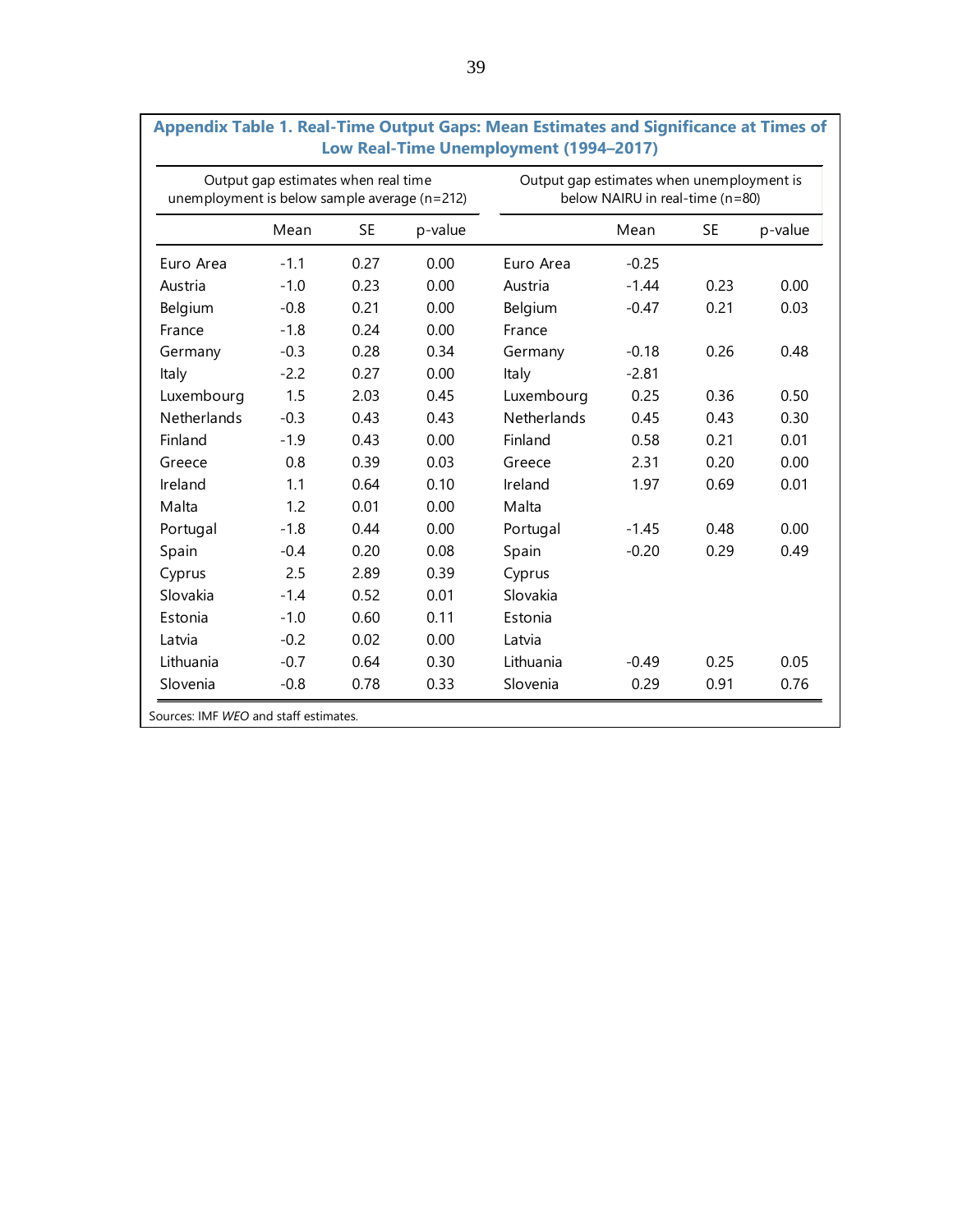|                 |                                 | Average annual bias in<br>fiscal balances |                                 | Potential debt buildup over<br>a sample of 19 years |  |  |
|-----------------|---------------------------------|-------------------------------------------|---------------------------------|-----------------------------------------------------|--|--|
|                 | <b>Total MVF</b><br><b>Bias</b> | <b>WEO Final</b><br>Revisions             | <b>Total MVF</b><br><b>Bias</b> | <b>WEO</b> Final<br>Revisions                       |  |  |
| Austria         | 0.7                             | 0.8                                       | 13.9                            | 15.4                                                |  |  |
| Belgium         | 0.7                             | 0.5                                       | 13.1                            | 10.1                                                |  |  |
| France          | 1.3                             | 0.9                                       | 24.5                            | 16.6                                                |  |  |
| Germany         | 0.8                             | 0.7                                       | 14.8                            | 13.7                                                |  |  |
| Italy           | 1.4                             | 0.9                                       | 27.5                            | 17.0                                                |  |  |
| The Netherlands | 0.4                             | 0.4                                       | 7.7                             | 7.2                                                 |  |  |
| Finland         | 1.3                             | 1.4                                       | 24.8                            | 26.9                                                |  |  |
| Greece          | 0.1                             | 0.5                                       | 2.1                             | 9.3                                                 |  |  |
| Ireland         | 0.9                             | $-0.1$                                    | 16.5                            | $-2.5$                                              |  |  |
| Portugal        | 0.8                             | 0.8                                       | 16.0                            | 15.5                                                |  |  |
| Spain           | 0.9                             | 1.2                                       | 17.9                            | 23.4                                                |  |  |
| Average         | 0.9                             | 0.7                                       | 16.3                            | 13.9                                                |  |  |
|                 |                                 |                                           |                                 |                                                     |  |  |

## **Appendix Table 2. Potential Fiscal Implications of Negative Real Time Output Gap Bias (Percent of Potential GDP)**

Sources: IMF *WEO* and staff estimates.

Note: Computed using the EC's semi-elasticity of budget balance to changes in the output gap (see Mourre and others, 2014).

## **Appendix Table 3. Real-Time Output Gaps for High and Low Debt Countries: Mean Estimates and Significance (1994–2017)**

| <b>Common Sample</b> |  |
|----------------------|--|
|----------------------|--|

| Real-time output gaps (unweighted) |         |         |     | 2017 WEO vintage (unweighted) |        |         |     |
|------------------------------------|---------|---------|-----|-------------------------------|--------|---------|-----|
|                                    | Mean    | p-value | DF  |                               | Mean   | p-value | DF  |
| Low debt                           | $-0.9$  | 0.00    | 155 | Low debt                      | $-0.4$ | 0.02    | 155 |
| High debt                          | $-1.6$  | 0.00    | 194 | High debt                     | $-0.5$ | 0.02    | 194 |
| <b>Difference</b>                  | $-0.75$ | 0.01    | 349 | Difference                    | $-0.1$ | 0.78    | 349 |

| ∞ull Sample |  |
|-------------|--|
|             |  |

| Real-time output gaps (unweighted) |         |         | 2017 WEO vintage (unweighted) |            |        |         |     |
|------------------------------------|---------|---------|-------------------------------|------------|--------|---------|-----|
|                                    | Mean    | p-value | DF                            |            | Mean   | p-value | DF  |
| Low debt                           | $-0.9$  | 0.00    | 155                           | Low debt   | $-0.1$ | 0.63    | 223 |
| High debt                          | $-1.6$  | 0.00    | 194                           | High debt  | $-0.5$ | 0.01    | 214 |
| <b>Difference</b>                  | $-0.75$ | 0.01    | 349                           | Difference | $-0.4$ | 0.17    | 437 |